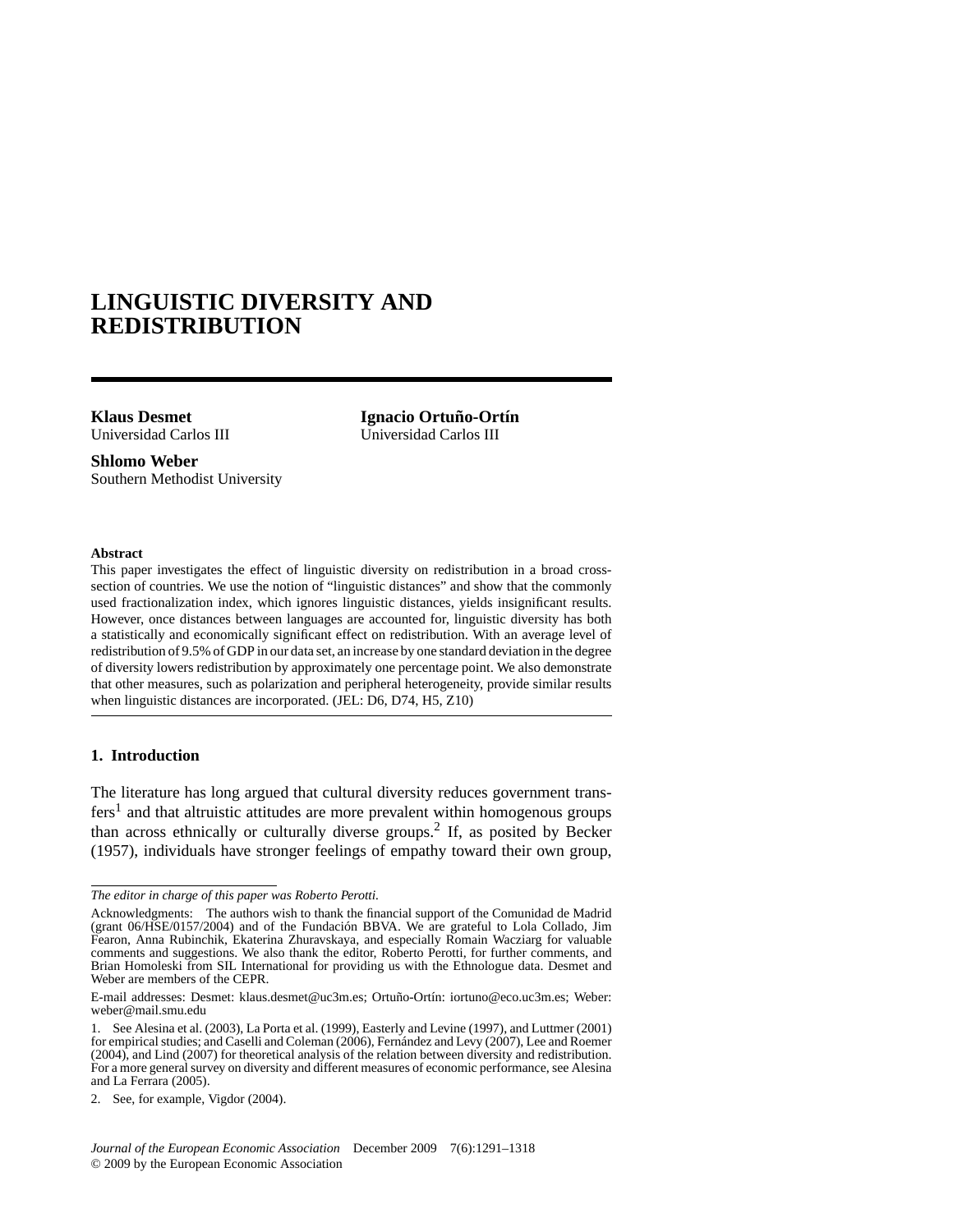it is not surprising that the U.S., where there is a strong racial component to the income distribution and the poor tend to be viewed as "other," exhibits lower levels of redistribution than Western European countries, where the poor are often seen as "unlucky" (Alesina, Glaeser, and Sacerdote 2001). One must note, however, that broader cross-country studies have typically failed to pick up a statistically significant relation between cultural diversity and transfers (Alesina et al. 2003).

Most empirical economic studies of diversity use the so-called ELF or fractionalization index, which measures the probability of two randomly selected individuals in society belonging to different ethnolinguistic groups. As with Shannon's diversity index (Shannon, 1949), it fails to take into account the degree of distinctiveness between different groups. Compare, for instance, Andorra, where roughly half of the population speaks Catalan and the other half speaks Spanish (two similar Romance languages), and Belgium, where about 60% of the population speaks Dutch and the other 40% speaks French (a Germanic and a Romance language). Although one would probably think of Belgium being linguistically more diverse than Andorra, according to the fractionalization index Andorra is the more diverse one of the two.

The main contribution of this paper is the incorporation of distances between different groups when measuring diversity. By accounting for distances, we adopt the Becker (1957) view: Not only do individuals prefer their own group, but the degree of their dislike of other groups depends on how different the groups are. An appropriate analysis of ethnolinguistic diversity should therefore, as suggested by Caselli and Coleman (2006) and Alesina and La Ferrara (2005), take into account the dissimilarity between groups.<sup>3</sup> After incorporating distances, we revisit the link between linguistic diversity and redistribution in a wide cross-section of countries.

Naturally, with nearly 7,000 known living languages and about 200 countries,<sup>4</sup> multilingual societies are a common feature across the globe. The underlying motivation for our work is that sorting out linguistic issues can be quite challenging—"language does not lend itself easily to compromise" (Laponce, 1992)—and may lead to various degrees of redistributional tension among groups of citizens. Of course, we do not imply that languages are the only aspect of group dissimilarity. Instead, our measure of linguistic diversity should be viewed as a proxy for the broader notion of ethnolinguistic or cultural diversity.<sup>5</sup> In addition to being an important societal characteristic, an attractive feature of linguistic

<sup>3.</sup> A similar point has been made in earlier theoretical work by Greenberg (1956) and Rao (1982).

<sup>4.</sup> The Ethnologue project lists 6,912 known living languages <www.ethnologue.com>. There are 191 member states in the United Nations, and the CIA World Factbook lists 271 nations, which include certain territories and colonies, such as Puerto Rico or Guadeloupe.

<sup>5.</sup> There are of course examples of countries, such as Rwanda, which are linguistically homogeneous, but ethnically divided.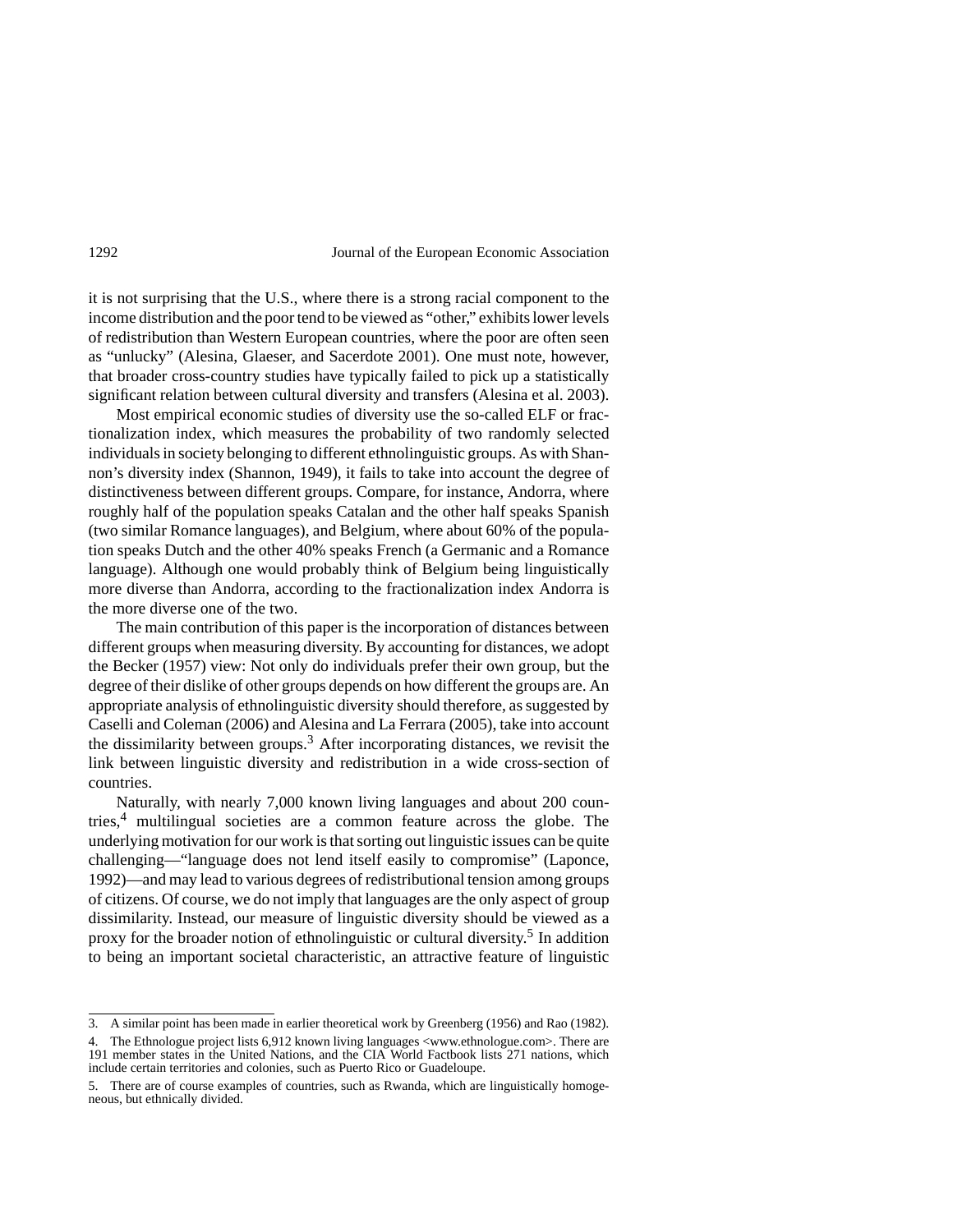heterogeneity is that quantifying the degree of dissimilarity between languages is relatively easy.

The relevance of including distances when measuring diversity is ultimately an empirical question. To verify whether this feature improves upon the existing results, we compare the distance-based index with the one that does not include distances. Failing to take into account distances makes diversity statistically insignificant.<sup>6</sup> However, once distances are taken into account, diversity becomes statistically significant at the 1% or 5% level in virtually all specifications. This effect is found to be highly robust, and quantitatively important. Compared to an average level of redistribution of 9.5% of GDP, the model predicts that an increase in diversity by one standard deviation lowers redistribution as a share of GDP by about one percentage point. In other words, an increase by one standard deviation lowers redistribution by about 10%.

To carry out our analysis, we propose a general index of *social effective antagonism* constructed along the lines of the identification-alienation framework of Esteban and Ray (1994). In particular, we consider five special cases: a diversity index without distances (ELF) (Atlas Narodov Mira, 1964); a diversity index with distances (Greenberg, 1956); a polarization index without distances (Reynal-Querol, 2002); a polarization index with distances (Esteban and Ray, 1994); and a peripheral heterogeneity index (Desmet, Ortuño-Ortín, and Weber, 2005). The unified framework allows us to easily compare the aforementioned indices.

The wide variety of indices used in the literature partially stems from the fact that some economic and social outcomes can be explained by societal diversity (Alesina et al., 2003), whereas others are better captured by polarization (Esteban and Ray 1994, 1999). To illustrate the difference between diversity and polarization, compare two countries, A and B. If A consists of two equally sized groups, and B of three equally sized groups, then A is more polarized, but less diverse, than B. When distances between groups are taken into account, the difference between polarization and diversity becomes more subtle. In that case, increasing the number of equally sized groups need no longer imply increasing the level of diversity, since distances between groups also play a role.

Again, the question of which index does a better job at explaining redistribution is an empirical one. The results confirm that the crucial difference is whether distances are taken into account or not. The difference between diversity, peripheral heterogeneity, and polarization turns out to be empirically irrelevant. As long as distances are incorporated, all three indices perform extremely well.<sup>7</sup> This is not surprising, as the correlation between them is high.

<sup>6.</sup> This negative result is consistent with previous work of Alesina et al. (2003). La Porta et al. (1999), in contrast, do find a statistically significant effect of ethnolinguistic diversity on redistribution, even when distances are not accounted for. However, once they control for per capita income, this negative correlation disappears.

<sup>7.</sup> Note, however, that this conclusion differs from that of Montalvo and Reynal-Querol (2002, 2005) in their study of civil conflicts. This point is discussed in more detail subsequently.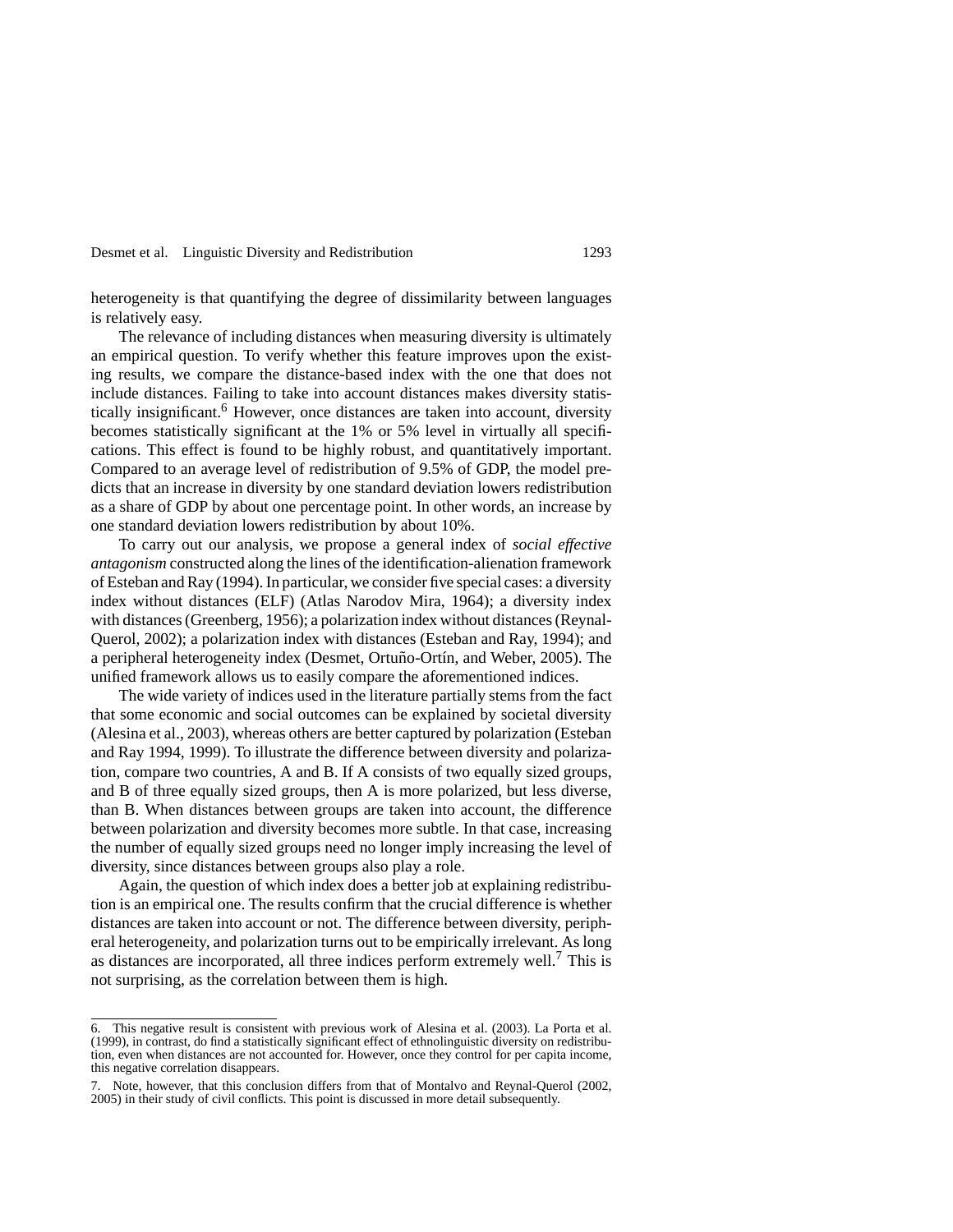The rest of the paper is organized as follows. Section 2 presents a general index of social effective antagonism, and shows that several well known indices of diversity and polarization are special cases. Section 3 deals with data and measurement issues. Section 4 computes and discusses the five different diversity and polarization indices for 225 countries. Section 5 shows the strong link between diversity and redistribution, once distances between languages are taken into account. Section 6 considers polarization and peripheral heterogeneity. Section 7 concludes.

#### **2. Indices of Diversity and Polarization**

In this section we present a general index of *social effective antagonism* that contains as special cases several indices of diversity and polarization widely used in the literature. To do so, we follow, with some minor differences, the identification-alienation framework of Esteban and Ray (1994).

Consider a country with a population of *N* individuals, partitioned into *K* distinct groups, indexed by  $j = 1, \ldots, K$ . The population of group *j* is denoted by  $N_i$ . We impose no conditions on the geographical distribution of the groups. Thus, individuals from a group can either live in the same region, or be dispersed across different regions. Each individual belongs to one and only one group, so that

$$
N = \sum_{j=1}^{K} N_j.
$$

We denote the population share of group *j* by

$$
s_j = N_j/N,
$$

so that  $\sum_{j=1}^{K} s_j = 1$ . The population shares, rather than their absolute sizes, is what will matter for our analysis.

A crucial element is the introduction of distances between groups. There is a matrix *T* that assigns a distance  $\tau_{ik}$  between groups *j* and *k*. This distance is a standardized metric, that is, all values  $\tau_{ik}$  lie between 0 and 1;  $\tau_{ij} = 0$ for all *j*;  $\tau_{ik} = \tau_{ki}$  for all *j* and *k*; and  $\tau_{ii} \leq \tau_{ik} + \tau_{ki}$  for all *i*, *j* and *k*. Our empirical investigation deals with linguistic distances, where groups are formed by individuals who speak the same language, and  $\tau_{ik}$  is the linguistic distance between the language spoken by group *j* and group *k*. Even though our model deals with a general concept of distance we adopt the linguistic terminology hereafter.

In order to define the notion of*social effective antagonism*, we follow Esteban and Ray (1994) and first introduce the concepts of *alienation* and *identification*. An individual of group *j* feels identified with other individuals in the same group,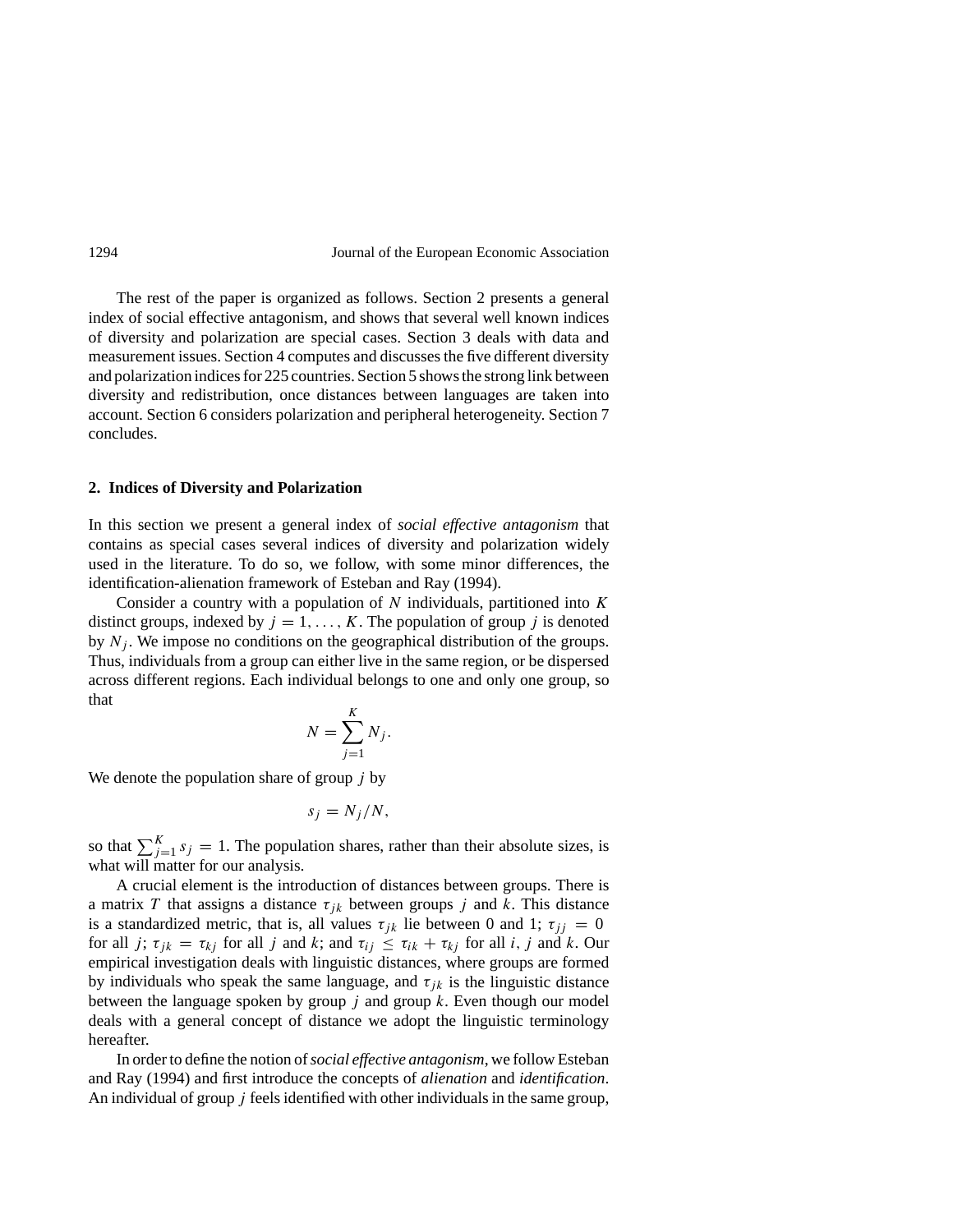for example, those who speak the same language. The degree of identification depends on the size of the group,  $s_j$ , and is given by the value  $s_j^{\alpha}$ . In Esteban and Ray  $\alpha$  is a positive number, implying that the sense of identification is stronger in a larger group. Instead, we also allow for  $\alpha = 0$ , which captures the possibility of identification being independent of the size of the group.

The alienation felt by an individual of group *j* toward an individual of group *k* is increasing in the distance  $\tau_{ik}$ . The sense of identification toward the own group may affect an individual's alienation toward another group. This interaction between alienation and identification yields antagonism. As defined in Esteban and Ray (1994), the antagonism between an individual of group *j* and an individual of group *k* is given by  $s_j^{\alpha} \tau_{jk}$ . Because there is a fraction  $s_k$  of individuals who speak language *k*, the *effective antagonism* of an individual of group *j* toward group *k* is  $s_k s_j^{\alpha} \tau_{jk}$ .<sup>8</sup> Given that a share  $s_j$  of the population speaks language *j*, the total effective antagonism of group *j* toward group *k* is  $s_k s_j^{1+\alpha} \tau_{jk}$ .

Similar to Esteban and Ray (1994), we can now define the country's level of *social effective antagonism* as the sum of the effective antagonisms between all pairs of groups:

$$
A(\alpha, \tau) = \sum_{j=1}^{K} \sum_{k=1}^{K} s_k s_j^{1+\alpha} \tau_{jk}.
$$
 (1)

Depending on the values of  $\alpha$  and the distance matrix  $\tau$ , the index in equation (1), henceforth referred to as *A*-index, can be shown to generate as special cases different indices of diversity and polarization.

It is useful to distinguish between three different distance matrices used in our analysis. The first, denoted by *T*, allows for a continuous measure of distance  $\tau_{jk}$ on the interval (0, 1] between any two groups *j* and *k*, where  $j \neq k$ . The second matrix, denoted by  $T^d$ , is of a dichotomous nature, where  $\tau_{ik} = 1$  for all  $j \neq k$ . Here the distance between any two distinct groups is 1, so that the alienation experienced by an individual speaking language *j* toward an individual speaking any other language does not depend on the distance between the two languages. The third matrix, denoted by  $T^c$ , assumes there is a center group  $c$ , such that  $\tau_{ik} = 0$  if  $j \neq c$  and  $k \neq c$ . This implies that only the distances between the central group and the other (peripheral) groups matter.

We now consider five special cases of the general *A*-index, each one of which has been described in the literature.<sup>9</sup> Some are indices of diversity and others are indices of polarization.

<sup>8.</sup> This assumes that population shares, rather than absolute population sizes, matter.

<sup>9.</sup> See Esteban and Ray (2006) for a similar discussion in the cases of polarization and ELF.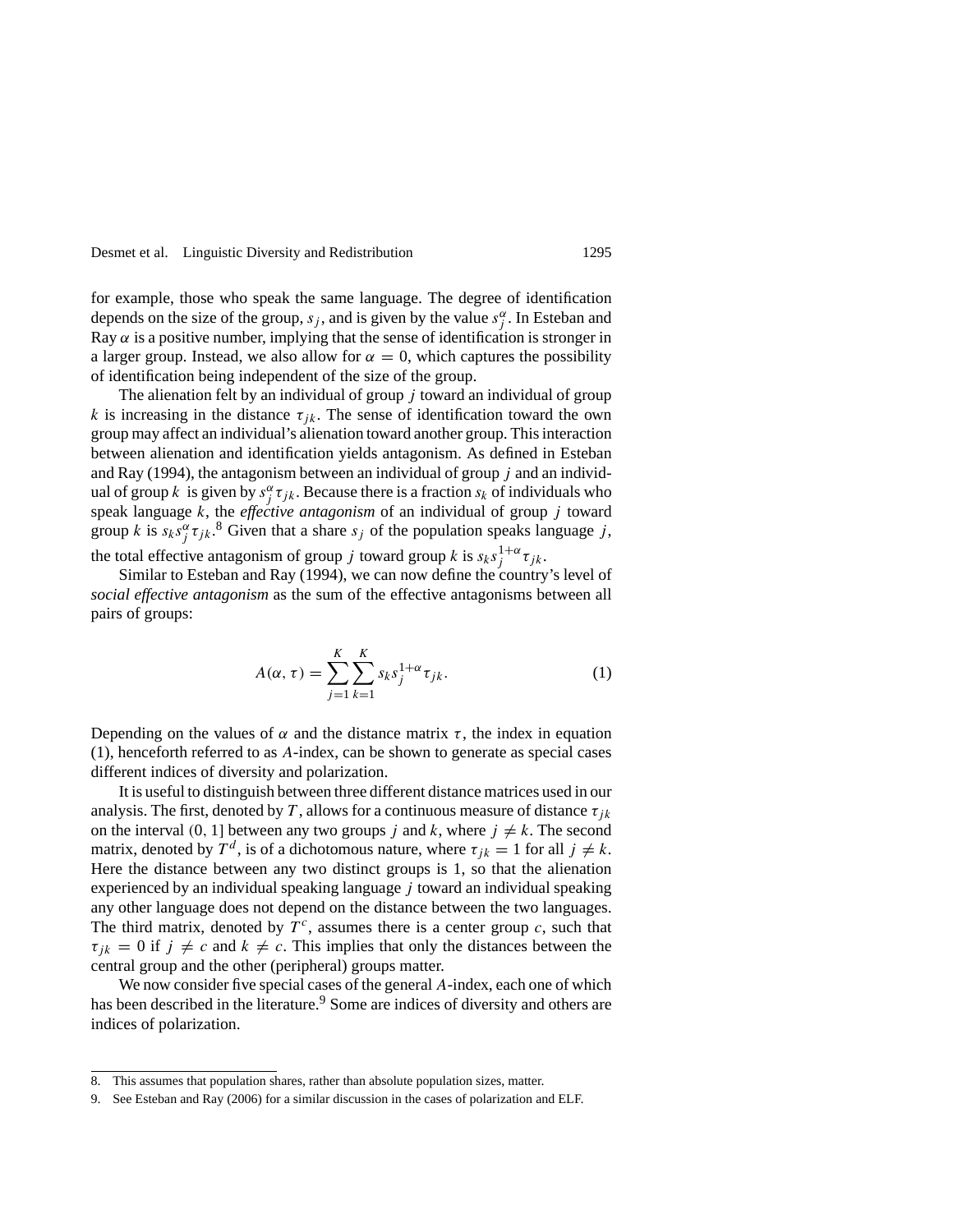1. ELF (Atlas Narodov Mira, 1964):  $\alpha = 0$  and the distance matrix is  $T^d$ . The *A*-index (1) can be written as

$$
A(0, T^d) = 1 - \sum_{j=1}^{K} s_j^2.
$$
 (2)

This is the well known ethnolinguistic fractionalization (ELF) index (see, e.g., Atlas Narodov Mira (1964), Easterly and Levine (1997), and Alesina, Baqir, and Easterly (1999)), known elsewhere as the Gini-Simpson index. The ELF index measures the probability of two randomly chosen individuals being from different groups and does not take into account the distances between the different groups. It satisfies the fundamental requirements of diversity (Shannon, 1949):

- (i) for a given number of groups, the index reaches its maximum when all groups are of the same size;
- (ii) and if all groups are of equal size, then the society with a larger number of groups possesses a higher index of diversity.
- 2. GI (Greenberg, 1956):  $\alpha = 0$  and the distance matrix is *T*. The *A*-index (1) becomes

$$
A(0, T) = \sum_{j=1}^{K} \sum_{k=1}^{K} s_k s_j \tau_{jk}.
$$
 (3)

This index was proposed by Greenberg (1956) and was examined (as quadratic entropy) in Rao  $(1982)$ .<sup>10</sup> GI computes the population weighted total distances between all groups<sup>11</sup> and can be interpreted as the expected distance between two randomly selected individuals.<sup>12</sup> GI is essentially a generalization of ELF, whereby distances between different groups are taken into account. Naturally, GI does not satisfy the requirements of a diversity index mentioned previously and the maximal diversity need not be attained when all groups are of the same size. In fact, one can find distance matrices for which the maximum value of the index is obtained when at least one group *i* has population share  $s_i = 0$ , even though the distance from that group to any other group is strictly positive, namely,  $\tau_{ij} > 0$  for all  $j \neq i$ .<sup>13</sup> This explains why some authors refer to GI as a "weak diversity" index (Ricotta, 2005).

<sup>10.</sup> See also Nei and Li (1979), Fearon (2003), and Bossert, D'Ambrosio, and La Ferrara (2006).

<sup>11.</sup> If  $\tau_{jk}$  were the income difference between group *j* and group *k*, GI would coincide with the Gini index.

<sup>12.</sup> Ricotta and Szeidl (2006) argue that this index can be viewed as the expected conflict among species in a given environment.

<sup>13.</sup> Pavoine, Ollier, and Pontier (2005) show that in the case of ultrametric distances all groups must have a strictly positive population share for the index to be maximized.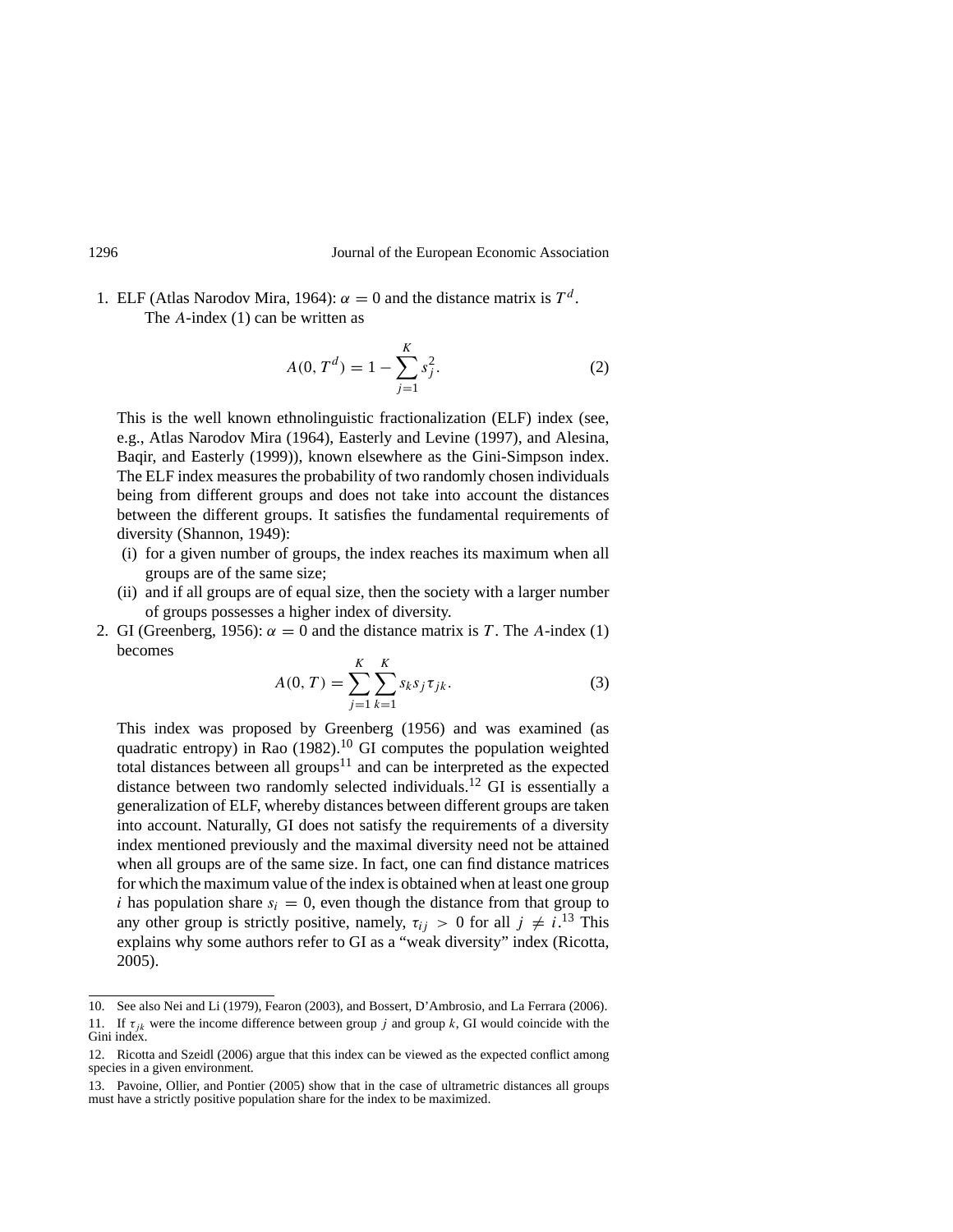3. RO (Reynal-Querol, 2002):  $\alpha = 1$  and the distance matrix is  $T^d$ . The *A*-index (1) is

$$
A(1, T^d) = \sum_{j=1}^{K} s_j^2 (1 - s_j),
$$
 (4)

which is the polarization index proposed by Reynal-Querol (2002).<sup>14</sup> Similarly to ELF, RQ does not take into account distances between groups. It attains its maximum when there are two groups of equal size.

4. ER (Esteban and Ray, 1994):  $\alpha = 1$  and the distance matrix is *T*. The *A*-index becomes

$$
A(1, T) = \sum_{j=1}^{K} \sum_{k=1}^{K} s_k s_j^2 \tau_{jk}.
$$
 (5)

In fact, this is a special case of the polarization index in Esteban and Ray (1994), who allow for  $\alpha$  to be in the range of [1, 1.6].<sup>15</sup> As with GI, this index controls for distances between groups. If distances between all groups are the same, it is perfectly correlated with RQ.

5. PH (peripheral heterogeneity in Desmet, Ortuño-Ortín, and Weber 2005):  $\alpha = 0$  and the distance matrix is  $T^c$ . The *A*-index is

$$
A(0, T^{c}) = 2 \sum_{j=1}^{K} s_{j} s_{c} \tau_{cj},
$$
\n(6)

where the central group  $c$  is the largest. PH is a special case of the diversity index studied in Desmet, Ortuño-Ortín, and Weber (2005). It is important to point out that PH is a variant of GI, with the difference that it takes into account the alienation between the center and the peripheral groups, but not between the peripheral groups themselves. Note that PH can be viewed as an intermediate index between diversity and polarization. If all distances to the center are equal, then any vector of population shares, including the one with all peripheral groups having equal shares, attains the maximum. However, if distances to the center are not equal, then  $A(0, T^c)$  attains a maximum when only the center and the peripheral group with the highest value of  $\tau_{ci}$  have strictly positive population shares.

The ELF index, which has been widely used to study the effects of diversity on different economic outcomes, is based on a dichotomous 0-1 distance measure.

<sup>14.</sup> Montalvo and Reynal-Querol (2002) show that when the distance matrix is  $T<sup>d</sup>$ , the parameter  $\alpha$  has to be equal to 1 for the index to satisfy the properties of polarization.

<sup>15.</sup> Actually, to satisfy all the polarization properties in Esteban and Ray (1994), the matrix distance should be additive, that is,  $\tau_{ik} = \tau_{ii} + \tau_{ik}$  (Duclos, Esteban, and Ray, 2004). We do not impose this condition, since the language distances in the multidimensional space do not satisfy it.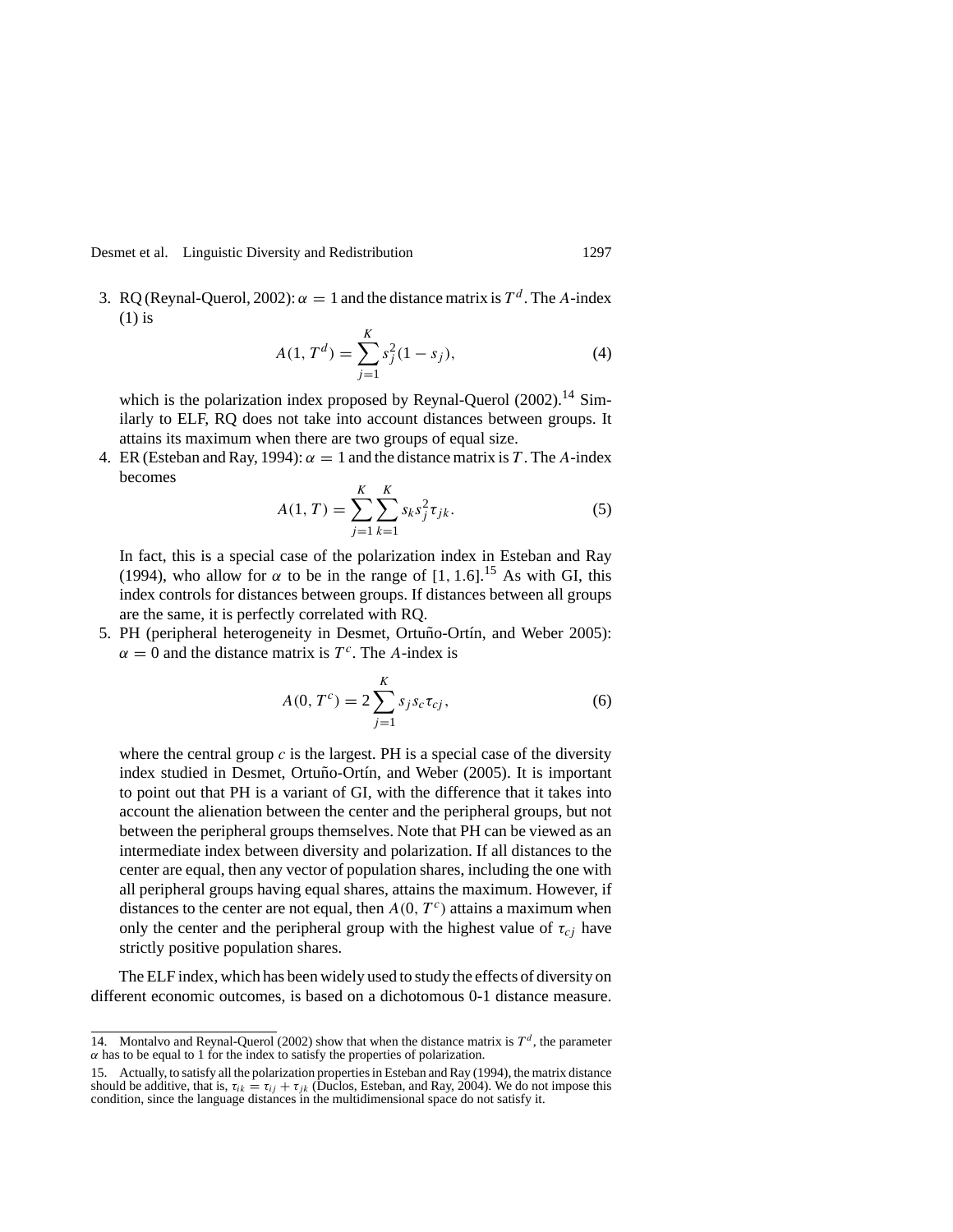As soon as two linguistic groups are different, they are assigned a distance of 1. However, in practice defining when a group is distinct from another can be difficult. For example, should we consider speakers of Venetian and Italian as members of different groups in the same way as speakers of Greek and Turkish? These two pairs are drastically different: Venetian is a dialect of Italian, whereas Greek and Turkish pertain to entirely different families, Greek to Indo-European and Turkish to Altaic. In using ELF, one might decide to assign a distance of 0 to Venetian and Italian, and a distance of 1 to Greek and Turkish. This choice implies aggregating speakers of Venetian and Italian into one group. Thus, the problem of assigning distances turns into the problem of identifying groups. GI has a clear advantage in this regard: By shifting from a dichotomous 0-1 measure to a continuous measure of distance, GI avoids the ad hoc group identification problem. Venetian and Italian are considered as two different languages, with a small distance between the two.<sup>16</sup> Even though GI has been examined by several authors, it has not been used to study the effects of within country diversity on different economic variables.<sup>17</sup>

Of course, whether GI improves upon ELF in its capacity to explain redistribution is eventually an empirical question. From a theoretical point of view, it is not entirely obvious whether using a continuous measure of distance should improve the results. One might argue, as we do in this paper, that the degree of conflict depends not only on the number and the sizes of the different groups, but also on how different they are. However, it is also possible that the basis for the alienation experienced by individuals of one ethnic group towards individuals of another ethnic group is simply the fact that they belong to different groups, regardless of their cultural distances. This is the view of Montalvo and Reynal-Querol (2005), who claim that *the dynamics of the "we" versus "you" distinction is more powerful than the antagonism generated by the distance between them*. However, this does not free them altogether from assigning distances. Indeed, Montalvo and Reynal-Querol focus on what they call "relevant" groups. By selecting which groups are "relevant," they implicitly employ a dichotomous 0-1 distance measure between all groups.

Some authors have argued that ethnic conflict is better measured by the degree of polarization than by the degree of diversity (Esteban and Ray 1994, 1999). As mentioned previously, for a given number of groups, in absence of distance considerations, diversity is maximized when all groups are of equal size. In contrast, polarization is maximized when two of the groups consist each of half of the population and all other groups have zero population. If there are only two groups,

<sup>16.</sup> Note that GI satisfies a "continuity property": When the distance between two groups tends to zero, the diversity approaches the limit where both groups are merged into a single one.

<sup>17.</sup> For example, Fearon (2003) uses GI to compute a measure of cultural diversity for 160 countries, but he does not analyze its effect on economic variables, whereas Spolaore and Wacziarg (2006) use GI to measure diversity between countries and explore its relation to bilateral income differences.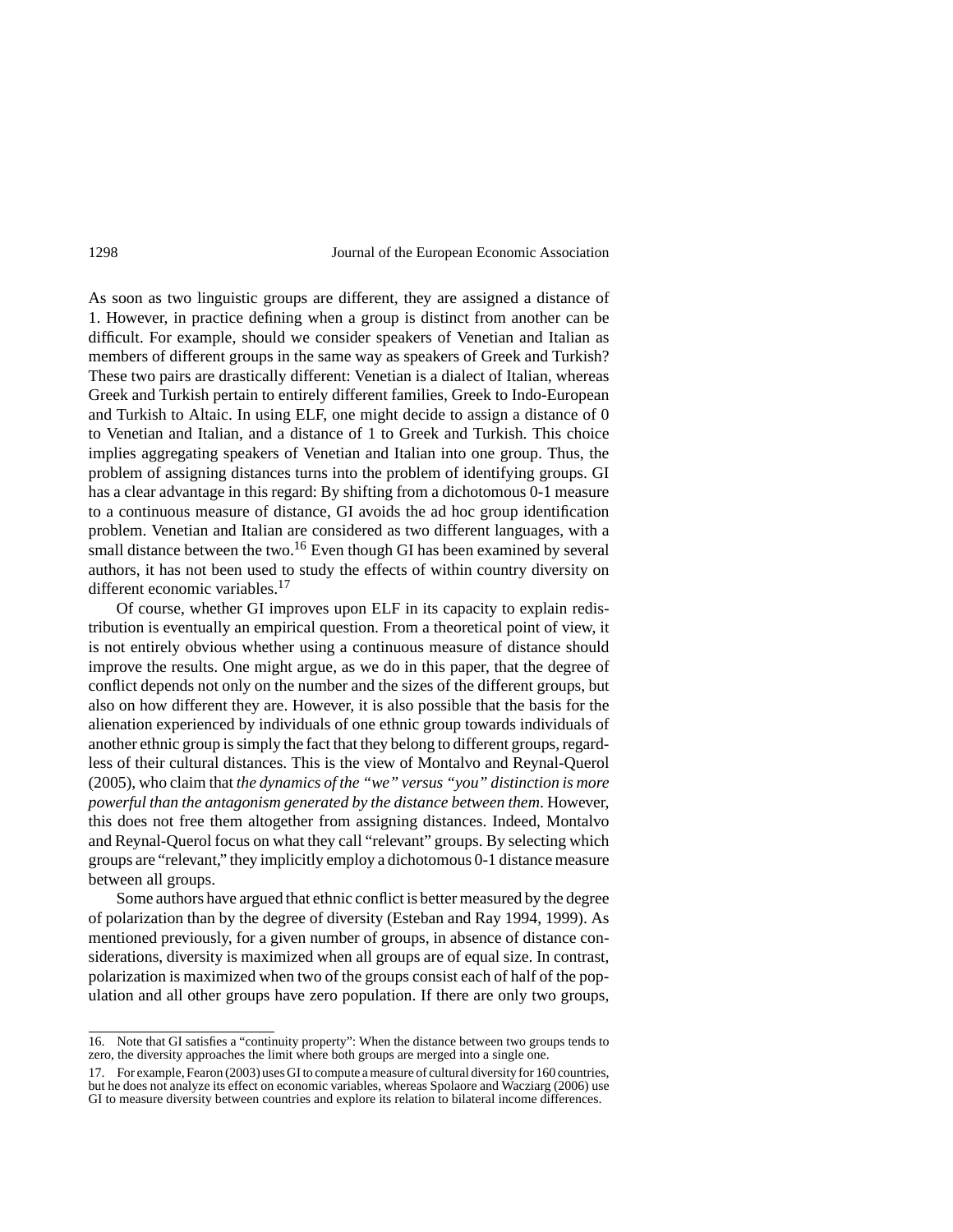then polarization and diversity yield identical rankings. Moreover, in practice, there is a significant overlap between both notions, and ranking countries based on either polarization or diversity produces similar results. We will consider two different indices of polarization, with ER using a continuous measure of distance, and RQ a dichotomous measure of distance. Therefore, the link between ER and RQ is the same as between GI and ELF.

In addition to comparing ELF and GI, and ER and RQ, we also analyze the empirical relevance of the PH index, which does not treat group heterogeneity in a symmetric manner. This index focuses on the tension that emanates from the heterogeneity between a central dominant group and the peripheral minority groups. Apart from being theoretically a different concept, this index has the advantage of requiring a smaller set of distance data.

Although from a theoretical point of view all these indices are different, in practice some of them may yield similar conclusions. In fact, as we will see, the correlation between all these indices is relatively high, and the only factor which is important in the empirical analysis is whether we use continuous (GI, PH, and ER) or dichotomous (ELF and RQ) measures of distances. The distinction between GI, PH, and ER does not seem to be empirically relevant to the problem at hand.

## **3. Data and Measurement Issues**

Our data cover a wide cross-section of countries. The information on how many people speak a given language in a given country comes from the Ethnologue project. What sets the Ethnologue apart from other sources, such as the Britannica Book of the Year, is its detail. For example, in the case of Mexico the Ethnologue lists 291 living languages, much higher than the 21 languages listed in the 1990 edition of the Britannica. Although some aspects of the Ethnologue have been used before (Alesina et al., 2003; Fearon, 2003), its greater detail in terms of languages spoken across countries has so far been left unexploited by economists. One reason could be that when data are highly detailed, the problem of group identification arises. In the absence of information on linguistic distances, one has to assign a distance of either zero or one between Venetian and Italian. This problem does not show up in the less detailed Britannica, which already implicitly aggregates the speakers of Venetian and Italian into a single group.<sup>18</sup>

The introduction of linguistic distances largely resolves the group identification problem. It is no longer necessary to make ad hoc choices about whether Venetian and Italian belong to the same group. By using the detailed Ethnologue, we maintain Venetian and Italian as two distinct groups, but assign a small

<sup>18.</sup> See, for example, Alesina et al. (2003).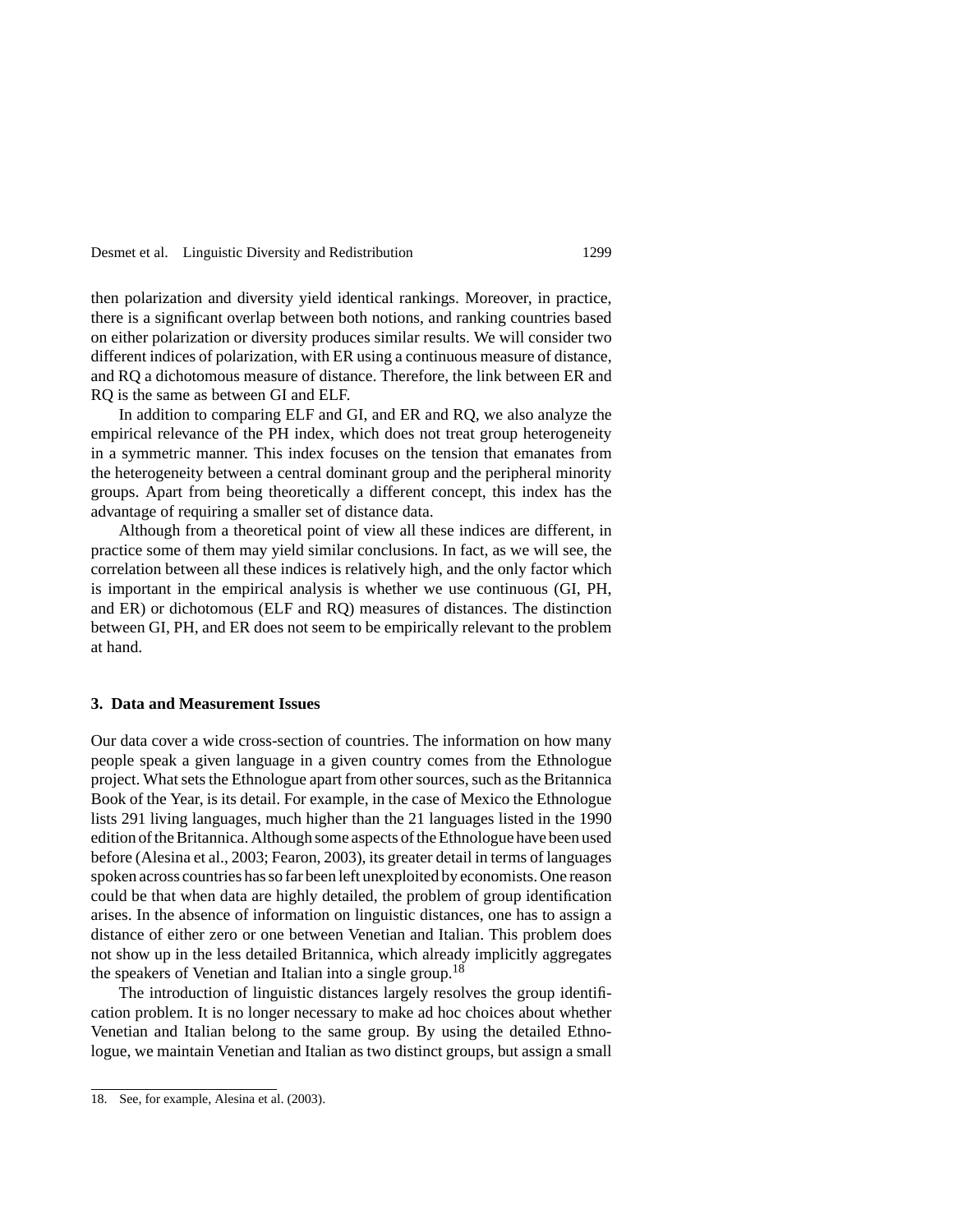positive distance between the two, based on linguists' assessment of how different these languages are, as we further explain subsequently. In general, once we have detailed information about distances between languages, then more disaggregated data become preferable. In contrast to much of the literature, we therefore make no choices about when a group is a group.<sup>19</sup> Instead, we use the entire Ethnologue database—even if this implies 291 languages in Mexico—but correct for distances.

There are different ways of measuring distances between languages. A first measure is based on linguistic tree diagrams. Using this approach, Fearon (2003) defines the distance between languages *j* and *k* to be

$$
\tau_{jk} = 1 - \left(\frac{\ell}{m}\right)^{\delta},\tag{7}
$$

where  $\ell$  is the number of shared branches between *j* and *k*, *m* is the maximum number of branches between any two languages, and  $\delta$  is a parameter that determines how fast the distance declines as the number of shared branches increases. Data on language trees come from the Ethnologue project.<sup>20</sup> A second measure is based on lexicostatistical studies. A prime example is Dyen et al.  $(1992).^{21}$  They focus on 200 basic meanings, and compute for each pair of 95 Indo-European languages the proportion of cognates.<sup>22</sup> The distance between any two languages *j* and *k* can then be defined as one minus the proportion of cognates between *j* and *k*. In the empirical analysis the distance measure based on tree diagrams is more useful, because it covers all languages, and not only those from the Indo-European group.

When extracting quantitative distance measures from language trees, one relevant question is: How much more distant should we consider two languages from different families to be relative to languages that belong to the same family? This largely amounts to deciding the value of  $\delta$  in the distance measure (7). Consider two language pairs: Greek and Italian (both Indo-European, with one shared branch) and Chinese and Italian (with zero shared branches). If, as in Fearon (2003), we take a *δ* of 0.5, the distance between Greek and Italian is 0.74, whereas the distance between Chinese and Italian is 1. Lowering the value of *δ* increases this relative distance. For example, if we take a  $\delta$  of 0.05, the distance

<sup>19.</sup> See Fearon (2003) for an excellent discussion of this issue.

<sup>20.</sup> Although Fearon (2003) uses the Ethnologue to compute distances, he does not use the Ethnologue data on the linguistic composition of different countries. Instead, he collects data on ethnic composition from secondary sources.

<sup>21.</sup> The Dyen measure has previously been used in economics by Ginsburgh, Ortuno-Ortín, and ˜ Weber (2005).

<sup>22.</sup> The term *cognate* applies if the two varieties have an unbroken history of descent from a common ancestral form.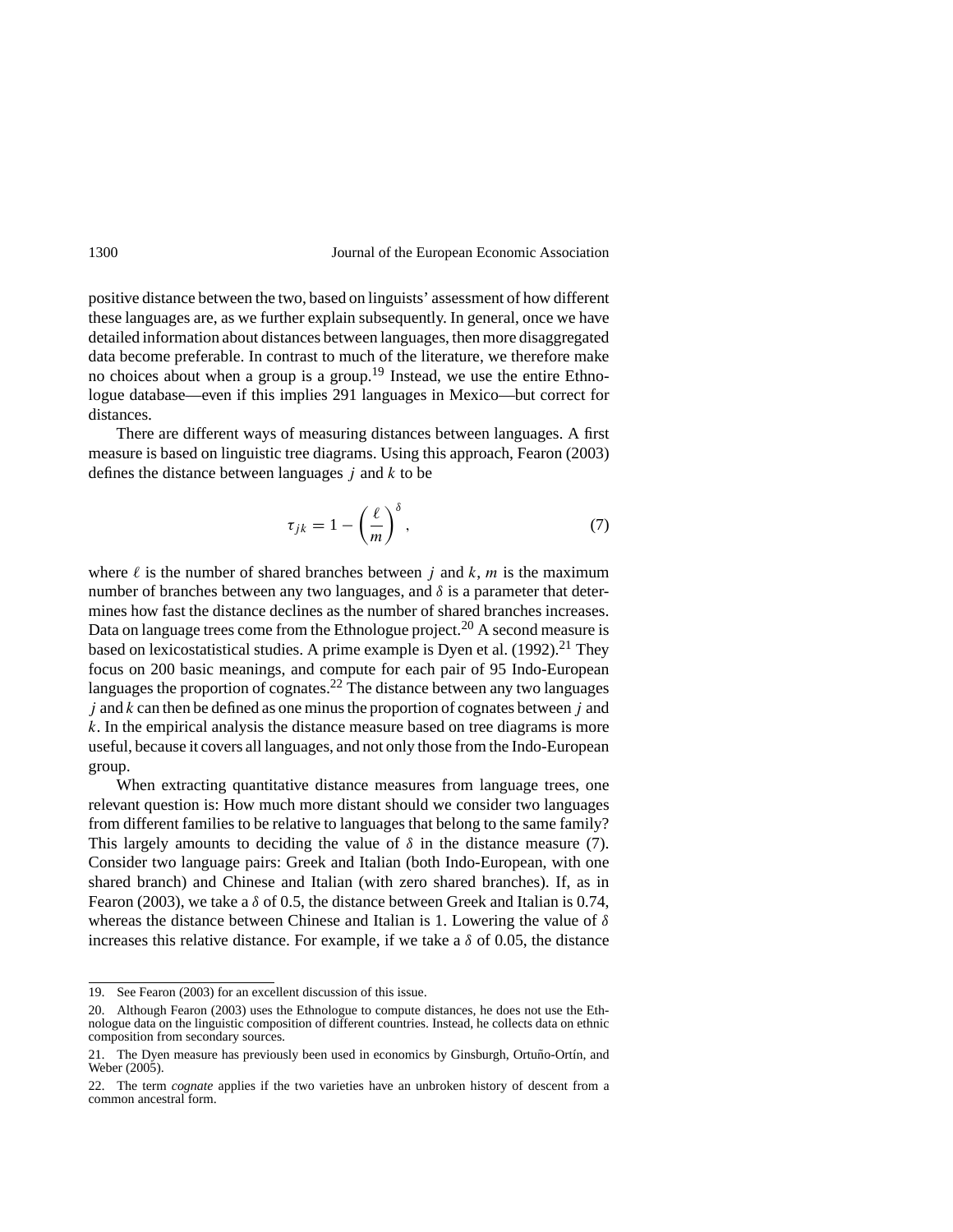between Greek and Italian is now 0.13, whereas between Chinese and Italian it is still 1.

In our empirical exploration we find that values for  $\delta$  in the range between 0.04 to 0.10 perform well and give similar results in terms of the statistical significance of the diversity measure.<sup>23</sup> Even though we settle on a value of 0.05, indices that use distance measures based on values of  $\delta$  outside the [0.04, 0.10] range continue to outperform indices without distances.

Because  $\delta$  has a useful economic interpretation, there is something to be learned from the relative performance of different values of the parameter. For example, the fact that a *δ* of 0.05 has high predictive power tells us that Italian and Chinese are perceived to be 6.7 times more distant from each other than Italian and Greek. This result is informative, and very different from the Fearon *δ* of 0.5, which would have led us to the interpretation that Italian and Chinese are perceived to be only 0.30 times more distant than Italian and Greek.

As for the dependent variable in our regressions, redistribution is measured by government transfers and subsidies as a percentage of GDP. As in La Porta et al. (1999), the data come from the *Economic Freedom Data Network* and we have taken the average for the years 1985–1995. The distinction between transfers and subsidies is based on the target of redistribution: If, as in social welfare programs, the beneficiary is an individual, the redistribution is "transfer"; if the target is a business, for example, state-owned enterprise, it is a "subsidy." The figures aggregate central and local governments.

In analyzing the effect of diversity on redistribution we introduce a number of additional control variables, in line with La Porta et al. (1999) and Alesina et al. (2003): average population 1985–1995, average GDP per capita 1985–1995, legal origin, religious composition, latitude, percentage of population above 65, regional dummies, and a "small island" dummy. Most of these control variables have been taken directly from La Porta et al. (1999), and others come from the World Bank. A detailed description of the data is given in Appendix A.

#### **4. Linguistic Distances**

In this section we discuss the different linguistic diversity indices we use in our empirical analysis. The Ethnologue database provides detailed information on the languages spoken in 225 countries. It also provides linguistic trees for each of the 6,912 listed languages. We use these tree diagrams to compute linguistic distances, following the Fearon (2003) formula in equation (7). Based on this information, Table B.1 in Appendix B reports the five different indices discussed

<sup>23.</sup> In particular, in the eight regressions we report, the diversity index with a  $\delta$  in this range is statistically significant at the 1% level in at least three of the eight reported regressions, and at the 5% level in the remaining regressions.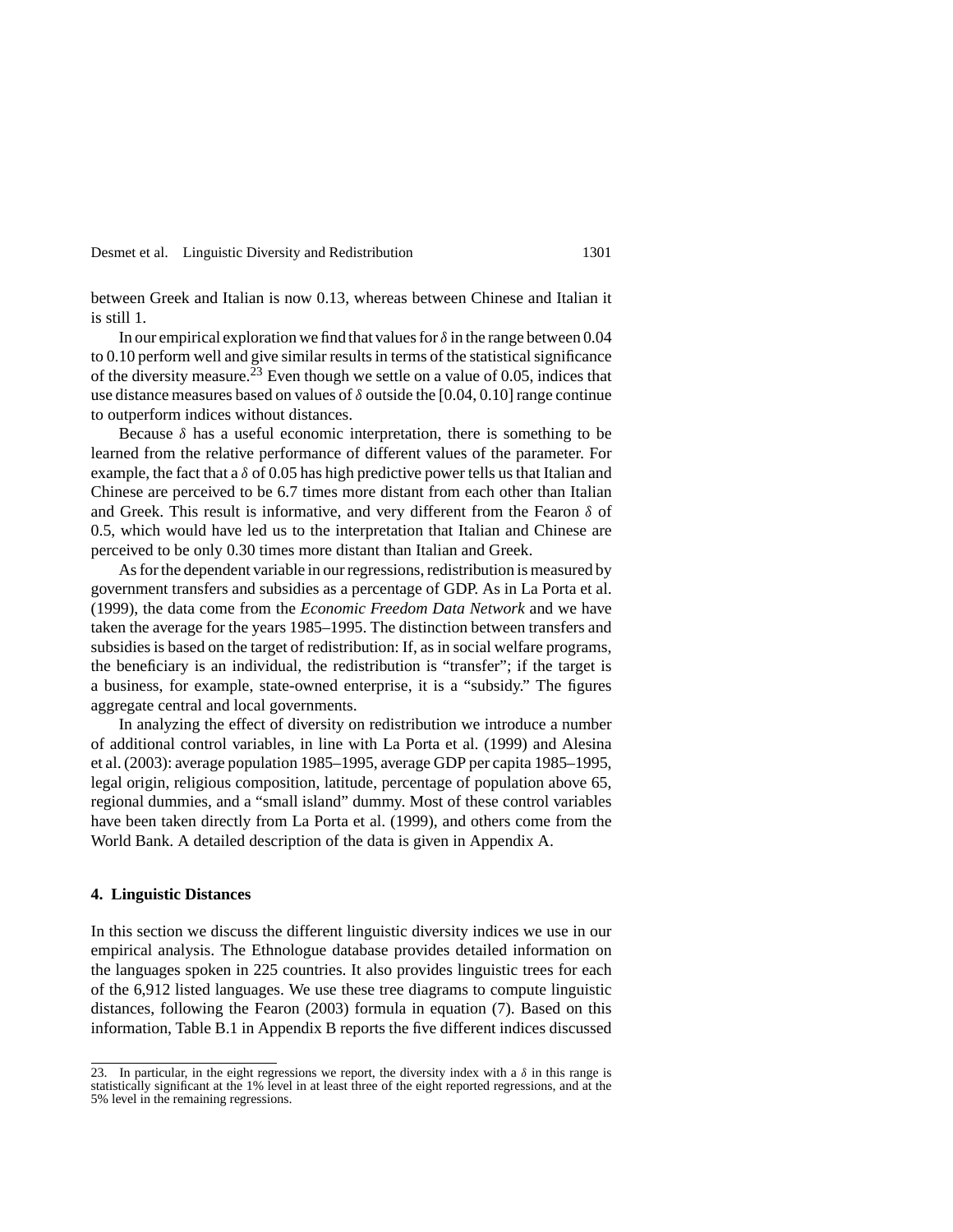in Section 2: GI, ELF, ER, RQ, and PH. Although the data on transfers and subsidies will limit the number of countries in our regressions to 105, we present the different indices for all 225 available countries.

Our main focus is on comparing ELF and GI. As argued before, ELF has been widely used in the literature, partly because of its straightforward interpretation. GI generalizes ELF by controlling for distances between groups. Although the rank correlation between ELF and GI is substantial (0.69), the last column of Table B.1 shows a number of interesting patterns when comparing both rankings.

First, Latin American countries tend to become more diverse when controlling for distance. Their populations are typically made up of a mix of Indo-European and Amerindian speakers. The Amerindian languages spoken in a given country are often quite different. For instance, Bolivia, which tops the GI ranking, moved up 54 positions, compared to ELF. In that country, roughly 40% of the population speaks Spanish, with the remaining 60% Amerindian languages. Within the Amerindian speakers, half speak Quechua and one third Aymara, two languages which belong to entirely different families. Other examples include Mexico and Ecuador, which move up, respectively, 69 and 68 positions.

Second, African countries become less diverse when taking into account distances. Although many languages are spoken in those countries, they tend to be quite similar. The most extreme example is Togo, which drops 126 positions in the ranking. There are 40 languages spoken in that country, nearly all of which belong to the Niger-Congo/Atlantic-Congo/Volta-Congo classification. The same pattern reappears in many other African countries: Ghana drops 119 positions, Benin 114, and Côte d'Ivoire 107. The fact that Africa becomes less diverse, compared to existing diversity measures, is relevant. Conventional wisdom has often considered diversity as acting as a sort of Africa dummy. Indeed, with the traditional ELF index, 15 out of the 20 most diverse countries are African, so that any relation between diversity and economic performance is likely to be strongly influenced by any characteristics specific to Africa. In contrast, with GI only 3 out of the 20 most diverse countries are still African. Our main result will therefore overturn the conventional wisdom: As we will see, taking into account distances, and thus reducing the diversity of Africa, substantially improves the predictive power of diversity.

Third, the picture for Europe is mixed. Some countries become more diverse when controlling for distances. This is the case of Bulgaria, a country with a sizeable Turkish minority, or Estonia, where the majority speaks a non-Indo-European language, but the minority is Russian-speaking. Other European countries move in the opposite direction. Andorra, where half the population speaks Catalan and the other half Spanish, drops 102 positions, on account of the small distance between both languages.

In addition to comparing ELF and GI, we are also interested in contrasting ER and GI. Although polarization and diversity often provide similar rankings—the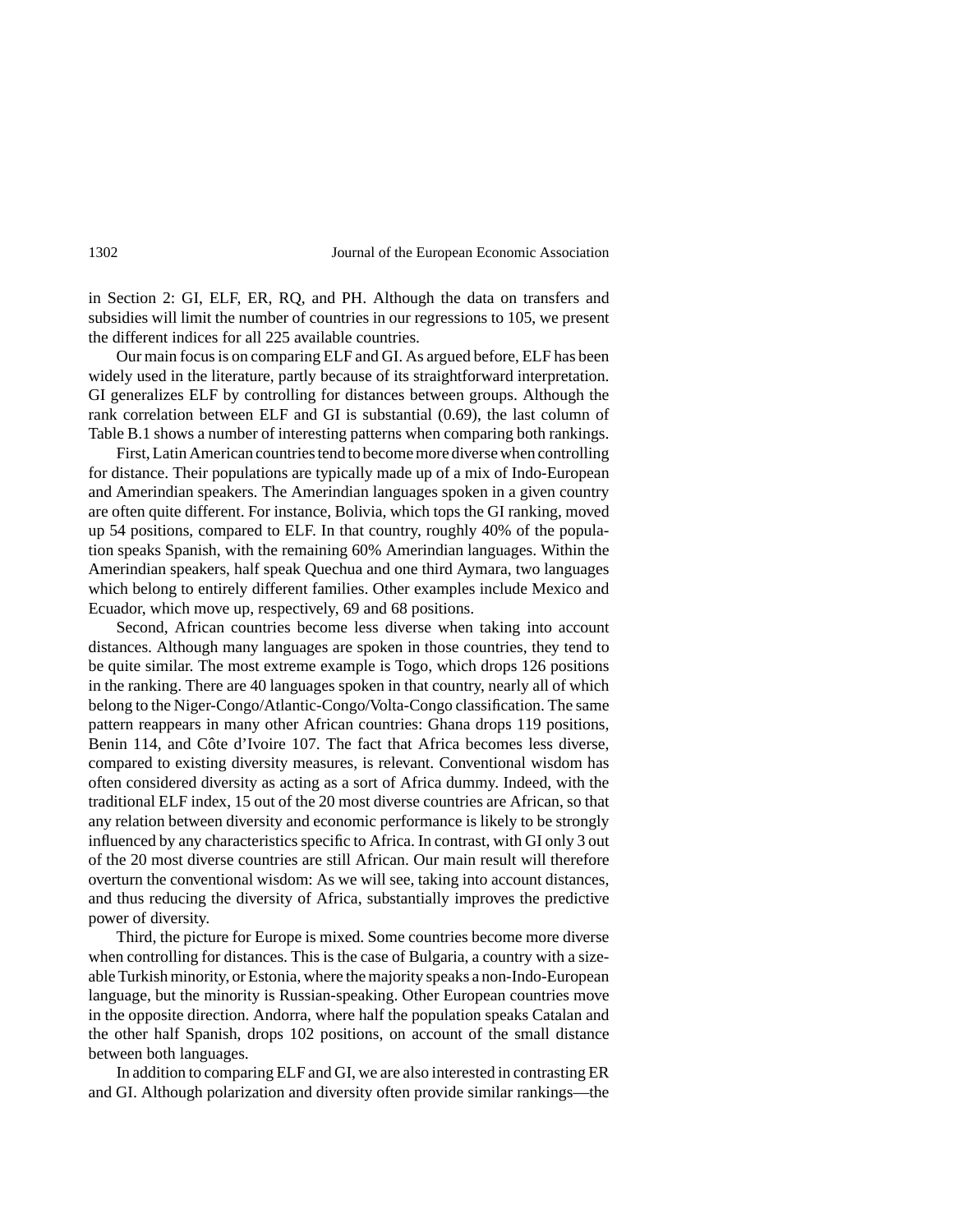rank correlation between ER and GI is 0.87—there are some relevant differences. For example, Papua New Guinea is extremely diverse (position 4), but not polarized at all (position 186). That country is made up of 829 different groups, all of which are small. On the contrary, some countries are more polarized than diverse. For instance, Barbados and Guadeloupe are both essentially made of up of two groups, one speaking an Indo-European language (English or French), and the other speaking a Creole language.

Our last index, PH, is closely related to GI: Its rank correlation is 0.93. Given this high correlation, one may conclude that peripheral heterogeneity does not add anything new. However, it also suggests that in the absence of data to compute GI, then PH might be a good proxy. Remember that GI requires data on distances between any two languages spoken in any country, whereas PH only requires data on distances to the dominant language in each country. This is relevant if one wants to use data on linguistic distances based on lexicostatistical studies, such as the Dyen, Kruskal, and Black (1992) database on Indo-European languages.<sup>24</sup>

#### **5. Diversity and Redistribution**

Table 1 reports the coefficients of our regressions of redistribution on GI. To make our results comparable to previous work, we have included similar control variables as in La Porta et al. (1999) and Alesina et al. (2003). Robust *t*-ratios are given in brackets. As explained before, the theoretical prior is that the greater the degree of linguistic diversity, the lower the degree of redistribution.

Column 1 reports the most basic specification, only including diversity and a number of exogenous control variables (latitude, regional dummies, and small island dummy). All coefficients are highly significant. The coefficient on diversity is significant at the 5% level. Following La Porta et al. (1999) and Alesina et al. (2003), columns 2 and 3 include legal origin and religious composition as further controls. None of these variables are significant though. Column 4 leaves out the regional dummies, and adds GDP per capita. Column 5 does the same, but keeps the regional dummies. As expected, the level of a country's development increases the degree of redistribution. In contrast to La Porta et al., the effect of diversity on redistribution is robust to the inclusion of GDP per capita. Column 6 adds population, instead of GDP per capita. This is in line with Alesina and Wacziarg (1998), who empirically confirmed that transfers as a share of GDP are unrelated to population size, since this type of government expenditure does not have the nature of a public good. Column 7 leaves out regional dummies, and

<sup>24.</sup> One advantage of lexicostatistical studies is that the distances are less coarse than those based on language trees. When using trees, the maximum number of nodes—15 in our case—determines the number of possible distances between language pairs. Instead, the Dyen measure is more continuous.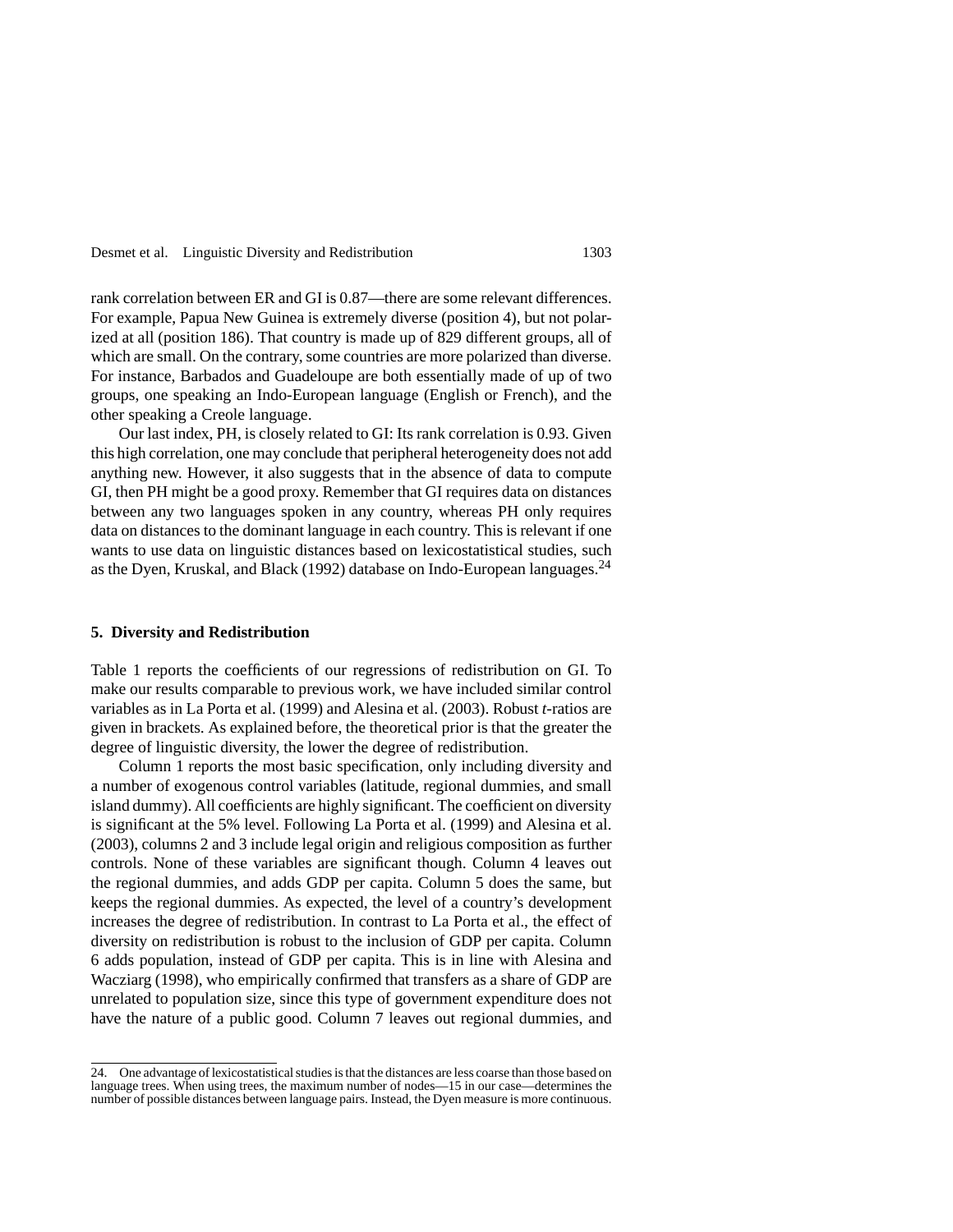| .<br>Est                      |
|-------------------------------|
| $\sim$<br>į                   |
|                               |
|                               |
| $\frac{1}{2}$<br>$\mathsf{E}$ |

|                                                                                                              |                                                                                                                                                                                                                                                                                                                                                         |                                                                                                                                                                                                |                                                                                                                                                                                                                                                                                                                                                                                               | Dependent variable: Transfers and subsidies as % of GDP                                                                                                                                                                                                                                                                                                                                                      |                                                                                                                                                                                                                                                                                                                                                   |                                                                                                                                                                                                                                                                                                                                                                                                                                                                                             |                      |                      |
|--------------------------------------------------------------------------------------------------------------|---------------------------------------------------------------------------------------------------------------------------------------------------------------------------------------------------------------------------------------------------------------------------------------------------------------------------------------------------------|------------------------------------------------------------------------------------------------------------------------------------------------------------------------------------------------|-----------------------------------------------------------------------------------------------------------------------------------------------------------------------------------------------------------------------------------------------------------------------------------------------------------------------------------------------------------------------------------------------|--------------------------------------------------------------------------------------------------------------------------------------------------------------------------------------------------------------------------------------------------------------------------------------------------------------------------------------------------------------------------------------------------------------|---------------------------------------------------------------------------------------------------------------------------------------------------------------------------------------------------------------------------------------------------------------------------------------------------------------------------------------------------|---------------------------------------------------------------------------------------------------------------------------------------------------------------------------------------------------------------------------------------------------------------------------------------------------------------------------------------------------------------------------------------------------------------------------------------------------------------------------------------------|----------------------|----------------------|
|                                                                                                              |                                                                                                                                                                                                                                                                                                                                                         | $\widehat{c}$                                                                                                                                                                                  | $\odot$                                                                                                                                                                                                                                                                                                                                                                                       | $\bigoplus$                                                                                                                                                                                                                                                                                                                                                                                                  | $\odot$                                                                                                                                                                                                                                                                                                                                           | $\odot$                                                                                                                                                                                                                                                                                                                                                                                                                                                                                     |                      | $\circledcirc$       |
| GI (Greenberg)                                                                                               |                                                                                                                                                                                                                                                                                                                                                         |                                                                                                                                                                                                |                                                                                                                                                                                                                                                                                                                                                                                               |                                                                                                                                                                                                                                                                                                                                                                                                              |                                                                                                                                                                                                                                                                                                                                                   |                                                                                                                                                                                                                                                                                                                                                                                                                                                                                             |                      |                      |
|                                                                                                              | $-6.313$<br>[2.60]**                                                                                                                                                                                                                                                                                                                                    |                                                                                                                                                                                                |                                                                                                                                                                                                                                                                                                                                                                                               |                                                                                                                                                                                                                                                                                                                                                                                                              |                                                                                                                                                                                                                                                                                                                                                   |                                                                                                                                                                                                                                                                                                                                                                                                                                                                                             |                      |                      |
| UK legal origin                                                                                              |                                                                                                                                                                                                                                                                                                                                                         |                                                                                                                                                                                                |                                                                                                                                                                                                                                                                                                                                                                                               |                                                                                                                                                                                                                                                                                                                                                                                                              |                                                                                                                                                                                                                                                                                                                                                   |                                                                                                                                                                                                                                                                                                                                                                                                                                                                                             |                      |                      |
|                                                                                                              |                                                                                                                                                                                                                                                                                                                                                         |                                                                                                                                                                                                |                                                                                                                                                                                                                                                                                                                                                                                               |                                                                                                                                                                                                                                                                                                                                                                                                              |                                                                                                                                                                                                                                                                                                                                                   |                                                                                                                                                                                                                                                                                                                                                                                                                                                                                             |                      |                      |
| French legal origin                                                                                          |                                                                                                                                                                                                                                                                                                                                                         |                                                                                                                                                                                                |                                                                                                                                                                                                                                                                                                                                                                                               |                                                                                                                                                                                                                                                                                                                                                                                                              |                                                                                                                                                                                                                                                                                                                                                   |                                                                                                                                                                                                                                                                                                                                                                                                                                                                                             |                      |                      |
| Socialist legal origin                                                                                       |                                                                                                                                                                                                                                                                                                                                                         | $-6.663$<br>$-2.077$<br>$-2.079$<br>$-2.079$<br>$-2.49$<br>$-2.49$<br>$-1.59$<br>$-1.59$<br>$-1.59$<br>$-1.59$<br>$-1.59$                                                                      |                                                                                                                                                                                                                                                                                                                                                                                               |                                                                                                                                                                                                                                                                                                                                                                                                              |                                                                                                                                                                                                                                                                                                                                                   |                                                                                                                                                                                                                                                                                                                                                                                                                                                                                             |                      |                      |
|                                                                                                              |                                                                                                                                                                                                                                                                                                                                                         |                                                                                                                                                                                                |                                                                                                                                                                                                                                                                                                                                                                                               |                                                                                                                                                                                                                                                                                                                                                                                                              |                                                                                                                                                                                                                                                                                                                                                   |                                                                                                                                                                                                                                                                                                                                                                                                                                                                                             |                      |                      |
| Scandinavian legal origin                                                                                    |                                                                                                                                                                                                                                                                                                                                                         |                                                                                                                                                                                                |                                                                                                                                                                                                                                                                                                                                                                                               |                                                                                                                                                                                                                                                                                                                                                                                                              |                                                                                                                                                                                                                                                                                                                                                   |                                                                                                                                                                                                                                                                                                                                                                                                                                                                                             |                      |                      |
| Catholic 1980                                                                                                |                                                                                                                                                                                                                                                                                                                                                         |                                                                                                                                                                                                |                                                                                                                                                                                                                                                                                                                                                                                               |                                                                                                                                                                                                                                                                                                                                                                                                              |                                                                                                                                                                                                                                                                                                                                                   |                                                                                                                                                                                                                                                                                                                                                                                                                                                                                             |                      |                      |
| Muslim 1980                                                                                                  |                                                                                                                                                                                                                                                                                                                                                         |                                                                                                                                                                                                | $\begin{array}{l} \gamma_{3,4}^{3,0} \\ \gamma_{1,1}^{3,0} \\ \gamma_{2,2}^{3,0} \\ \gamma_{3,3}^{3,1} \\ \gamma_{4,1}^{3,0} \\ \gamma_{5,2}^{3,0} \\ \gamma_{6,3}^{3,0} \\ \gamma_{7,4}^{3,0} \\ \gamma_{8,4}^{3,0} \\ \gamma_{9,5}^{3,0} \\ \gamma_{1,6}^{3,0} \\ \gamma_{1,7}^{3,0} \\ \gamma_{1,8}^{3,0} \\ \gamma_{1,1}^{3,0} \\ \gamma_{1,1}^{3,0} \\ \gamma_{1,1}^{3,0} \\ \gamma_{1,$ | $\begin{array}{r} \left(-5.77\right)_{\ast}^{*} \left(-1.77\right)_{\ast}^{*} \left(-1.77\right)_{\ast}^{*} \left(-1.77\right)_{\ast}^{*} \left(-1.77\right)_{\ast}^{*} \left(-1.77\right)_{\ast}^{*} \left(-1.77\right)_{\ast}^{*} \left(-1.77\right)_{\ast}^{*} \left(-1.77\right)_{\ast}^{*} \left(-1.77\right)_{\ast}^{*} \left(-1.77\right)_{\ast}^{*} \left(-1.77\right)_{\ast}^{*} \left(-1.77\right$ | $\begin{array}{r} -5.071 \\ -5.079 \\ -2.09 \\ -1.58 \\ -1.58 \\ -1.58 \\ -1.58 \\ -1.59 \\ -1.59 \\ -1.59 \\ -1.59 \\ -1.59 \\ -1.59 \\ -1.59 \\ -1.59 \\ -1.59 \\ -1.59 \\ -1.59 \\ -1.11 \\ -1.11 \\ -1.11 \\ -1.11 \\ -1.11 \\ -1.11 \\ -1.11 \\ -1.11 \\ -1.11 \\ -1.11 \\ -1.11 \\ -1.11 \\ -1.11 \\ -1.11 \\ -1.11 \\ -1.11 \\ -1.11 \\ -$ | $\begin{array}{l} 11\overline{11}\overline{11}\overline{11}\overline{11}\overline{11}\overline{11}\overline{11}\overline{11}\overline{11}\overline{11}\overline{11}\overline{11}\overline{11}\overline{11}\overline{11}\overline{11}\overline{11}\overline{11}\overline{11}\overline{11}\overline{11}\overline{11}\overline{11}\overline{11}\overline{11}\overline{11}\overline{11}\overline{11}\overline{11}\overline{11}\overline{11}\overline{11}\overline{11}\overline{11}\overline{11$ |                      |                      |
|                                                                                                              |                                                                                                                                                                                                                                                                                                                                                         |                                                                                                                                                                                                |                                                                                                                                                                                                                                                                                                                                                                                               |                                                                                                                                                                                                                                                                                                                                                                                                              |                                                                                                                                                                                                                                                                                                                                                   |                                                                                                                                                                                                                                                                                                                                                                                                                                                                                             |                      |                      |
| Protestant 1980                                                                                              |                                                                                                                                                                                                                                                                                                                                                         |                                                                                                                                                                                                |                                                                                                                                                                                                                                                                                                                                                                                               |                                                                                                                                                                                                                                                                                                                                                                                                              |                                                                                                                                                                                                                                                                                                                                                   |                                                                                                                                                                                                                                                                                                                                                                                                                                                                                             |                      |                      |
| Population 1985-1995                                                                                         |                                                                                                                                                                                                                                                                                                                                                         |                                                                                                                                                                                                |                                                                                                                                                                                                                                                                                                                                                                                               |                                                                                                                                                                                                                                                                                                                                                                                                              |                                                                                                                                                                                                                                                                                                                                                   |                                                                                                                                                                                                                                                                                                                                                                                                                                                                                             |                      |                      |
|                                                                                                              |                                                                                                                                                                                                                                                                                                                                                         |                                                                                                                                                                                                |                                                                                                                                                                                                                                                                                                                                                                                               |                                                                                                                                                                                                                                                                                                                                                                                                              |                                                                                                                                                                                                                                                                                                                                                   |                                                                                                                                                                                                                                                                                                                                                                                                                                                                                             |                      |                      |
| GDP per capita 1985-1995                                                                                     |                                                                                                                                                                                                                                                                                                                                                         |                                                                                                                                                                                                |                                                                                                                                                                                                                                                                                                                                                                                               | $1.684$<br>[4.50]***                                                                                                                                                                                                                                                                                                                                                                                         | $1.792$<br>[3.95]***                                                                                                                                                                                                                                                                                                                              |                                                                                                                                                                                                                                                                                                                                                                                                                                                                                             |                      |                      |
|                                                                                                              |                                                                                                                                                                                                                                                                                                                                                         |                                                                                                                                                                                                |                                                                                                                                                                                                                                                                                                                                                                                               |                                                                                                                                                                                                                                                                                                                                                                                                              |                                                                                                                                                                                                                                                                                                                                                   |                                                                                                                                                                                                                                                                                                                                                                                                                                                                                             |                      |                      |
| Population above 65                                                                                          |                                                                                                                                                                                                                                                                                                                                                         |                                                                                                                                                                                                |                                                                                                                                                                                                                                                                                                                                                                                               |                                                                                                                                                                                                                                                                                                                                                                                                              |                                                                                                                                                                                                                                                                                                                                                   |                                                                                                                                                                                                                                                                                                                                                                                                                                                                                             |                      |                      |
| Small island                                                                                                 |                                                                                                                                                                                                                                                                                                                                                         |                                                                                                                                                                                                |                                                                                                                                                                                                                                                                                                                                                                                               |                                                                                                                                                                                                                                                                                                                                                                                                              |                                                                                                                                                                                                                                                                                                                                                   |                                                                                                                                                                                                                                                                                                                                                                                                                                                                                             |                      |                      |
| Latitude                                                                                                     |                                                                                                                                                                                                                                                                                                                                                         |                                                                                                                                                                                                |                                                                                                                                                                                                                                                                                                                                                                                               | $\frac{-7.425}{[3.01]^{***}}$<br>[3.01]***<br>23.328<br>[6.29]***                                                                                                                                                                                                                                                                                                                                            |                                                                                                                                                                                                                                                                                                                                                   |                                                                                                                                                                                                                                                                                                                                                                                                                                                                                             |                      |                      |
|                                                                                                              |                                                                                                                                                                                                                                                                                                                                                         |                                                                                                                                                                                                |                                                                                                                                                                                                                                                                                                                                                                                               |                                                                                                                                                                                                                                                                                                                                                                                                              |                                                                                                                                                                                                                                                                                                                                                   |                                                                                                                                                                                                                                                                                                                                                                                                                                                                                             |                      |                      |
| Latin America                                                                                                |                                                                                                                                                                                                                                                                                                                                                         |                                                                                                                                                                                                |                                                                                                                                                                                                                                                                                                                                                                                               |                                                                                                                                                                                                                                                                                                                                                                                                              |                                                                                                                                                                                                                                                                                                                                                   |                                                                                                                                                                                                                                                                                                                                                                                                                                                                                             |                      |                      |
| Sub-Saharan Africa                                                                                           |                                                                                                                                                                                                                                                                                                                                                         |                                                                                                                                                                                                |                                                                                                                                                                                                                                                                                                                                                                                               |                                                                                                                                                                                                                                                                                                                                                                                                              |                                                                                                                                                                                                                                                                                                                                                   |                                                                                                                                                                                                                                                                                                                                                                                                                                                                                             |                      |                      |
| East Asia & Pacific                                                                                          |                                                                                                                                                                                                                                                                                                                                                         |                                                                                                                                                                                                |                                                                                                                                                                                                                                                                                                                                                                                               |                                                                                                                                                                                                                                                                                                                                                                                                              |                                                                                                                                                                                                                                                                                                                                                   |                                                                                                                                                                                                                                                                                                                                                                                                                                                                                             |                      |                      |
| Constant                                                                                                     | $\begin{array}{l} \begin{array}{l} 46.24 \\ -0.29 \\ \pm 0.03 \\ \pm 0.03 \\ \pm 0.03 \\ \pm 0.03 \\ \pm 0.03 \\ \pm 0.03 \\ \pm 0.03 \\ \pm 0.03 \\ \pm 0.03 \\ \pm 0.03 \\ \pm 0.03 \\ \pm 0.03 \\ \pm 0.03 \\ \pm 0.03 \\ \pm 0.03 \\ \pm 0.03 \\ \pm 0.03 \\ \pm 0.03 \\ \pm 0.03 \\ \pm 0.03 \\ \pm 0.03 \\ \pm 0.03 \\ \pm 0.03 \\ \pm 0.03 \\ \$ | $\begin{array}{r} -5.811 \\ -5.811 \\ 27.7 \\ 27.7 \\ -1.711 \\ -1.71 \\ -1.38 \\ -1.36 \\ -1.75 \\ -1.75 \\ -1.75 \\ -1.75 \\ -1.75 \\ -1.75 \\ -1.26 \\ 0.35 \\ 1.26 \\ 0.35 \\ \end{array}$ | $\begin{array}{r} -5.538 \\ [2.55]^{**} \\ [2.1188] \\ [2.02]^{***} \\ [2.02]^{***} \\ [-8.098] \\ [-1.75]^{***} \\ [-5.03]^{***} \\ [-5.033] \\ [-2.17]^{**} \\ [-2.535] \\ [-1.05] \\ [-1.05] \\ [-1.05] \end{array}$                                                                                                                                                                       | $-12.842$<br>[2.61]**                                                                                                                                                                                                                                                                                                                                                                                        | $\begin{array}{r} -6.672 \\ -6.46^{***} \\ 13.402 \\ 13.403 \\ -7.071 \\ -7.071 \\ -1.501 \\ -1.501 \\ -1.621 \\ -1.622 \\ -1.622 \\ -1.622 \\ -1.623 \\ -1.624 \\ -1.622 \\ -1.623 \\ -1.624 \\ -1.624 \\ -1.624 \\ -1.624 \\ -1.624 \\ -1.624 \\ -1.624 \\ -1.624 \\ -1.624 \\ -1.624 \\ -1.624 \\ -1.624 \\ -1.624 \\ -1.624$                  | $\begin{array}{r} -6.079 \\ [2.55]^{**} \\ [2.69]^{**} \\ [2.69]^{**} \\ [2.60]^{**} \\ [2.60]^{**} \\ [-8.18]^{**} \\ [-1.87]^{**} \\ [-1.81]^{**} \\ [-1.01]^{**} \\ [-2.81]^{**} \\ [-1.71]^{**} \\ [-1.71]^{**} \\ [-1.71]^{**} \end{array}$                                                                                                                                                                                                                                            | $-11.648$<br>[1.73]* |                      |
| Observations<br>R-squared                                                                                    | 105<br>0.6569                                                                                                                                                                                                                                                                                                                                           | $\frac{105}{0.6693}$                                                                                                                                                                           | $104$<br>0.7905                                                                                                                                                                                                                                                                                                                                                                               | $\frac{103}{0.7787}$                                                                                                                                                                                                                                                                                                                                                                                         | $\frac{102}{0.8203}$                                                                                                                                                                                                                                                                                                                              | $\frac{102}{0.7913}$                                                                                                                                                                                                                                                                                                                                                                                                                                                                        | 103<br>0.8225        | $\frac{102}{0.8436}$ |
| "Significant at 10%; ** significant at 5%; *** significant at 1%.<br>Notes: Robust t-statistics in brackets. |                                                                                                                                                                                                                                                                                                                                                         |                                                                                                                                                                                                |                                                                                                                                                                                                                                                                                                                                                                                               |                                                                                                                                                                                                                                                                                                                                                                                                              |                                                                                                                                                                                                                                                                                                                                                   |                                                                                                                                                                                                                                                                                                                                                                                                                                                                                             |                      |                      |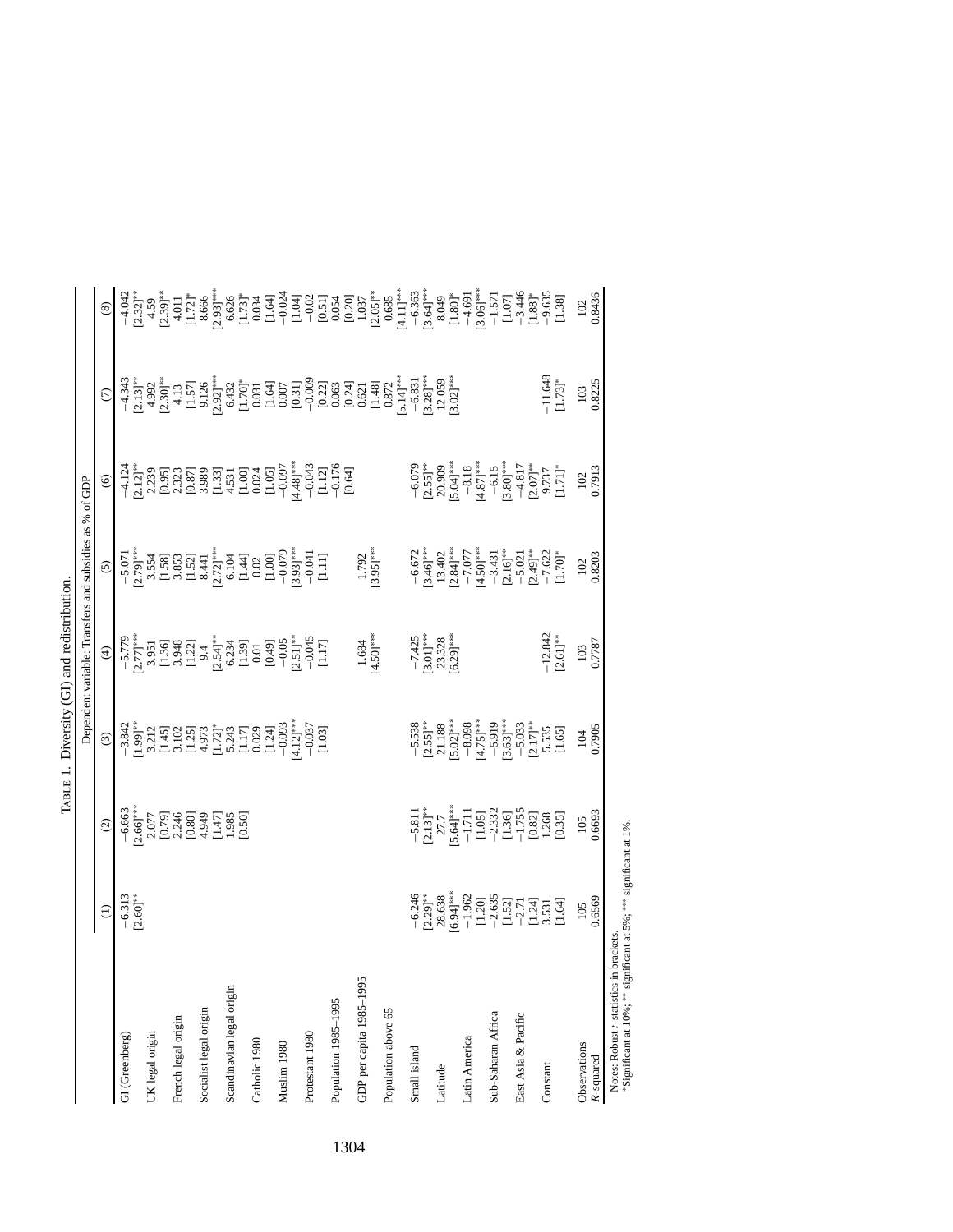adds the share of population above 65. Column 8 provides the full specification with all regressors. As can be seen, the population above 65 is highly significant.

Based on Table 1, we can see that in all specifications the effect of diversity is robust, both in terms of magnitude and statistical significance. In half of the specifications GI is significant at the 1% level, and in the other half it is significant at the 5% level. The magnitude of its coefficient hovers between −3*.*8 and −6*.*6. Taking column 5 as our preferred specification, the model predicts that an increase in diversity by one standard deviation lowers redistribution as a share of GDP by 0.97 percentage points. This effect should be compared to an average level of redistribution of 9.5% of GDP. In other words, an increase by one standard deviation in diversity lowers redistribution by about 10%. An example may help to further illustrate the quantitative importance of diversity. Compare Paraguay, with a level of redistribution of 2.3%, and Uruguay, with a level of redistribution of 13.1%. The model predicts that the greater linguistic diversity of Paraguay should lower redistribution by 5.6 percentage points compared to Uruguay. This implies that about half of the difference in redistribution between Paraguay and Uruguay can be explained by the difference in linguistic diversity.

As for the control variables, neither the legal origin nor the religious composition tends to have a significant impact on redistribution. There are two exceptions to this. Socialist legal origin increases redistribution, although its effect only shows up if we control for GDP per capita. In those regressions, the effect of having a socialist legal origin increases redistribution by 8 to 9 percentage points. The share of Muslims tends to lower redistribution, although its effect vanishes when we control for the share of the population above 65. This suggests that Muslim countries tend to have a young population. The small island dummy<sup>25</sup> is highly significant and its coefficient is robust to all specifications. Being a small island is predicted to reduce redistribution by about 6 percentage points of GDP. This variable was included, because our preliminary data analysis suggested small islands were outliers.

Whether including linguistic distances is relevant for our understanding of redistribution ought to be an empirical question. Table 2 runs the same regressions as Table 1, but uses the standard ELF index, which does not allow for different distances between languages. We will focus on our variable of interest—linguistic diversity—as the coefficients on the control variables are similar to what we found in Table 1. The most obvious result is that ELF loses statistical significance. In six out of the eight specifications the index ceases to be significant at the 10% level. Not surprisingly, all specifications also give lower  $R^2$ s, although the differences are small.

<sup>25.</sup> The small island dummy is defined as an island with a population of less than 0.5 million. See Appendix A.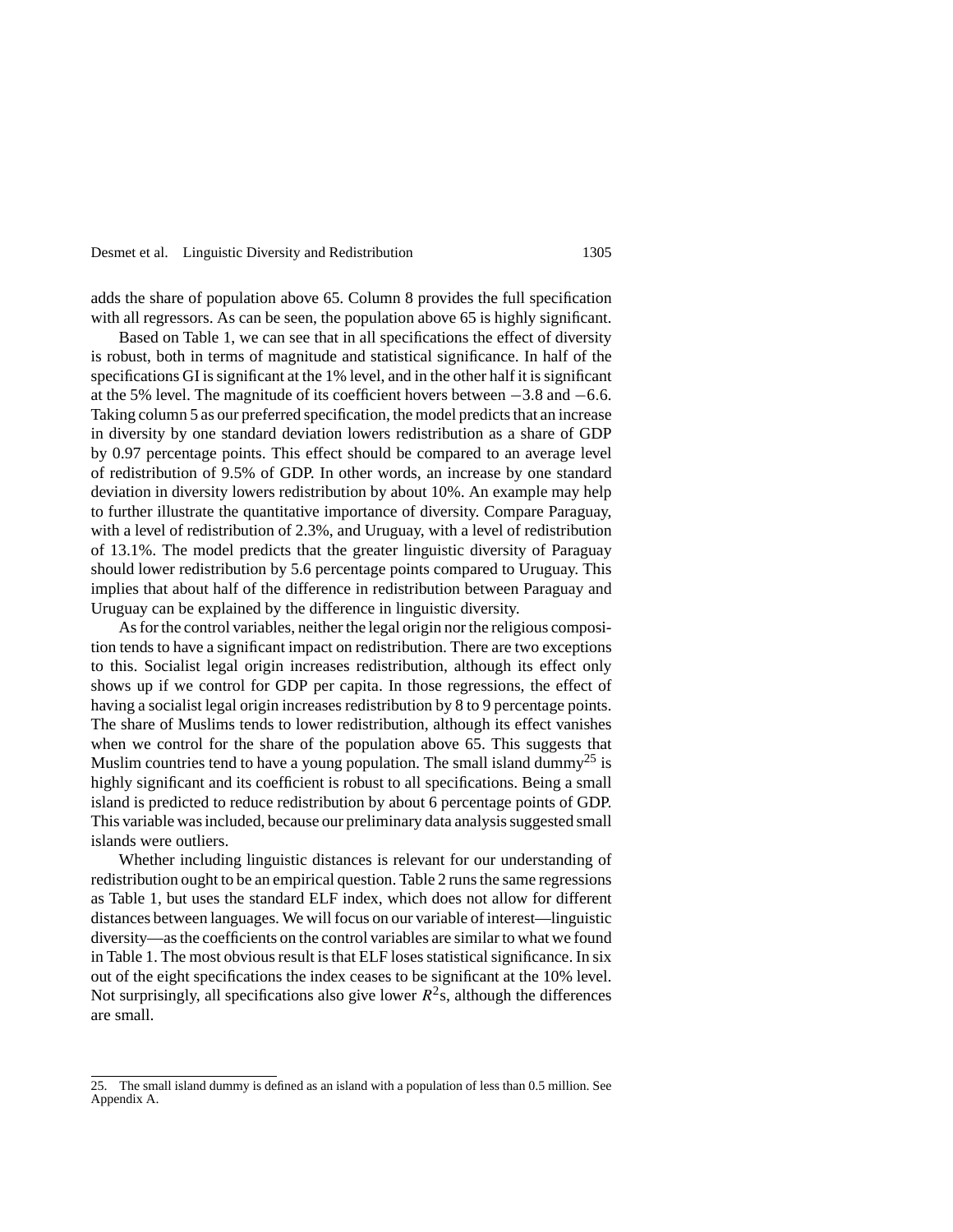|                                                                                                              |                                                                                                                                                                                                                                                                                                                                                                                                                                                                                                                 |                                                                                                                                                                                                                                                                                                                                                   |                                                                                                                                                                                                                                                                                                                                                  |                                                                                                                                                                                                                                                                                                     | Dependent variable: Transfers and subsidies as % of GDP                                                                                                                                                                                                                                                                                          |                                                                                                                                                                                                                                                                                                                                                                                                                            |                                                                                                                                                                                                                                                                                                               |                                                                                                                                                                                                                                                                                                                                 |
|--------------------------------------------------------------------------------------------------------------|-----------------------------------------------------------------------------------------------------------------------------------------------------------------------------------------------------------------------------------------------------------------------------------------------------------------------------------------------------------------------------------------------------------------------------------------------------------------------------------------------------------------|---------------------------------------------------------------------------------------------------------------------------------------------------------------------------------------------------------------------------------------------------------------------------------------------------------------------------------------------------|--------------------------------------------------------------------------------------------------------------------------------------------------------------------------------------------------------------------------------------------------------------------------------------------------------------------------------------------------|-----------------------------------------------------------------------------------------------------------------------------------------------------------------------------------------------------------------------------------------------------------------------------------------------------|--------------------------------------------------------------------------------------------------------------------------------------------------------------------------------------------------------------------------------------------------------------------------------------------------------------------------------------------------|----------------------------------------------------------------------------------------------------------------------------------------------------------------------------------------------------------------------------------------------------------------------------------------------------------------------------------------------------------------------------------------------------------------------------|---------------------------------------------------------------------------------------------------------------------------------------------------------------------------------------------------------------------------------------------------------------------------------------------------------------|---------------------------------------------------------------------------------------------------------------------------------------------------------------------------------------------------------------------------------------------------------------------------------------------------------------------------------|
|                                                                                                              |                                                                                                                                                                                                                                                                                                                                                                                                                                                                                                                 | $\odot$                                                                                                                                                                                                                                                                                                                                           | $\odot$                                                                                                                                                                                                                                                                                                                                          | $\bigoplus$                                                                                                                                                                                                                                                                                         | $\odot$                                                                                                                                                                                                                                                                                                                                          | $\widehat{\mathbf{e}}$                                                                                                                                                                                                                                                                                                                                                                                                     |                                                                                                                                                                                                                                                                                                               |                                                                                                                                                                                                                                                                                                                                 |
| 日                                                                                                            |                                                                                                                                                                                                                                                                                                                                                                                                                                                                                                                 |                                                                                                                                                                                                                                                                                                                                                   |                                                                                                                                                                                                                                                                                                                                                  |                                                                                                                                                                                                                                                                                                     |                                                                                                                                                                                                                                                                                                                                                  |                                                                                                                                                                                                                                                                                                                                                                                                                            |                                                                                                                                                                                                                                                                                                               |                                                                                                                                                                                                                                                                                                                                 |
|                                                                                                              | $-4.763$<br>2.41]**                                                                                                                                                                                                                                                                                                                                                                                                                                                                                             | $\begin{array}{r} -4.525 \\ -2.34] \text{*} \\ 1.806 \\ -1.806 \\ -2.067 \\ -1.95 \\ -1.95 \\ -1.95 \\ -1.94 \\ -1.95 \\ -1.03 \\ -1.03 \\ -1.03 \\ -1.03 \\ -1.03 \\ -1.03 \\ -1.03 \\ -1.03 \\ -1.03 \\ -1.03 \\ -1.03 \\ -1.03 \\ -1.03 \\ -1.03 \\ -1.03 \\ -1.03 \\ -1.03 \\ -1.03 \\ -1.03 \\ -1.03 \\ -1.03 \\ -1.03 \\ -1.03 \\ -1.03 \\$ |                                                                                                                                                                                                                                                                                                                                                  |                                                                                                                                                                                                                                                                                                     |                                                                                                                                                                                                                                                                                                                                                  |                                                                                                                                                                                                                                                                                                                                                                                                                            |                                                                                                                                                                                                                                                                                                               |                                                                                                                                                                                                                                                                                                                                 |
| UK legal origin                                                                                              |                                                                                                                                                                                                                                                                                                                                                                                                                                                                                                                 |                                                                                                                                                                                                                                                                                                                                                   |                                                                                                                                                                                                                                                                                                                                                  |                                                                                                                                                                                                                                                                                                     |                                                                                                                                                                                                                                                                                                                                                  |                                                                                                                                                                                                                                                                                                                                                                                                                            |                                                                                                                                                                                                                                                                                                               |                                                                                                                                                                                                                                                                                                                                 |
|                                                                                                              |                                                                                                                                                                                                                                                                                                                                                                                                                                                                                                                 |                                                                                                                                                                                                                                                                                                                                                   |                                                                                                                                                                                                                                                                                                                                                  |                                                                                                                                                                                                                                                                                                     |                                                                                                                                                                                                                                                                                                                                                  |                                                                                                                                                                                                                                                                                                                                                                                                                            |                                                                                                                                                                                                                                                                                                               |                                                                                                                                                                                                                                                                                                                                 |
| French legal origin                                                                                          |                                                                                                                                                                                                                                                                                                                                                                                                                                                                                                                 |                                                                                                                                                                                                                                                                                                                                                   |                                                                                                                                                                                                                                                                                                                                                  |                                                                                                                                                                                                                                                                                                     |                                                                                                                                                                                                                                                                                                                                                  |                                                                                                                                                                                                                                                                                                                                                                                                                            |                                                                                                                                                                                                                                                                                                               |                                                                                                                                                                                                                                                                                                                                 |
| Socialist legal origin                                                                                       |                                                                                                                                                                                                                                                                                                                                                                                                                                                                                                                 |                                                                                                                                                                                                                                                                                                                                                   |                                                                                                                                                                                                                                                                                                                                                  |                                                                                                                                                                                                                                                                                                     |                                                                                                                                                                                                                                                                                                                                                  |                                                                                                                                                                                                                                                                                                                                                                                                                            |                                                                                                                                                                                                                                                                                                               |                                                                                                                                                                                                                                                                                                                                 |
|                                                                                                              |                                                                                                                                                                                                                                                                                                                                                                                                                                                                                                                 |                                                                                                                                                                                                                                                                                                                                                   |                                                                                                                                                                                                                                                                                                                                                  |                                                                                                                                                                                                                                                                                                     |                                                                                                                                                                                                                                                                                                                                                  |                                                                                                                                                                                                                                                                                                                                                                                                                            |                                                                                                                                                                                                                                                                                                               |                                                                                                                                                                                                                                                                                                                                 |
| Scandinavian legal origin                                                                                    |                                                                                                                                                                                                                                                                                                                                                                                                                                                                                                                 |                                                                                                                                                                                                                                                                                                                                                   |                                                                                                                                                                                                                                                                                                                                                  |                                                                                                                                                                                                                                                                                                     |                                                                                                                                                                                                                                                                                                                                                  |                                                                                                                                                                                                                                                                                                                                                                                                                            |                                                                                                                                                                                                                                                                                                               |                                                                                                                                                                                                                                                                                                                                 |
|                                                                                                              |                                                                                                                                                                                                                                                                                                                                                                                                                                                                                                                 |                                                                                                                                                                                                                                                                                                                                                   |                                                                                                                                                                                                                                                                                                                                                  |                                                                                                                                                                                                                                                                                                     |                                                                                                                                                                                                                                                                                                                                                  |                                                                                                                                                                                                                                                                                                                                                                                                                            |                                                                                                                                                                                                                                                                                                               |                                                                                                                                                                                                                                                                                                                                 |
| Catholic 1980                                                                                                |                                                                                                                                                                                                                                                                                                                                                                                                                                                                                                                 |                                                                                                                                                                                                                                                                                                                                                   |                                                                                                                                                                                                                                                                                                                                                  |                                                                                                                                                                                                                                                                                                     |                                                                                                                                                                                                                                                                                                                                                  |                                                                                                                                                                                                                                                                                                                                                                                                                            |                                                                                                                                                                                                                                                                                                               |                                                                                                                                                                                                                                                                                                                                 |
| Muslim 1980                                                                                                  |                                                                                                                                                                                                                                                                                                                                                                                                                                                                                                                 |                                                                                                                                                                                                                                                                                                                                                   | $\begin{array}{l} 1.55 \\ -1.23 \\ -1.23 \\ -1.24 \\ -1.25 \\ -1.26 \\ -1.27 \\ -1.28 \\ -1.29 \\ -1.29 \\ -1.29 \\ -1.29 \\ -1.29 \\ -1.29 \\ -1.29 \\ -1.29 \\ -1.29 \\ -1.29 \\ -1.29 \\ -1.29 \\ -1.29 \\ -1.29 \\ -1.29 \\ -1.23 \\ -1.23 \\ -1.23 \\ -1.23 \\ -1.23 \\ -1.23 \\ -1.23 \\ -1.23 \\ -1.23 \\ -1.23 \\ -1.23 \\ -1.23 \\ -1.$ | $\begin{array}{l} 0.662 \\ 0.431 \\ 0.433 \\ 0.434 \\ 0.435 \\ 0.436 \\ 0.437 \\ 0.437 \\ 0.437 \\ 0.437 \\ 0.437 \\ 0.437 \\ 0.437 \\ 0.437 \\ 0.437 \\ 0.437 \\ 0.437 \\ 0.437 \\ 0.437 \\ 0.437 \\ 0.437 \\ 0.437 \\ 0.437 \\ 0.437 \\ 0.437 \\ 0.437 \\ 0.437 \\ 0.437 \\ 0.437 \\ 0.437 \\ 0.$ | $\begin{array}{l} 2207 \\ -1141 \\ -1516 \\ -1518 \\ -1519 \\ -1519 \\ -1519 \\ -1519 \\ -1519 \\ -1519 \\ -1519 \\ -1519 \\ -1519 \\ -1519 \\ -1519 \\ -1519 \\ -1519 \\ -1519 \\ -1519 \\ -1519 \\ -1519 \\ -1519 \\ -1519 \\ -1519 \\ -1519 \\ -1519 \\ -1519 \\ -1519 \\ -1519 \\ -1519 \\ -1519 \\ -1519 \\ -1519 \\ -1519 \\ -1519 \\ -15$ | $\begin{array}{l} \gamma = 0.5 \\[-4pt] \gamma = 0.5 \\[-4pt] \gamma = 0.5 \\[-4pt] \gamma = 0.5 \\[-4pt] \gamma = 0.5 \\[-4pt] \gamma = 0.5 \\[-4pt] \gamma = 0.5 \\[-4pt] \gamma = 0.5 \\[-4pt] \gamma = 0.5 \\[-4pt] \gamma = 0.5 \\[-4pt] \gamma = 0.5 \\[-4pt] \gamma = 0.5 \\[-4pt] \gamma = 0.5 \\[-4pt] \gamma = 0.5 \\[-4pt] \gamma = 0.5 \\[-4pt] \gamma = 0.5 \\[-4pt] \gamma = 0.5 \\[-4pt] \gamma = 0.5 \\[-$ |                                                                                                                                                                                                                                                                                                               |                                                                                                                                                                                                                                                                                                                                 |
|                                                                                                              |                                                                                                                                                                                                                                                                                                                                                                                                                                                                                                                 |                                                                                                                                                                                                                                                                                                                                                   |                                                                                                                                                                                                                                                                                                                                                  |                                                                                                                                                                                                                                                                                                     |                                                                                                                                                                                                                                                                                                                                                  |                                                                                                                                                                                                                                                                                                                                                                                                                            |                                                                                                                                                                                                                                                                                                               |                                                                                                                                                                                                                                                                                                                                 |
| Protestant 1980                                                                                              |                                                                                                                                                                                                                                                                                                                                                                                                                                                                                                                 |                                                                                                                                                                                                                                                                                                                                                   |                                                                                                                                                                                                                                                                                                                                                  |                                                                                                                                                                                                                                                                                                     |                                                                                                                                                                                                                                                                                                                                                  |                                                                                                                                                                                                                                                                                                                                                                                                                            |                                                                                                                                                                                                                                                                                                               |                                                                                                                                                                                                                                                                                                                                 |
|                                                                                                              |                                                                                                                                                                                                                                                                                                                                                                                                                                                                                                                 |                                                                                                                                                                                                                                                                                                                                                   |                                                                                                                                                                                                                                                                                                                                                  |                                                                                                                                                                                                                                                                                                     |                                                                                                                                                                                                                                                                                                                                                  |                                                                                                                                                                                                                                                                                                                                                                                                                            |                                                                                                                                                                                                                                                                                                               |                                                                                                                                                                                                                                                                                                                                 |
| Population 1985-1995                                                                                         |                                                                                                                                                                                                                                                                                                                                                                                                                                                                                                                 |                                                                                                                                                                                                                                                                                                                                                   |                                                                                                                                                                                                                                                                                                                                                  |                                                                                                                                                                                                                                                                                                     |                                                                                                                                                                                                                                                                                                                                                  |                                                                                                                                                                                                                                                                                                                                                                                                                            |                                                                                                                                                                                                                                                                                                               |                                                                                                                                                                                                                                                                                                                                 |
|                                                                                                              |                                                                                                                                                                                                                                                                                                                                                                                                                                                                                                                 |                                                                                                                                                                                                                                                                                                                                                   |                                                                                                                                                                                                                                                                                                                                                  |                                                                                                                                                                                                                                                                                                     |                                                                                                                                                                                                                                                                                                                                                  |                                                                                                                                                                                                                                                                                                                                                                                                                            |                                                                                                                                                                                                                                                                                                               |                                                                                                                                                                                                                                                                                                                                 |
| GDP per capita 1985-1995                                                                                     |                                                                                                                                                                                                                                                                                                                                                                                                                                                                                                                 |                                                                                                                                                                                                                                                                                                                                                   |                                                                                                                                                                                                                                                                                                                                                  | $1.537$<br>[3.94]***                                                                                                                                                                                                                                                                                | $1.676$<br>[3.65]***                                                                                                                                                                                                                                                                                                                             |                                                                                                                                                                                                                                                                                                                                                                                                                            |                                                                                                                                                                                                                                                                                                               |                                                                                                                                                                                                                                                                                                                                 |
| Population above 65                                                                                          |                                                                                                                                                                                                                                                                                                                                                                                                                                                                                                                 |                                                                                                                                                                                                                                                                                                                                                   |                                                                                                                                                                                                                                                                                                                                                  |                                                                                                                                                                                                                                                                                                     |                                                                                                                                                                                                                                                                                                                                                  |                                                                                                                                                                                                                                                                                                                                                                                                                            |                                                                                                                                                                                                                                                                                                               |                                                                                                                                                                                                                                                                                                                                 |
|                                                                                                              |                                                                                                                                                                                                                                                                                                                                                                                                                                                                                                                 |                                                                                                                                                                                                                                                                                                                                                   |                                                                                                                                                                                                                                                                                                                                                  |                                                                                                                                                                                                                                                                                                     |                                                                                                                                                                                                                                                                                                                                                  |                                                                                                                                                                                                                                                                                                                                                                                                                            |                                                                                                                                                                                                                                                                                                               |                                                                                                                                                                                                                                                                                                                                 |
| Small island                                                                                                 |                                                                                                                                                                                                                                                                                                                                                                                                                                                                                                                 |                                                                                                                                                                                                                                                                                                                                                   |                                                                                                                                                                                                                                                                                                                                                  | $\frac{-6.585}{2.64}$<br>$\frac{26.24}{26.24}$                                                                                                                                                                                                                                                      |                                                                                                                                                                                                                                                                                                                                                  |                                                                                                                                                                                                                                                                                                                                                                                                                            | $\begin{array}{l} 6.588 \\ 6.412 \\ 6.541 \\ 7.51 \\ 8.59 \\ 7.51 \\ 7.53 \\ 8.59 \\ 7.59 \\ 8.59 \\ 8.59 \\ 8.59 \\ 8.59 \\ 8.59 \\ 1.78 \\ 1.79 \\ 1.79 \\ 1.79 \\ 1.79 \\ 1.79 \\ 1.79 \\ 1.79 \\ 1.79 \\ 1.79 \\ 1.79 \\ 1.79 \\ 1.79 \\ 1.79 \\ 1.79 \\ 1.79 \\ 1.79 \\ 1.79 \\ 1.79 \\ 1.79 \\ 1.79 \\$ |                                                                                                                                                                                                                                                                                                                                 |
| Latitude                                                                                                     |                                                                                                                                                                                                                                                                                                                                                                                                                                                                                                                 |                                                                                                                                                                                                                                                                                                                                                   |                                                                                                                                                                                                                                                                                                                                                  |                                                                                                                                                                                                                                                                                                     |                                                                                                                                                                                                                                                                                                                                                  |                                                                                                                                                                                                                                                                                                                                                                                                                            |                                                                                                                                                                                                                                                                                                               |                                                                                                                                                                                                                                                                                                                                 |
|                                                                                                              |                                                                                                                                                                                                                                                                                                                                                                                                                                                                                                                 |                                                                                                                                                                                                                                                                                                                                                   |                                                                                                                                                                                                                                                                                                                                                  |                                                                                                                                                                                                                                                                                                     |                                                                                                                                                                                                                                                                                                                                                  |                                                                                                                                                                                                                                                                                                                                                                                                                            |                                                                                                                                                                                                                                                                                                               |                                                                                                                                                                                                                                                                                                                                 |
| Latin America                                                                                                |                                                                                                                                                                                                                                                                                                                                                                                                                                                                                                                 |                                                                                                                                                                                                                                                                                                                                                   |                                                                                                                                                                                                                                                                                                                                                  |                                                                                                                                                                                                                                                                                                     |                                                                                                                                                                                                                                                                                                                                                  |                                                                                                                                                                                                                                                                                                                                                                                                                            |                                                                                                                                                                                                                                                                                                               |                                                                                                                                                                                                                                                                                                                                 |
| Sub-Saharan Africa                                                                                           |                                                                                                                                                                                                                                                                                                                                                                                                                                                                                                                 |                                                                                                                                                                                                                                                                                                                                                   |                                                                                                                                                                                                                                                                                                                                                  |                                                                                                                                                                                                                                                                                                     |                                                                                                                                                                                                                                                                                                                                                  |                                                                                                                                                                                                                                                                                                                                                                                                                            |                                                                                                                                                                                                                                                                                                               |                                                                                                                                                                                                                                                                                                                                 |
| East Asia & Pacific                                                                                          |                                                                                                                                                                                                                                                                                                                                                                                                                                                                                                                 |                                                                                                                                                                                                                                                                                                                                                   |                                                                                                                                                                                                                                                                                                                                                  |                                                                                                                                                                                                                                                                                                     |                                                                                                                                                                                                                                                                                                                                                  |                                                                                                                                                                                                                                                                                                                                                                                                                            |                                                                                                                                                                                                                                                                                                               |                                                                                                                                                                                                                                                                                                                                 |
|                                                                                                              |                                                                                                                                                                                                                                                                                                                                                                                                                                                                                                                 |                                                                                                                                                                                                                                                                                                                                                   |                                                                                                                                                                                                                                                                                                                                                  |                                                                                                                                                                                                                                                                                                     |                                                                                                                                                                                                                                                                                                                                                  |                                                                                                                                                                                                                                                                                                                                                                                                                            |                                                                                                                                                                                                                                                                                                               |                                                                                                                                                                                                                                                                                                                                 |
| Constant                                                                                                     | $\begin{array}{r} -6.632 \\ -0.49] \text{\text{\texttt{}}\text{\texttt{}}\text{\texttt{}}\text{\texttt{}}\text{\texttt{}}\text{\texttt{}}\text{\texttt{}}\text{\texttt{}}\text{\texttt{}}\text{\texttt{}}\text{\texttt{}}\text{\texttt{}}\text{\texttt{}}\text{\texttt{}}\text{\texttt{}}\text{\texttt{}}\text{\texttt{}}\text{\texttt{}}\text{\texttt{}}\text{\texttt{}}\text{\texttt{}}\text{\texttt{}}\text{\texttt{}}\text{\texttt{}}\text{\texttt{}}\text{\texttt{}}\text{\texttt{}}\text{\texttt{}}\text$ | $\begin{array}{r} -5.983 \\ -5.788 \\ 27.788 \\ 28.984 \\ -21.53 \\ -1.53 \\ -1.53 \\ -1.53 \\ -1.53 \\ -1.53 \\ -1.53 \\ -1.53 \\ -1.53 \\ -1.53 \\ -1.53 \\ -1.53 \\ -1.53 \\ -1.53 \\ -1.53 \\ -1.53 \\ -1.53 \\ -1.53 \\ -1.53 \\ -1.53 \\ -1.53 \\ -1.53 \\ -1.53 \\ -1.53 \\ -1.53 \\ -1.53 \\ -1.53 \\ -1.53 \\ -1.53 \\ -1.53 \\ -1$      | $\begin{array}{r} -5.514 \\ -5.514 \\ (2.47) \\ 21.516 \\ -8.711 \\ -6.49 \\ (3.03) \\ -5.457 \\ -5.06 \\ (3.10) \\ -5.06 \\ (3.23) \\ -5.06 \\ (3.30) \\ -5.06 \\ (3.30) \\ -1.73 \\ \end{array}$                                                                                                                                               | $\frac{-12.99}{2.55}$                                                                                                                                                                                                                                                                               | $\begin{array}{r} -6.467 \\[-2.0ex] -6.37] \\[-2.0ex] -14.6 \\[-2.0ex] -1.79 \\[-2.0ex] -7.79 \\[-2.0ex] -1.3 \\[-2.0ex] -1.83] \\[-2.0ex] -1.83] \\[-2.0ex] -1.41 \\[-2.0ex] -1.41 \\[-2.0ex] -1.41 \\[-2.0ex] -1.41 \\[-2.0ex] -1.41 \\[-2.0ex] -1.41 \\[-2.0ex] -1.41 \\[-2.0ex] -1.41 \\[-2.0ex] -1.41 \\[-2.0ex] -1.41 \\$                  | $\begin{array}{r} -5.742 \\ -5.331^{**} \\ 21.358 \\ 5.011^{**} \\ -8.736 \\ -5.658 \\ -5.658 \\ -1.21^{**} \\ -1.4872 \\ -1.21^{**} \\ -1.4372 \\ -1.4872 \\ -1.4972 \\ -1.4972 \\ -1.4972 \\ -1.4972 \\ -1.4972 \\ -1.451 \\ \end{array}$                                                                                                                                                                                | $-13.473$<br>[1.97]*                                                                                                                                                                                                                                                                                          | $\begin{array}{l} 566 \\[-4.5mm] -11.4 \\[-4.5mm] -12.3 \\[-4.5mm] -14.5 \\[-4.5mm] -14.5 \\[-4.5mm] -14.5 \\[-4.5mm] -14.5 \\[-4.5mm] -14.5 \\[-4.5mm] -14.5 \\[-4.5mm] -14.5 \\[-4.5mm] -14.5 \\[-4.5mm] -14.5 \\[-4.5mm] -14.5 \\[-4.5mm] -14.5 \\[-4.5mm] -14.5 \\[-4.5mm] -14.5 \\[-4.5mm] -14.5 \\[-4.5mm] -14.5 \\[-4.5$ |
| Observations<br>R-squared                                                                                    | $\frac{105}{0.6581}$                                                                                                                                                                                                                                                                                                                                                                                                                                                                                            | 105<br>0.6676                                                                                                                                                                                                                                                                                                                                     | $\frac{104}{0.7886}$                                                                                                                                                                                                                                                                                                                             | 103<br>0.7674                                                                                                                                                                                                                                                                                       | $\frac{102}{0.8147}$                                                                                                                                                                                                                                                                                                                             | $\frac{102}{0.7885}$                                                                                                                                                                                                                                                                                                                                                                                                       | $\frac{103}{0.8164}$                                                                                                                                                                                                                                                                                          | $\frac{102}{0.8401}$                                                                                                                                                                                                                                                                                                            |
| "Significant at 10%; "" significant at 5%; "*** significant at 1%.<br>Notes: Robust t-statistics in brackets |                                                                                                                                                                                                                                                                                                                                                                                                                                                                                                                 |                                                                                                                                                                                                                                                                                                                                                   |                                                                                                                                                                                                                                                                                                                                                  |                                                                                                                                                                                                                                                                                                     |                                                                                                                                                                                                                                                                                                                                                  |                                                                                                                                                                                                                                                                                                                                                                                                                            |                                                                                                                                                                                                                                                                                                               |                                                                                                                                                                                                                                                                                                                                 |
|                                                                                                              |                                                                                                                                                                                                                                                                                                                                                                                                                                                                                                                 |                                                                                                                                                                                                                                                                                                                                                   |                                                                                                                                                                                                                                                                                                                                                  |                                                                                                                                                                                                                                                                                                     |                                                                                                                                                                                                                                                                                                                                                  |                                                                                                                                                                                                                                                                                                                                                                                                                            |                                                                                                                                                                                                                                                                                                               |                                                                                                                                                                                                                                                                                                                                 |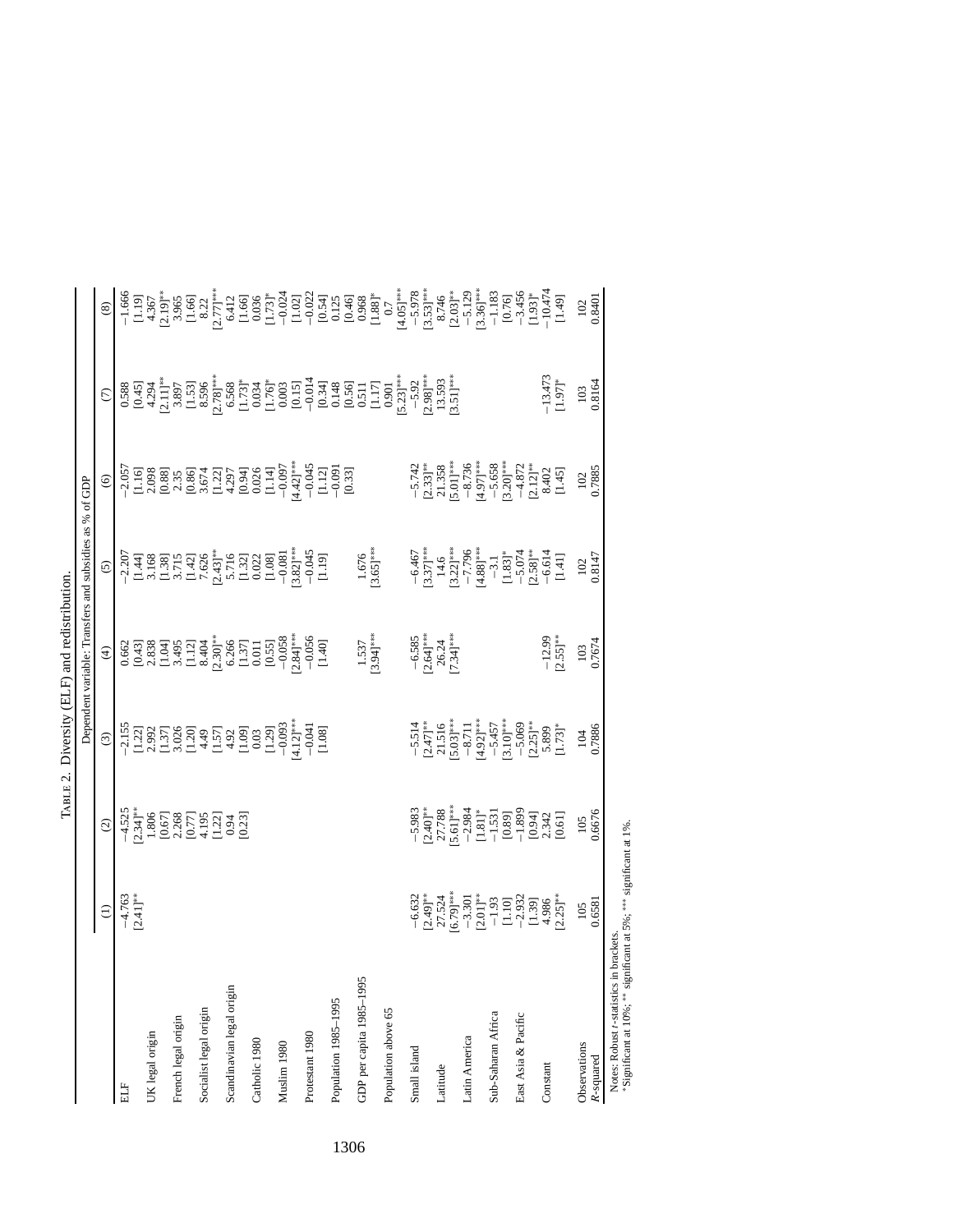Although the specifications we used in Tables 1 and 2 are based on the previous work by La Porta et al. (1999) and Alesina et al. (2003), one could have some doubts about how general the superiority of GI over ELF is. To address this issue, we use all possible combinations of sets of control variables to analyze the effect of diversity on redistribution. In particular, we focus on eight sets of control variables: religion, legal origin, regional dummies, small island dummy, latitude, GDP per capita, population, and population above 65. The different combinations of these eight sets of regressors give us 255 possible regressions. Although not all of these regressions may make theoretical sense, it is still useful to compare the relative performance of GI and ELF. It turns out that in all 255 specifications, the *t*-values are larger for GI than for ELF. Moreover, in 79% of the regressions, GI is significant at least at the 10% level, whereas this figure drops to 32% in the case of ELF. This leads us to conclude that including distances into our diversity index substantially improves our results. The understanding of diversity is therefore enhanced by incorporating linguistic distances in our index.

Another possible concern is that we have computed the ELF index using the detailed Ethnologue database. In doing so, we did not aggregate, say, Italian and Venetian speakers into one group. This may bias our results against the ELF index. As mentioned before, previous studies, such as Alesina et al. (2003), have used less-detailed databases, so that de facto Venetian and Italian did not show up as distinct groups. To see whether this is an issue, we re-ran our eight basic regressions using the linguistic fractionalization index of Alesina et al. (2003). In six out of the eight specifications, linguistic fractionalization does not pass the 10% significance threshold. This is similar to our findings when using the ELF index based on the Ethnologue.

#### **6. Robustness: Polarization and Peripheral Heterogeneity**

In this section we discuss polarization and peripheral heterogeneity. Once again, the focus is on the importance of including distances. As before, indices with distances perform clearly better. However, among those indices that include distances, all of them—GI, ER, and PH—perform roughly speaking equally well.

Tables 3 and 4 report the same regressions as before, but now use polarization, instead of diversity, as the explanatory variable. In Table 3 polarization is measured by ER, which contains linguistic distances, and in Table 4 it is measured by the RQ index, which does not account for different linguistic distances between groups. The results are similar to the case of GI and ELF. Table 3 shows that ER is significant at the 1% level in three out of the eight specifications, and at the 5% level in the remaining five regressions. When not accounting for distances, Table 4 shows that only two out of the eight specifications are significant at the 5%, with the remaining six regressions not passing the 10% threshold. Taking, as before,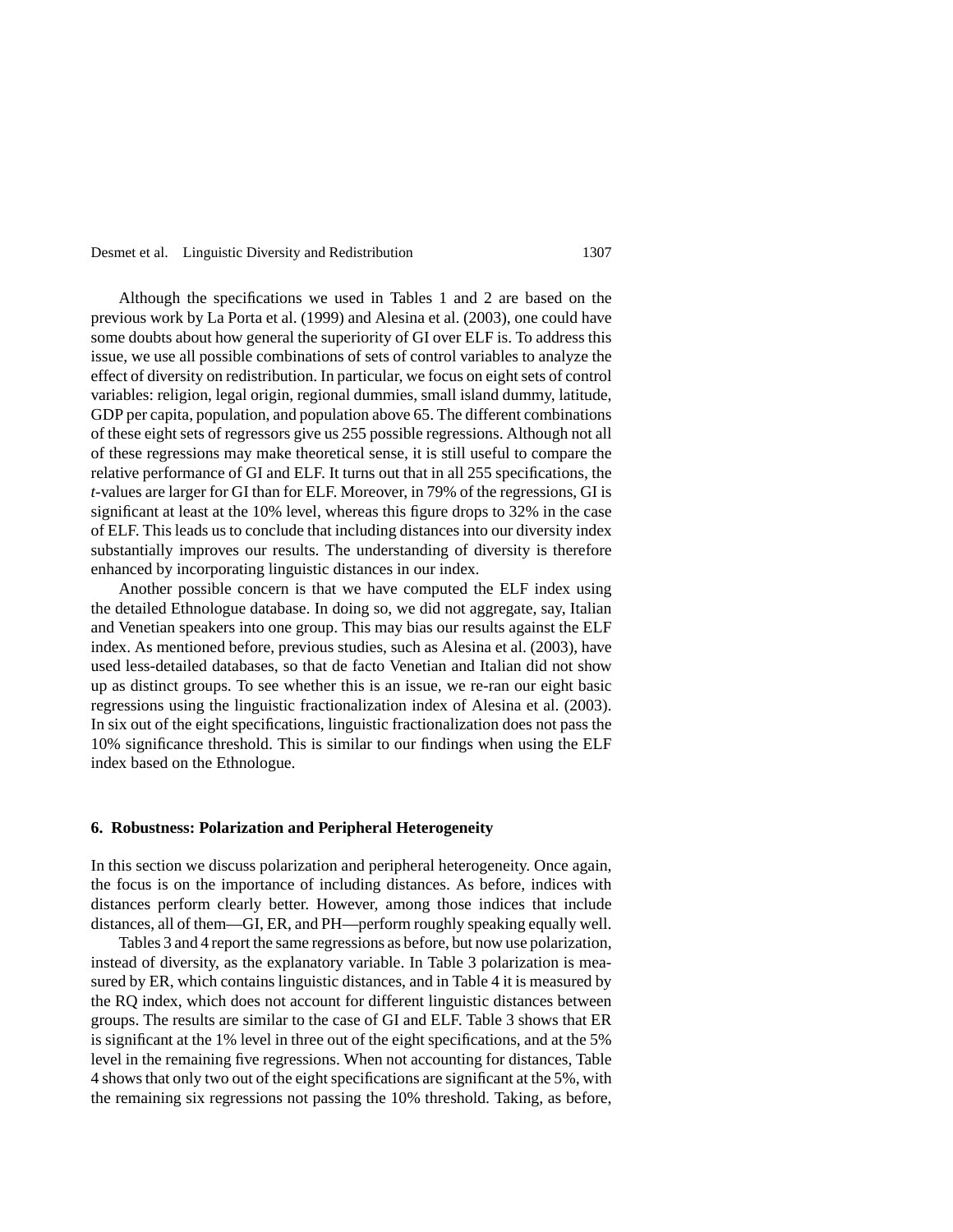| i<br>$\frac{1}{2}$ |
|--------------------|
| č<br>i             |
| Ê                  |
| uvuszusl<br>J      |
| ;<br>$\frac{1}{2}$ |

|                                                                                                              |                                                                                                                                                                                                                                                                                                                                                                                                                                 |                                                                                                                                                                                                                                                                                                                                                  |                                                                                                                                                                                                                                                                                                                                    |                                                                                                                                                                                                                                                                                                      | Dependent variable: Transfers and subsidies as % of GDP                                                                                                                                                                                                                                                                                         |                                                                                                                                                                                                                                                                                                                                                 |                                                                                                                                                                                                                                                                                                              |                                                                                                                                                                                                                                                                                                                     |
|--------------------------------------------------------------------------------------------------------------|---------------------------------------------------------------------------------------------------------------------------------------------------------------------------------------------------------------------------------------------------------------------------------------------------------------------------------------------------------------------------------------------------------------------------------|--------------------------------------------------------------------------------------------------------------------------------------------------------------------------------------------------------------------------------------------------------------------------------------------------------------------------------------------------|------------------------------------------------------------------------------------------------------------------------------------------------------------------------------------------------------------------------------------------------------------------------------------------------------------------------------------|------------------------------------------------------------------------------------------------------------------------------------------------------------------------------------------------------------------------------------------------------------------------------------------------------|-------------------------------------------------------------------------------------------------------------------------------------------------------------------------------------------------------------------------------------------------------------------------------------------------------------------------------------------------|-------------------------------------------------------------------------------------------------------------------------------------------------------------------------------------------------------------------------------------------------------------------------------------------------------------------------------------------------|--------------------------------------------------------------------------------------------------------------------------------------------------------------------------------------------------------------------------------------------------------------------------------------------------------------|---------------------------------------------------------------------------------------------------------------------------------------------------------------------------------------------------------------------------------------------------------------------------------------------------------------------|
|                                                                                                              |                                                                                                                                                                                                                                                                                                                                                                                                                                 | $\widehat{c}$                                                                                                                                                                                                                                                                                                                                    | $\odot$                                                                                                                                                                                                                                                                                                                            | $\widehat{\mathcal{F}}$                                                                                                                                                                                                                                                                              | $\tilde{c}$                                                                                                                                                                                                                                                                                                                                     | $\widehat{\mathbf{e}}$                                                                                                                                                                                                                                                                                                                          |                                                                                                                                                                                                                                                                                                              | $\circledast$                                                                                                                                                                                                                                                                                                       |
| ER (Esteban-Ray)                                                                                             | $-20.685$<br>[2.47]**                                                                                                                                                                                                                                                                                                                                                                                                           |                                                                                                                                                                                                                                                                                                                                                  |                                                                                                                                                                                                                                                                                                                                    |                                                                                                                                                                                                                                                                                                      |                                                                                                                                                                                                                                                                                                                                                 |                                                                                                                                                                                                                                                                                                                                                 |                                                                                                                                                                                                                                                                                                              |                                                                                                                                                                                                                                                                                                                     |
|                                                                                                              |                                                                                                                                                                                                                                                                                                                                                                                                                                 |                                                                                                                                                                                                                                                                                                                                                  |                                                                                                                                                                                                                                                                                                                                    |                                                                                                                                                                                                                                                                                                      |                                                                                                                                                                                                                                                                                                                                                 |                                                                                                                                                                                                                                                                                                                                                 |                                                                                                                                                                                                                                                                                                              |                                                                                                                                                                                                                                                                                                                     |
| UK legal origin                                                                                              |                                                                                                                                                                                                                                                                                                                                                                                                                                 |                                                                                                                                                                                                                                                                                                                                                  |                                                                                                                                                                                                                                                                                                                                    |                                                                                                                                                                                                                                                                                                      |                                                                                                                                                                                                                                                                                                                                                 |                                                                                                                                                                                                                                                                                                                                                 |                                                                                                                                                                                                                                                                                                              |                                                                                                                                                                                                                                                                                                                     |
| French legal origin                                                                                          |                                                                                                                                                                                                                                                                                                                                                                                                                                 |                                                                                                                                                                                                                                                                                                                                                  |                                                                                                                                                                                                                                                                                                                                    |                                                                                                                                                                                                                                                                                                      |                                                                                                                                                                                                                                                                                                                                                 |                                                                                                                                                                                                                                                                                                                                                 |                                                                                                                                                                                                                                                                                                              |                                                                                                                                                                                                                                                                                                                     |
| Socialist legal origin                                                                                       |                                                                                                                                                                                                                                                                                                                                                                                                                                 | $-22.504$<br>$[2.45]$ <sup>**</sup><br>$[1.729$<br>$[1.67]$<br>$[0.67]$<br>$[0.78]$<br>$[0.51]$<br>$[1.51]$                                                                                                                                                                                                                                      |                                                                                                                                                                                                                                                                                                                                    |                                                                                                                                                                                                                                                                                                      |                                                                                                                                                                                                                                                                                                                                                 |                                                                                                                                                                                                                                                                                                                                                 |                                                                                                                                                                                                                                                                                                              |                                                                                                                                                                                                                                                                                                                     |
|                                                                                                              |                                                                                                                                                                                                                                                                                                                                                                                                                                 |                                                                                                                                                                                                                                                                                                                                                  |                                                                                                                                                                                                                                                                                                                                    |                                                                                                                                                                                                                                                                                                      |                                                                                                                                                                                                                                                                                                                                                 |                                                                                                                                                                                                                                                                                                                                                 |                                                                                                                                                                                                                                                                                                              |                                                                                                                                                                                                                                                                                                                     |
| Scandinavian legal origin                                                                                    |                                                                                                                                                                                                                                                                                                                                                                                                                                 |                                                                                                                                                                                                                                                                                                                                                  |                                                                                                                                                                                                                                                                                                                                    |                                                                                                                                                                                                                                                                                                      |                                                                                                                                                                                                                                                                                                                                                 |                                                                                                                                                                                                                                                                                                                                                 |                                                                                                                                                                                                                                                                                                              |                                                                                                                                                                                                                                                                                                                     |
| Catholic 1980                                                                                                |                                                                                                                                                                                                                                                                                                                                                                                                                                 | (0.42)                                                                                                                                                                                                                                                                                                                                           | $\begin{array}{r} -16.385 \\ -12.40 \\ -12.39 \\ -13.39 \\ -14.21 \\ -15.39 \\ -15.39 \\ -15.39 \\ -15.39 \\ -15.39 \\ -15.39 \\ -15.39 \\ -15.39 \\ -15.39 \\ -15.39 \\ -15.39 \\ -15.39 \\ -15.39 \\ -15.39 \\ -15.39 \\ -15.39 \\ -15.39 \\ -15.39 \\ -15.39 \\ -15.39 \\ -15.39 \\ -15.39 \\ -15.39 \\ -15.39 \\ -15.39 \\ -1$ | $\begin{array}{r} -27.576\\ -27.57\\ 4.32\\ 4.32\\ 1.47\\ 2.51\\ -1.47\\ 2.63\\ 2.647\\ 2.647\\ -1.47\\ 2.647\\ -1.47\\ -1.47\\ -1.47\\ -1.47\\ -1.47\\ -1.47\\ -1.47\\ -1.47\\ -1.47\\ -1.47\\ -1.47\\ -1.47\\ -1.47\\ -1.47\\ -1.47\\ -1.47\\ -1.47\\ -1.47\\ -1.47\\ -1.47\\ -1.47\\ -1.47\\ -1.$ | $\begin{array}{r} 1.352 \\ -1.39] \\ -1.59] \\ -1.59 \\ -1.59 \\ -1.59 \\ -1.59 \\ -1.59 \\ -1.59 \\ -1.59 \\ -1.59 \\ -1.59 \\ -1.59 \\ -1.59 \\ -1.59 \\ -1.59 \\ -1.59 \\ -1.59 \\ -1.59 \\ -1.59 \\ -1.59 \\ -1.59 \\ -1.59 \\ -1.59 \\ -1.59 \\ -1.59 \\ -1.59 \\ -1.59 \\ -1.59 \\ -1.59 \\ -1.59 \\ -1.59 \\ -1.59 \\ -1.59 \\ -1.59 \\$ | $\begin{array}{l} 18.38_{+}^{*0.70}_{-0.70} \\ -18.38_{-0.70}^{+0.70}_{-0.70} \\ -18.38_{-0.70}^{+0.70}_{-0.70} \\ -18.38_{-0.70}^{+0.70}_{-0.70} \\ -18.38_{-0.70}^{+0.70}_{-0.70} \\ -18.38_{-0.70}^{+0.70}_{-0.70} \\ -18.38_{-0.70}^{+0.70}_{-0.70} \\ -18.38_{-0.70}^{+0.70}_{-0.70} \\ -$                                                 | $\begin{array}{l} 27.359\\ -11.51\\ -1.51\\ -1.51\\ -1.52\\ -1.53\\ -1.53\\ -1.54\\ -1.53\\ -1.54\\ -1.55\\ -1.55\\ -1.55\\ -1.55\\ -1.55\\ -1.55\\ -1.55\\ -1.55\\ -1.55\\ -1.55\\ -1.55\\ -1.55\\ -1.55\\ -1.55\\ -1.55\\ -1.55\\ -1.55\\ -1.55\\ -1.55\\ -1.55\\ -1.55\\ -1.55\\ -1.55\\ -1.55\\ -1.55\\$ |                                                                                                                                                                                                                                                                                                                     |
| Muslim 1980                                                                                                  |                                                                                                                                                                                                                                                                                                                                                                                                                                 |                                                                                                                                                                                                                                                                                                                                                  |                                                                                                                                                                                                                                                                                                                                    |                                                                                                                                                                                                                                                                                                      |                                                                                                                                                                                                                                                                                                                                                 |                                                                                                                                                                                                                                                                                                                                                 |                                                                                                                                                                                                                                                                                                              |                                                                                                                                                                                                                                                                                                                     |
|                                                                                                              |                                                                                                                                                                                                                                                                                                                                                                                                                                 |                                                                                                                                                                                                                                                                                                                                                  |                                                                                                                                                                                                                                                                                                                                    |                                                                                                                                                                                                                                                                                                      |                                                                                                                                                                                                                                                                                                                                                 |                                                                                                                                                                                                                                                                                                                                                 |                                                                                                                                                                                                                                                                                                              |                                                                                                                                                                                                                                                                                                                     |
| Protestant 1980                                                                                              |                                                                                                                                                                                                                                                                                                                                                                                                                                 |                                                                                                                                                                                                                                                                                                                                                  |                                                                                                                                                                                                                                                                                                                                    |                                                                                                                                                                                                                                                                                                      |                                                                                                                                                                                                                                                                                                                                                 |                                                                                                                                                                                                                                                                                                                                                 |                                                                                                                                                                                                                                                                                                              |                                                                                                                                                                                                                                                                                                                     |
| Population 1985-1995                                                                                         |                                                                                                                                                                                                                                                                                                                                                                                                                                 |                                                                                                                                                                                                                                                                                                                                                  |                                                                                                                                                                                                                                                                                                                                    |                                                                                                                                                                                                                                                                                                      |                                                                                                                                                                                                                                                                                                                                                 |                                                                                                                                                                                                                                                                                                                                                 |                                                                                                                                                                                                                                                                                                              |                                                                                                                                                                                                                                                                                                                     |
| GDP per capita 1985-1995                                                                                     |                                                                                                                                                                                                                                                                                                                                                                                                                                 |                                                                                                                                                                                                                                                                                                                                                  |                                                                                                                                                                                                                                                                                                                                    |                                                                                                                                                                                                                                                                                                      |                                                                                                                                                                                                                                                                                                                                                 |                                                                                                                                                                                                                                                                                                                                                 |                                                                                                                                                                                                                                                                                                              |                                                                                                                                                                                                                                                                                                                     |
|                                                                                                              |                                                                                                                                                                                                                                                                                                                                                                                                                                 |                                                                                                                                                                                                                                                                                                                                                  |                                                                                                                                                                                                                                                                                                                                    | $1.844$<br>[4.88]***                                                                                                                                                                                                                                                                                 | $1.844$<br>[4.01]***                                                                                                                                                                                                                                                                                                                            |                                                                                                                                                                                                                                                                                                                                                 |                                                                                                                                                                                                                                                                                                              |                                                                                                                                                                                                                                                                                                                     |
| Population above 65                                                                                          |                                                                                                                                                                                                                                                                                                                                                                                                                                 |                                                                                                                                                                                                                                                                                                                                                  |                                                                                                                                                                                                                                                                                                                                    |                                                                                                                                                                                                                                                                                                      |                                                                                                                                                                                                                                                                                                                                                 |                                                                                                                                                                                                                                                                                                                                                 |                                                                                                                                                                                                                                                                                                              |                                                                                                                                                                                                                                                                                                                     |
| Small island                                                                                                 |                                                                                                                                                                                                                                                                                                                                                                                                                                 |                                                                                                                                                                                                                                                                                                                                                  |                                                                                                                                                                                                                                                                                                                                    |                                                                                                                                                                                                                                                                                                      |                                                                                                                                                                                                                                                                                                                                                 |                                                                                                                                                                                                                                                                                                                                                 |                                                                                                                                                                                                                                                                                                              |                                                                                                                                                                                                                                                                                                                     |
| Latitude                                                                                                     |                                                                                                                                                                                                                                                                                                                                                                                                                                 |                                                                                                                                                                                                                                                                                                                                                  |                                                                                                                                                                                                                                                                                                                                    | $-7.127$<br>$[3.07]***$<br>$23.55$<br>$[6.56]***$                                                                                                                                                                                                                                                    |                                                                                                                                                                                                                                                                                                                                                 |                                                                                                                                                                                                                                                                                                                                                 |                                                                                                                                                                                                                                                                                                              |                                                                                                                                                                                                                                                                                                                     |
|                                                                                                              |                                                                                                                                                                                                                                                                                                                                                                                                                                 |                                                                                                                                                                                                                                                                                                                                                  |                                                                                                                                                                                                                                                                                                                                    |                                                                                                                                                                                                                                                                                                      |                                                                                                                                                                                                                                                                                                                                                 |                                                                                                                                                                                                                                                                                                                                                 |                                                                                                                                                                                                                                                                                                              |                                                                                                                                                                                                                                                                                                                     |
| Latin America                                                                                                |                                                                                                                                                                                                                                                                                                                                                                                                                                 |                                                                                                                                                                                                                                                                                                                                                  |                                                                                                                                                                                                                                                                                                                                    |                                                                                                                                                                                                                                                                                                      |                                                                                                                                                                                                                                                                                                                                                 |                                                                                                                                                                                                                                                                                                                                                 |                                                                                                                                                                                                                                                                                                              |                                                                                                                                                                                                                                                                                                                     |
| Sub-Saharan Africa                                                                                           |                                                                                                                                                                                                                                                                                                                                                                                                                                 |                                                                                                                                                                                                                                                                                                                                                  |                                                                                                                                                                                                                                                                                                                                    |                                                                                                                                                                                                                                                                                                      |                                                                                                                                                                                                                                                                                                                                                 |                                                                                                                                                                                                                                                                                                                                                 |                                                                                                                                                                                                                                                                                                              |                                                                                                                                                                                                                                                                                                                     |
| East Asia & Pacific                                                                                          |                                                                                                                                                                                                                                                                                                                                                                                                                                 |                                                                                                                                                                                                                                                                                                                                                  |                                                                                                                                                                                                                                                                                                                                    |                                                                                                                                                                                                                                                                                                      |                                                                                                                                                                                                                                                                                                                                                 |                                                                                                                                                                                                                                                                                                                                                 |                                                                                                                                                                                                                                                                                                              |                                                                                                                                                                                                                                                                                                                     |
| Constant                                                                                                     | $\begin{array}{r} -6.14 \\ -6.16] \text{m} \\ \text{[2.16]} \text{m} \\ \text{[30.27]} \text{m} \\ \text{[4]} \text{m} \\ \text{[5]} \text{m} \\ \text{[6]} \text{m} \\ \text{[7]} \text{m} \\ \text{[8]} \text{m} \\ \text{[9]} \text{m} \\ \text{[1]} \text{m} \\ \text{[1]} \text{m} \\ \text{[1]} \text{m} \\ \text{[1]} \text{m} \\ \text{[1]} \text{m} \\ \text{[1]} \text{m} \\ \text{[1]} \text{m} \\ \text{[1]} \text$ | $\begin{array}{r} -5.532\\ -5.532\\ (2.01]^{**}\\ (2.01)^{**}\\ (2.01) ^{**}\\ (2.01) ^{**}\\ (2.01) ^{**}\\ (2.01) ^{**}\\ (2.01) ^{**}\\ (2.01) ^{**}\\ (2.01) ^{**}\\ (2.01) ^{**}\\ (2.01) ^{**}\\ (2.01) ^{**}\\ (2.01) ^{**}\\ (2.01) ^{**}\\ (2.01) ^{**}\\ (2.01) ^{**}\\ (2.01) ^{**}\\ (2.01) ^{**}\\ (2.01) ^{**}\\ (2.01) ^{**}\\ ($ | $\begin{array}{r} -5.48 \\ [2.45]^{**} \\ [2.17]^{**} \\ [5.11]^{**} \\ [-6.6]^{**} \\ [-6.6]^{**} \\ [-6.3]^{**} \\ [-6.2] \\ [-6.2] \\ [-6.2] \\ [-6.2] \\ [-6.2] \\ [-6.2] \\ [-1.62] \\ [-1.62] \\ \end{array}$                                                                                                                | $-14.294$<br>[2.92]***                                                                                                                                                                                                                                                                               | $\begin{array}{r} -6.623 \\ -6.35]^{***} \\ 13.979^{***} \\ 13.979^{***} \\ 13.979^{***} \\ 13.978^{***} \\ 13.978^{***} \\ 13.782^{***} \\ 13.782^{***} \\ 13.782^{***} \\ 13.782^{***} \\ 13.732^{***} \\ 13.732^{***} \\ 13.732^{***} \\ 13.732^{***} \\ 13.732^{***} \\ 13.732^{***} \\ 13.732^{***} \\ 13.732^{***} \\ 13.732^{***$        | $\begin{array}{r} -6.293 \\[-2pt] -6.298 \\[-2pt] -2.1532 \\[-2pt] -2.1532 \\[-2pt] -7.74 \\[-2pt] -4.74 \\[-2pt] -4.74 \\[-2pt] -4.74 \\[-2pt] -4.74 \\[-2pt] -1.20 \\[-2pt] -1.20 \\[-2pt] -1.20 \\[-2pt] -1.20 \\[-2pt] -1.20 \\[-2pt] -1.20 \\[-2pt] -1.20 \\[-2pt] -1.20 \\[-2pt] -1.20 \\[-2pt] -1.20 \\[-2pt] -1.20 \\[-2pt] -1.20 \\[-$ | $-10.505$<br>[1.61]                                                                                                                                                                                                                                                                                          | $\begin{array}{l} 7.81_{*}^{*}\\ 7.83_{*}^{*}\\ 7.81_{*}^{*}\\ 7.81_{*}^{*}\\ 7.81_{*}^{*}\\ 7.81_{*}^{*}\\ 7.81_{*}^{*}\\ 7.81_{*}^{*}\\ 7.81_{*}^{*}\\ 7.81_{*}^{*}\\ 7.81_{*}^{*}\\ 7.81_{*}^{*}\\ 7.81_{*}^{*}\\ 7.81_{*}^{*}\\ 7.81_{*}^{*}\\ 7.81_{*}^{*}\\ 7.81_{*}^{*}\\ 7.81_{*}^{*}\\ 7.81_{*}^{*}\\ 7.8$ |
| Observations<br>$R$ -squared                                                                                 | 105<br>0.6545                                                                                                                                                                                                                                                                                                                                                                                                                   | 105<br>0.6684                                                                                                                                                                                                                                                                                                                                    | 104<br>0.7932                                                                                                                                                                                                                                                                                                                      | 103<br>0.7923                                                                                                                                                                                                                                                                                        | 102<br>0.8244                                                                                                                                                                                                                                                                                                                                   | $102$<br>0.7947                                                                                                                                                                                                                                                                                                                                 | $\frac{103}{0.8313}$                                                                                                                                                                                                                                                                                         | 102<br>0.8466                                                                                                                                                                                                                                                                                                       |
| 'Significant at 10%; ** significant at 5%; *** significant at 1%.<br>Notes: Robust t-statistics in brackets. |                                                                                                                                                                                                                                                                                                                                                                                                                                 |                                                                                                                                                                                                                                                                                                                                                  |                                                                                                                                                                                                                                                                                                                                    |                                                                                                                                                                                                                                                                                                      |                                                                                                                                                                                                                                                                                                                                                 |                                                                                                                                                                                                                                                                                                                                                 |                                                                                                                                                                                                                                                                                                              |                                                                                                                                                                                                                                                                                                                     |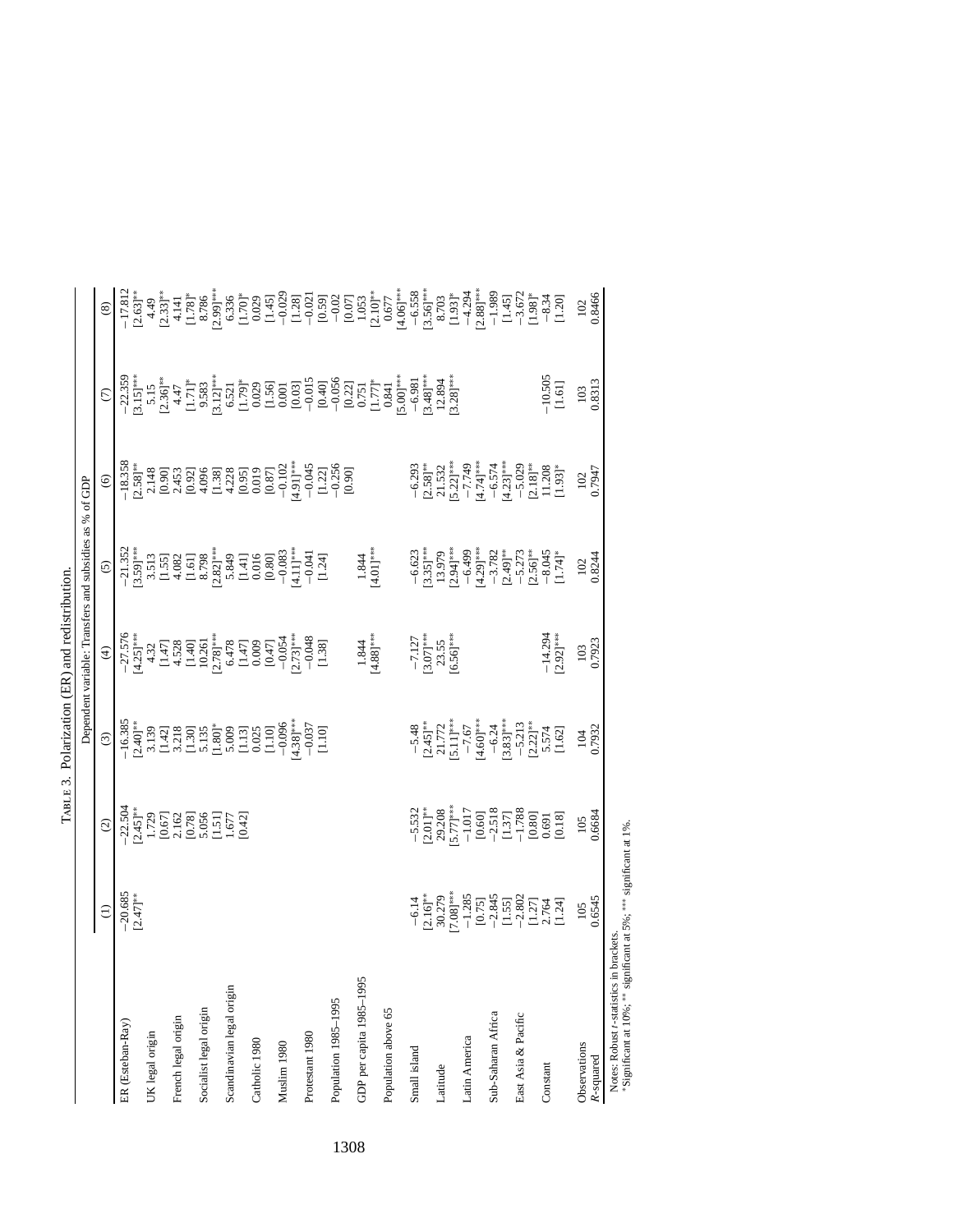|                                                                                                                 |                                                                                                                                                                                                                                                                                                                 |                                                                                                                                                                                                                                                                                                                                         | TABLE 4. Polarization (RQ) and redistribution.                                                                                                                                                                                                                                                                                                                                                                                   |                                                                                                                                                                                                                                                                                                    |                                                                                                                                                                                                                                                                                                                                                   |                                                                                                                                                                                                                                                                                                                                                  |                                                                                                                                                                                                                                                                                                                                                                                                                                                                                                                                                                                    |                                            |
|-----------------------------------------------------------------------------------------------------------------|-----------------------------------------------------------------------------------------------------------------------------------------------------------------------------------------------------------------------------------------------------------------------------------------------------------------|-----------------------------------------------------------------------------------------------------------------------------------------------------------------------------------------------------------------------------------------------------------------------------------------------------------------------------------------|----------------------------------------------------------------------------------------------------------------------------------------------------------------------------------------------------------------------------------------------------------------------------------------------------------------------------------------------------------------------------------------------------------------------------------|----------------------------------------------------------------------------------------------------------------------------------------------------------------------------------------------------------------------------------------------------------------------------------------------------|---------------------------------------------------------------------------------------------------------------------------------------------------------------------------------------------------------------------------------------------------------------------------------------------------------------------------------------------------|--------------------------------------------------------------------------------------------------------------------------------------------------------------------------------------------------------------------------------------------------------------------------------------------------------------------------------------------------|------------------------------------------------------------------------------------------------------------------------------------------------------------------------------------------------------------------------------------------------------------------------------------------------------------------------------------------------------------------------------------------------------------------------------------------------------------------------------------------------------------------------------------------------------------------------------------|--------------------------------------------|
|                                                                                                                 |                                                                                                                                                                                                                                                                                                                 |                                                                                                                                                                                                                                                                                                                                         |                                                                                                                                                                                                                                                                                                                                                                                                                                  |                                                                                                                                                                                                                                                                                                    | Dependent variable: Transfers and subsidies as % of GDP                                                                                                                                                                                                                                                                                           |                                                                                                                                                                                                                                                                                                                                                  |                                                                                                                                                                                                                                                                                                                                                                                                                                                                                                                                                                                    |                                            |
|                                                                                                                 | $\widehat{\Xi}$                                                                                                                                                                                                                                                                                                 | $\odot$                                                                                                                                                                                                                                                                                                                                 | $\odot$                                                                                                                                                                                                                                                                                                                                                                                                                          | $\tag{4}$                                                                                                                                                                                                                                                                                          | $\odot$                                                                                                                                                                                                                                                                                                                                           | $\odot$                                                                                                                                                                                                                                                                                                                                          | $\widehat{C}$                                                                                                                                                                                                                                                                                                                                                                                                                                                                                                                                                                      | $\circledast$                              |
| RQ (Reynal-Querol)                                                                                              | $-17.854$<br>[2.27]**                                                                                                                                                                                                                                                                                           |                                                                                                                                                                                                                                                                                                                                         |                                                                                                                                                                                                                                                                                                                                                                                                                                  |                                                                                                                                                                                                                                                                                                    |                                                                                                                                                                                                                                                                                                                                                   |                                                                                                                                                                                                                                                                                                                                                  |                                                                                                                                                                                                                                                                                                                                                                                                                                                                                                                                                                                    |                                            |
|                                                                                                                 |                                                                                                                                                                                                                                                                                                                 |                                                                                                                                                                                                                                                                                                                                         |                                                                                                                                                                                                                                                                                                                                                                                                                                  |                                                                                                                                                                                                                                                                                                    |                                                                                                                                                                                                                                                                                                                                                   |                                                                                                                                                                                                                                                                                                                                                  |                                                                                                                                                                                                                                                                                                                                                                                                                                                                                                                                                                                    |                                            |
| UK legal origin                                                                                                 |                                                                                                                                                                                                                                                                                                                 |                                                                                                                                                                                                                                                                                                                                         |                                                                                                                                                                                                                                                                                                                                                                                                                                  |                                                                                                                                                                                                                                                                                                    |                                                                                                                                                                                                                                                                                                                                                   |                                                                                                                                                                                                                                                                                                                                                  |                                                                                                                                                                                                                                                                                                                                                                                                                                                                                                                                                                                    |                                            |
| French legal origin                                                                                             |                                                                                                                                                                                                                                                                                                                 |                                                                                                                                                                                                                                                                                                                                         |                                                                                                                                                                                                                                                                                                                                                                                                                                  |                                                                                                                                                                                                                                                                                                    |                                                                                                                                                                                                                                                                                                                                                   |                                                                                                                                                                                                                                                                                                                                                  |                                                                                                                                                                                                                                                                                                                                                                                                                                                                                                                                                                                    |                                            |
|                                                                                                                 |                                                                                                                                                                                                                                                                                                                 |                                                                                                                                                                                                                                                                                                                                         |                                                                                                                                                                                                                                                                                                                                                                                                                                  |                                                                                                                                                                                                                                                                                                    |                                                                                                                                                                                                                                                                                                                                                   |                                                                                                                                                                                                                                                                                                                                                  |                                                                                                                                                                                                                                                                                                                                                                                                                                                                                                                                                                                    |                                            |
| Socialist legal origin                                                                                          |                                                                                                                                                                                                                                                                                                                 |                                                                                                                                                                                                                                                                                                                                         |                                                                                                                                                                                                                                                                                                                                                                                                                                  |                                                                                                                                                                                                                                                                                                    |                                                                                                                                                                                                                                                                                                                                                   |                                                                                                                                                                                                                                                                                                                                                  |                                                                                                                                                                                                                                                                                                                                                                                                                                                                                                                                                                                    |                                            |
| Scandinavian legal origin                                                                                       |                                                                                                                                                                                                                                                                                                                 | $\begin{array}{r} -17.085 \\[-4pt] -17.089 \\[-4pt] -12.45 \\[-4pt] -12.45 \\[-4pt] -17.7 \\[-4pt] -10.60 \\[-4pt] -10.07 \\[-4pt] -10.07 \\[-4pt] -10.07 \\[-4pt] -10.07 \\[-4pt] -10.07 \\[-4pt] -10.07 \\[-4pt] -10.07 \\[-4pt] -10.07 \\[-4pt] -10.07 \\[-4pt] -10.07 \\[-4pt] -10.07 \\[-4pt] -10.07 \\[-4pt] -10.07 \\[-4pt] -10$ | $\begin{array}{l} \mathbf{q} = \mathbf{q} = \mathbf{q} = \mathbf{q} = \mathbf{q} = \mathbf{q} = \mathbf{q} = \mathbf{q} = \mathbf{q} = \mathbf{q} = \mathbf{q} = \mathbf{q} = \mathbf{q} = \mathbf{q} = \mathbf{q} = \mathbf{q} = \mathbf{q} = \mathbf{q} = \mathbf{q} = \mathbf{q} = \mathbf{q} = \mathbf{q} = \mathbf{q} = \mathbf{q} = \mathbf{q} = \mathbf{q} = \mathbf{q} = \mathbf{q} = \mathbf{q} = \mathbf{q} = \mathbf$ | $\begin{array}{r} 7.333\\ -1.333\\ 0.931\\ -1.008\\ -1.008\\ -1.008\\ -1.008\\ -1.008\\ -1.008\\ -1.008\\ -1.008\\ -1.008\\ -1.008\\ -1.008\\ -1.008\\ -1.008\\ -1.008\\ -1.008\\ -1.008\\ -1.008\\ -1.008\\ -1.008\\ -1.008\\ -1.008\\ -1.008\\ -1.008\\ -1.008\\ -1.008\\ -1.008\\ -1.008\\ -1.$ | $\begin{array}{r} -10.964 \\ -1.60 \\ -1.50 \\ -1.30 \\ -1.30 \\ -1.57 \\ -1.50 \\ -1.50 \\ -1.50 \\ -1.50 \\ -1.50 \\ -1.50 \\ -1.50 \\ -1.50 \\ -1.50 \\ -1.50 \\ -1.50 \\ -1.50 \\ -1.50 \\ -1.50 \\ -1.50 \\ -1.50 \\ -1.50 \\ -1.50 \\ -1.50 \\ -1.50 \\ -1.50 \\ -1.50 \\ -1.50 \\ -1.50 \\ -1.50 \\ -1.50 \\ -1.50 \\ -1.50 \\ -1.50 \\ -$ | $\begin{array}{l} 7.71 \\ -1.73 \\ -1.75 \\ -1.75 \\ -1.75 \\ -1.75 \\ -1.75 \\ -1.75 \\ -1.75 \\ -1.75 \\ -1.75 \\ -1.75 \\ -1.75 \\ -1.75 \\ -1.75 \\ -1.75 \\ -1.75 \\ -1.75 \\ -1.75 \\ -1.75 \\ -1.75 \\ -1.75 \\ -1.75 \\ -1.75 \\ -1.75 \\ -1.75 \\ -1.75 \\ -1.75 \\ -1.75 \\ -1.75 \\ -1.75 \\ -1.75 \\ -1.75 \\ -1.75 \\ -1.75 \\ -1.$ |                                                                                                                                                                                                                                                                                                                                                                                                                                                                                                                                                                                    |                                            |
|                                                                                                                 |                                                                                                                                                                                                                                                                                                                 |                                                                                                                                                                                                                                                                                                                                         |                                                                                                                                                                                                                                                                                                                                                                                                                                  |                                                                                                                                                                                                                                                                                                    |                                                                                                                                                                                                                                                                                                                                                   |                                                                                                                                                                                                                                                                                                                                                  |                                                                                                                                                                                                                                                                                                                                                                                                                                                                                                                                                                                    |                                            |
| Catholic 1980                                                                                                   |                                                                                                                                                                                                                                                                                                                 |                                                                                                                                                                                                                                                                                                                                         |                                                                                                                                                                                                                                                                                                                                                                                                                                  |                                                                                                                                                                                                                                                                                                    |                                                                                                                                                                                                                                                                                                                                                   |                                                                                                                                                                                                                                                                                                                                                  |                                                                                                                                                                                                                                                                                                                                                                                                                                                                                                                                                                                    |                                            |
| Muslim 1980                                                                                                     |                                                                                                                                                                                                                                                                                                                 |                                                                                                                                                                                                                                                                                                                                         |                                                                                                                                                                                                                                                                                                                                                                                                                                  |                                                                                                                                                                                                                                                                                                    |                                                                                                                                                                                                                                                                                                                                                   |                                                                                                                                                                                                                                                                                                                                                  |                                                                                                                                                                                                                                                                                                                                                                                                                                                                                                                                                                                    |                                            |
|                                                                                                                 |                                                                                                                                                                                                                                                                                                                 |                                                                                                                                                                                                                                                                                                                                         |                                                                                                                                                                                                                                                                                                                                                                                                                                  |                                                                                                                                                                                                                                                                                                    |                                                                                                                                                                                                                                                                                                                                                   |                                                                                                                                                                                                                                                                                                                                                  |                                                                                                                                                                                                                                                                                                                                                                                                                                                                                                                                                                                    |                                            |
| Protestant 1980                                                                                                 |                                                                                                                                                                                                                                                                                                                 |                                                                                                                                                                                                                                                                                                                                         |                                                                                                                                                                                                                                                                                                                                                                                                                                  |                                                                                                                                                                                                                                                                                                    |                                                                                                                                                                                                                                                                                                                                                   |                                                                                                                                                                                                                                                                                                                                                  |                                                                                                                                                                                                                                                                                                                                                                                                                                                                                                                                                                                    |                                            |
|                                                                                                                 |                                                                                                                                                                                                                                                                                                                 |                                                                                                                                                                                                                                                                                                                                         |                                                                                                                                                                                                                                                                                                                                                                                                                                  |                                                                                                                                                                                                                                                                                                    |                                                                                                                                                                                                                                                                                                                                                   |                                                                                                                                                                                                                                                                                                                                                  |                                                                                                                                                                                                                                                                                                                                                                                                                                                                                                                                                                                    |                                            |
| Population 1985-1995                                                                                            |                                                                                                                                                                                                                                                                                                                 |                                                                                                                                                                                                                                                                                                                                         |                                                                                                                                                                                                                                                                                                                                                                                                                                  |                                                                                                                                                                                                                                                                                                    |                                                                                                                                                                                                                                                                                                                                                   |                                                                                                                                                                                                                                                                                                                                                  |                                                                                                                                                                                                                                                                                                                                                                                                                                                                                                                                                                                    |                                            |
| GDP per capita 1985-1995                                                                                        |                                                                                                                                                                                                                                                                                                                 |                                                                                                                                                                                                                                                                                                                                         |                                                                                                                                                                                                                                                                                                                                                                                                                                  | $1.579$<br>[4.04]***                                                                                                                                                                                                                                                                               | $1.761$<br>[3.63]***                                                                                                                                                                                                                                                                                                                              |                                                                                                                                                                                                                                                                                                                                                  |                                                                                                                                                                                                                                                                                                                                                                                                                                                                                                                                                                                    |                                            |
| Population above 65                                                                                             |                                                                                                                                                                                                                                                                                                                 |                                                                                                                                                                                                                                                                                                                                         |                                                                                                                                                                                                                                                                                                                                                                                                                                  |                                                                                                                                                                                                                                                                                                    |                                                                                                                                                                                                                                                                                                                                                   |                                                                                                                                                                                                                                                                                                                                                  | $\begin{array}{l} \gamma_{1}^{1} \text{G} \rightarrow 0 \\ \text{G} \rightarrow 0 \\ \text{G} \rightarrow 0 \\ \text{G} \rightarrow 0 \\ \text{G} \rightarrow 0 \\ \text{G} \rightarrow 0 \\ \text{G} \rightarrow 0 \\ \text{G} \rightarrow 0 \\ \text{G} \rightarrow 0 \\ \text{G} \rightarrow 0 \\ \text{G} \rightarrow 0 \\ \text{G} \rightarrow 0 \\ \text{G} \rightarrow 0 \\ \text{G} \rightarrow 0 \\ \text{G} \rightarrow 0 \\ \text{G} \rightarrow 0 \\ \text{G} \rightarrow 0 \\ \text{G} \rightarrow 0 \\ \text{G} \rightarrow 0 \\ \text{G} \rightarrow 0 \\ \text{G}$ |                                            |
|                                                                                                                 |                                                                                                                                                                                                                                                                                                                 |                                                                                                                                                                                                                                                                                                                                         |                                                                                                                                                                                                                                                                                                                                                                                                                                  |                                                                                                                                                                                                                                                                                                    |                                                                                                                                                                                                                                                                                                                                                   |                                                                                                                                                                                                                                                                                                                                                  |                                                                                                                                                                                                                                                                                                                                                                                                                                                                                                                                                                                    |                                            |
| Small island                                                                                                    |                                                                                                                                                                                                                                                                                                                 | $-5.906$<br>[2.34]**                                                                                                                                                                                                                                                                                                                    |                                                                                                                                                                                                                                                                                                                                                                                                                                  |                                                                                                                                                                                                                                                                                                    |                                                                                                                                                                                                                                                                                                                                                   |                                                                                                                                                                                                                                                                                                                                                  |                                                                                                                                                                                                                                                                                                                                                                                                                                                                                                                                                                                    |                                            |
| Latitude                                                                                                        |                                                                                                                                                                                                                                                                                                                 |                                                                                                                                                                                                                                                                                                                                         |                                                                                                                                                                                                                                                                                                                                                                                                                                  | $-7.126$<br>$[3.05]***$<br>$26.515$<br>$[7.69]***$                                                                                                                                                                                                                                                 |                                                                                                                                                                                                                                                                                                                                                   |                                                                                                                                                                                                                                                                                                                                                  |                                                                                                                                                                                                                                                                                                                                                                                                                                                                                                                                                                                    |                                            |
|                                                                                                                 |                                                                                                                                                                                                                                                                                                                 |                                                                                                                                                                                                                                                                                                                                         |                                                                                                                                                                                                                                                                                                                                                                                                                                  |                                                                                                                                                                                                                                                                                                    |                                                                                                                                                                                                                                                                                                                                                   |                                                                                                                                                                                                                                                                                                                                                  |                                                                                                                                                                                                                                                                                                                                                                                                                                                                                                                                                                                    |                                            |
| Latin America                                                                                                   |                                                                                                                                                                                                                                                                                                                 |                                                                                                                                                                                                                                                                                                                                         |                                                                                                                                                                                                                                                                                                                                                                                                                                  |                                                                                                                                                                                                                                                                                                    |                                                                                                                                                                                                                                                                                                                                                   |                                                                                                                                                                                                                                                                                                                                                  |                                                                                                                                                                                                                                                                                                                                                                                                                                                                                                                                                                                    |                                            |
| Sub-Saharan Africa                                                                                              |                                                                                                                                                                                                                                                                                                                 |                                                                                                                                                                                                                                                                                                                                         | $\begin{array}{r} -5.493 \\ [2.42]^{**} \\ [2.872] \\ [5.27]^{***} \\ [-8.381] \\ [-8.39]^{***} \\ [-5.975] \\ [-5.975] \\ [-5.975] \\ \end{array}$                                                                                                                                                                                                                                                                              |                                                                                                                                                                                                                                                                                                    |                                                                                                                                                                                                                                                                                                                                                   | $\begin{array}{r} -6.055 \\ [2.38]^{**} \\ [2.732]^{**} \\ [5.27]^{***} \\ [5.02]^{**} \\ [5.02]^{**} \\ [5.02]^{**} \\ [3.86]^{**} \\ [3.86]^{**} \\ \end{array}$                                                                                                                                                                               |                                                                                                                                                                                                                                                                                                                                                                                                                                                                                                                                                                                    |                                            |
| East Asia & Pacific                                                                                             |                                                                                                                                                                                                                                                                                                                 |                                                                                                                                                                                                                                                                                                                                         |                                                                                                                                                                                                                                                                                                                                                                                                                                  |                                                                                                                                                                                                                                                                                                    |                                                                                                                                                                                                                                                                                                                                                   |                                                                                                                                                                                                                                                                                                                                                  |                                                                                                                                                                                                                                                                                                                                                                                                                                                                                                                                                                                    |                                            |
|                                                                                                                 |                                                                                                                                                                                                                                                                                                                 |                                                                                                                                                                                                                                                                                                                                         |                                                                                                                                                                                                                                                                                                                                                                                                                                  |                                                                                                                                                                                                                                                                                                    |                                                                                                                                                                                                                                                                                                                                                   |                                                                                                                                                                                                                                                                                                                                                  |                                                                                                                                                                                                                                                                                                                                                                                                                                                                                                                                                                                    |                                            |
| Constant                                                                                                        | $\begin{array}{r} -6.746 \\ -6.38 \\ 2.38 \\ 2.39 \\ 2.54 \\ 2.54 \\ 2.54 \\ 2.53 \\ 2.54 \\ 2.53 \\ 2.54 \\ 2.53 \\ 2.54 \\ 2.55 \\ 2.55 \\ 2.54 \\ 2.55 \\ 2.55 \\ 2.54 \\ 2.55 \\ 2.54 \\ 2.55 \\ 2.54 \\ 2.55 \\ 2.55 \\ 2.56 \\ 2.57 \\ 2.58 \\ 2.59 \\ 2.59 \\ 2.59 \\ 2.59 \\ 2.59 \\ 2.59 \\ 2.59 \\ 2$ | $\begin{array}{l} 30.612\\ 30.61\\ 6.201\\ -2.27\\ 1.37\\ -1.37\\ -1.42\\ 1.99\\ -1.09\\ -1.09\\ -1.09\\ 1.93\\ 1.93\\ 1.93\\ 1.93\\ 1.93\\ 1.93\\ 1.93\\ 1.93\\ 1.93\\ 1.93\\ 1.93\\ 1.93\\ 1.93\\ 1.93\\ 1.93\\ 1.93\\ 1.93\\ 1.93\\ 1.93\\ 1.93\\ 1.93\\ 1.93\\ 1.93\\ 1.93$                                                         | $\begin{array}{r} -5.326 \\ [2.32]^{**} \\ 5.878 \\ [1.67]^{*} \end{array}$                                                                                                                                                                                                                                                                                                                                                      | $-12.636$<br>[2.47]**                                                                                                                                                                                                                                                                              | $\begin{array}{r} -6.609 \\[-4pt] -6.40]^{***} \\[-4pt] -15.772 \\[-4pt] -15.749 \\[-4pt] -1.49 \\[-4pt] -1.49 \\[-4pt] -1.59 \\[-4pt] -1.59 \\[-4pt] -1.59 \\[-4pt] -1.59 \\[-4pt] -1.50 \\[-4pt] -1.50 \\[-4pt] -1.50 \\[-4pt] -1.50 \\[-4pt] -1.50 \\[-4pt] -1.50 \\[-4pt] -1.50 \\[-4pt] -1.50 \\[-4pt] -1.50 \\[-4pt] -1.50 \\[-4pt] -1.5$   | $[2.27]^{**}$<br>9.966<br>1.63]                                                                                                                                                                                                                                                                                                                  | $-12.505$<br>[1.82]*                                                                                                                                                                                                                                                                                                                                                                                                                                                                                                                                                               |                                            |
| Observations                                                                                                    | $\frac{105}{0.66}$                                                                                                                                                                                                                                                                                              | $\begin{array}{c} 105 \\ 0.67 \end{array}$                                                                                                                                                                                                                                                                                              | $^{104}_{0.79}$                                                                                                                                                                                                                                                                                                                                                                                                                  | $\begin{array}{c} 103 \\ 0.77 \end{array}$                                                                                                                                                                                                                                                         | $102\,$                                                                                                                                                                                                                                                                                                                                           | $\frac{102}{0.79}$                                                                                                                                                                                                                                                                                                                               | $\begin{array}{c} 103 \\ 0.82 \end{array}$                                                                                                                                                                                                                                                                                                                                                                                                                                                                                                                                         | $\begin{array}{c} 102 \\ 0.84 \end{array}$ |
| R-squared                                                                                                       |                                                                                                                                                                                                                                                                                                                 |                                                                                                                                                                                                                                                                                                                                         |                                                                                                                                                                                                                                                                                                                                                                                                                                  |                                                                                                                                                                                                                                                                                                    | 0.82                                                                                                                                                                                                                                                                                                                                              |                                                                                                                                                                                                                                                                                                                                                  |                                                                                                                                                                                                                                                                                                                                                                                                                                                                                                                                                                                    |                                            |
| *Significant at 10%; ** significant at 5%; *** significant at 1%.<br>in brackets.<br>Notes: Robust t-statistics |                                                                                                                                                                                                                                                                                                                 |                                                                                                                                                                                                                                                                                                                                         |                                                                                                                                                                                                                                                                                                                                                                                                                                  |                                                                                                                                                                                                                                                                                                    |                                                                                                                                                                                                                                                                                                                                                   |                                                                                                                                                                                                                                                                                                                                                  |                                                                                                                                                                                                                                                                                                                                                                                                                                                                                                                                                                                    |                                            |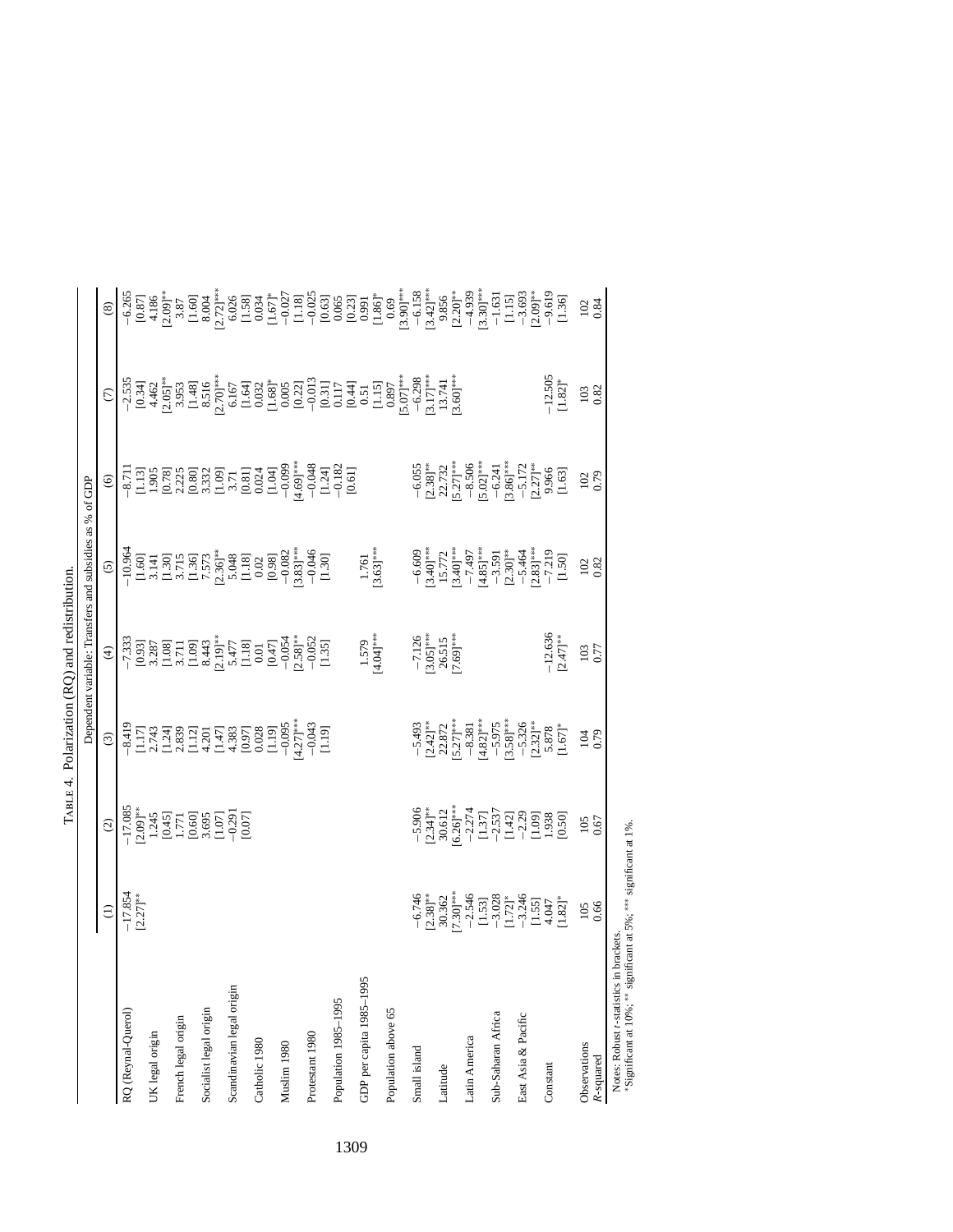column 5 as our preferred specification, the model predicts that an increase in ER by one standard deviation lowers redistribution as a share of GDP by 1.41 percentage points. This effect is somewhat larger than the 0.97 percentage points in the case of GI.

When comparing ER and GI, it is unclear which one prevails. Both indices are similar in their level of statistical significance: three specifications at the 1% level and the remaining five specifications at the 5% level. This suggests that the concepts of polarization and diversity have a significant overlap, and are thus hard to distinguish. This is not surprising, given the correlation of 0.76 between the two indices in the sample of 105 countries included in our regressions. In contrast to Montalvo and Reynal-Querol (2005), who demonstrate the relevance of polarization in the context of ethnic conflict, we show that diversity and polarization are similar in their impact on redistribution.<sup>26</sup> What does matter, instead, is taking into account distances between groups.

Table 5 analyzes the effect of PH on redistribution. Once again, this index, which accounts for distances, performs well. Peripheral heterogeneity is significant at the 1% level in four out of the eight specifications, and at the 5% in the remaining four specifications. Although not reported here, if one were to leave out distances, five out of the eight regressions would not pass the 10% significance level. The economic significance is similar as in the case of GI: an increase in PH by one standard deviation reduces redistribution by 1.09 percentage points. In terms of *t*-statistics, peripheral heterogeneity does better than GI in six out of the eight specifications. When running all 255 regressions, the statistical significance of peripheral heterogeneity is greater in 74% of the cases.

This suggests that PH is a reasonable alternative to GI. If our main focus were to be Europe and the Americas, there might be some advantage to using PH, rather than GI, as it would allow us to use alternative distance measures. In all of those countries, with the exception of Paraguay, the dominant language is Indo-European. This being the most widely studied language family, there exist detailed lexicostatistical studies, such as the one by Dyen et al. (1992), that offer alternative measures of distances. In an earlier version of this paper, Desmet, Ortuño-Ortín, and Weber (2005) used the distances in Dyen et al. for a sample of 55 countries in Europe and the Americas, and found, once again, that incorporating distances is crucial for diversity to be statistically significant. In addition, a decrease in diversity by one standard deviation was predicted to lower redistribution by around 11%, similar to the figure of 10% found in the current paper for a larger sample of countries and a different measure of distance.

<sup>26.</sup> One should be careful when interpreting the differences between diversity and polarization. As mentioned before, GI is not always a pure index of diversity. Thus, the high correlation between GI and ER might be partly due to the fact that they are conceptually more "similar" than ELF and ER.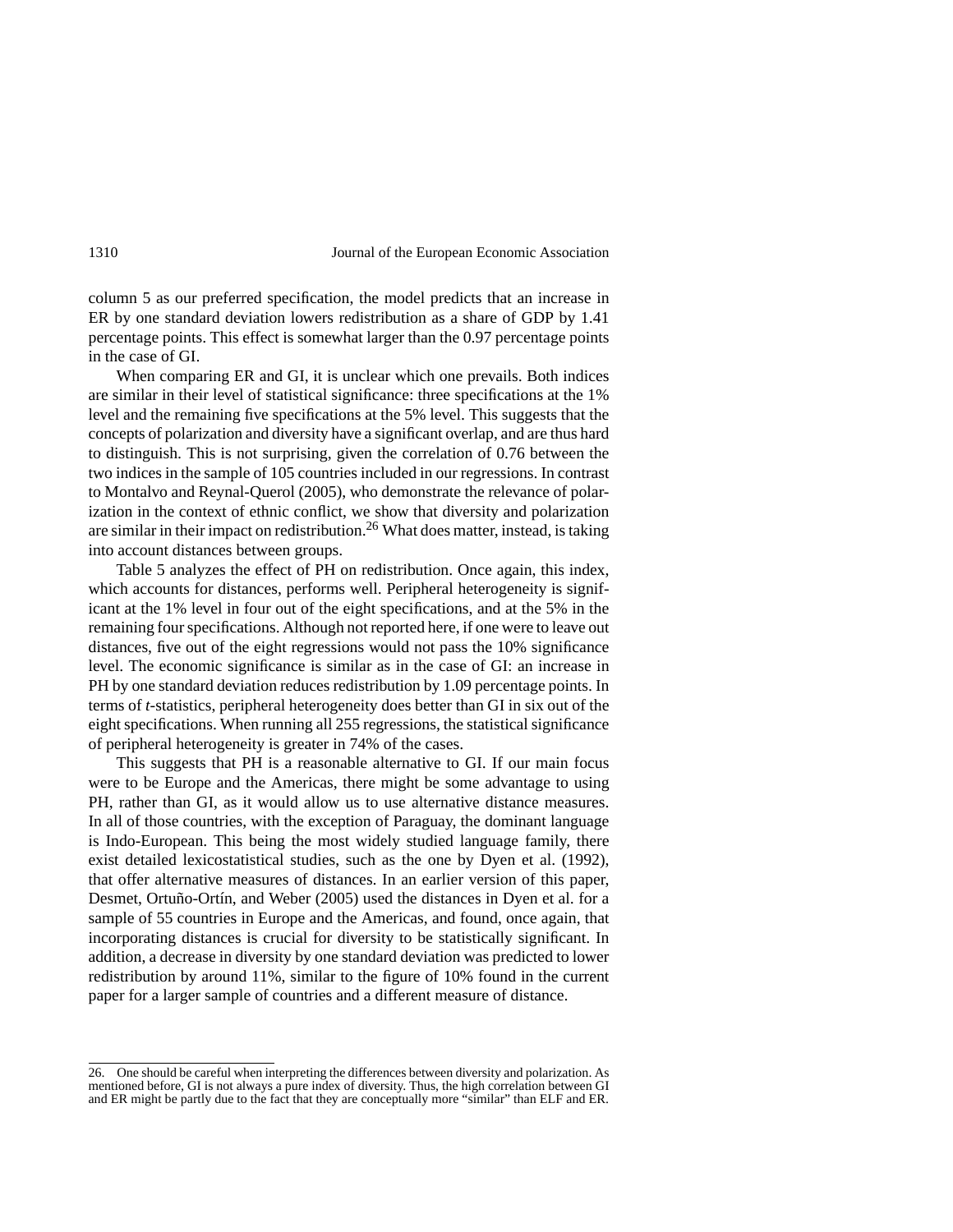|                                                                                                                 |                                                                                                                                                                                                                                                                                                                                              |                                                                                                                                                                                                                                                                                                                                             | TABLE 5. Peripheral diversity and redistribution.                                                                                                                                                                                                                                                                                  |                                                    |                                                                                                                                                                                                                                                                                                                                                   |                                                                            |                                                                                                                                                                                                                                                                                                                                 |                                                                                                                                                                                                                                                                                                                              |
|-----------------------------------------------------------------------------------------------------------------|----------------------------------------------------------------------------------------------------------------------------------------------------------------------------------------------------------------------------------------------------------------------------------------------------------------------------------------------|---------------------------------------------------------------------------------------------------------------------------------------------------------------------------------------------------------------------------------------------------------------------------------------------------------------------------------------------|------------------------------------------------------------------------------------------------------------------------------------------------------------------------------------------------------------------------------------------------------------------------------------------------------------------------------------|----------------------------------------------------|---------------------------------------------------------------------------------------------------------------------------------------------------------------------------------------------------------------------------------------------------------------------------------------------------------------------------------------------------|----------------------------------------------------------------------------|---------------------------------------------------------------------------------------------------------------------------------------------------------------------------------------------------------------------------------------------------------------------------------------------------------------------------------|------------------------------------------------------------------------------------------------------------------------------------------------------------------------------------------------------------------------------------------------------------------------------------------------------------------------------|
|                                                                                                                 |                                                                                                                                                                                                                                                                                                                                              |                                                                                                                                                                                                                                                                                                                                             |                                                                                                                                                                                                                                                                                                                                    |                                                    | Dependent variable: Transfers and subsidies as % of GDP                                                                                                                                                                                                                                                                                           |                                                                            |                                                                                                                                                                                                                                                                                                                                 |                                                                                                                                                                                                                                                                                                                              |
|                                                                                                                 | $\widehat{z}$                                                                                                                                                                                                                                                                                                                                | $\widehat{c}$                                                                                                                                                                                                                                                                                                                               | $\odot$                                                                                                                                                                                                                                                                                                                            | $\bigoplus$                                        | $\tilde{c}$                                                                                                                                                                                                                                                                                                                                       | $\circledcirc$                                                             | $\widehat{C}$                                                                                                                                                                                                                                                                                                                   | $\circledS$                                                                                                                                                                                                                                                                                                                  |
| Peripheral diversity                                                                                            | $-8.195$                                                                                                                                                                                                                                                                                                                                     |                                                                                                                                                                                                                                                                                                                                             |                                                                                                                                                                                                                                                                                                                                    |                                                    |                                                                                                                                                                                                                                                                                                                                                   |                                                                            | $-7.704$<br>2.79]***                                                                                                                                                                                                                                                                                                            | $-6.417$<br>[2.65]***                                                                                                                                                                                                                                                                                                        |
|                                                                                                                 | $[2.41]^{**}$                                                                                                                                                                                                                                                                                                                                | $-8.605$<br>$[2.42]$ **<br>$1.735$                                                                                                                                                                                                                                                                                                          |                                                                                                                                                                                                                                                                                                                                    |                                                    |                                                                                                                                                                                                                                                                                                                                                   | $-6.396$<br>2.46]**<br>2.094                                               |                                                                                                                                                                                                                                                                                                                                 |                                                                                                                                                                                                                                                                                                                              |
| UK legal origin                                                                                                 |                                                                                                                                                                                                                                                                                                                                              |                                                                                                                                                                                                                                                                                                                                             |                                                                                                                                                                                                                                                                                                                                    |                                                    |                                                                                                                                                                                                                                                                                                                                                   |                                                                            |                                                                                                                                                                                                                                                                                                                                 |                                                                                                                                                                                                                                                                                                                              |
| French legal origin                                                                                             |                                                                                                                                                                                                                                                                                                                                              |                                                                                                                                                                                                                                                                                                                                             |                                                                                                                                                                                                                                                                                                                                    |                                                    |                                                                                                                                                                                                                                                                                                                                                   |                                                                            |                                                                                                                                                                                                                                                                                                                                 |                                                                                                                                                                                                                                                                                                                              |
|                                                                                                                 |                                                                                                                                                                                                                                                                                                                                              |                                                                                                                                                                                                                                                                                                                                             |                                                                                                                                                                                                                                                                                                                                    |                                                    |                                                                                                                                                                                                                                                                                                                                                   |                                                                            |                                                                                                                                                                                                                                                                                                                                 |                                                                                                                                                                                                                                                                                                                              |
| Socialist legal origin                                                                                          |                                                                                                                                                                                                                                                                                                                                              |                                                                                                                                                                                                                                                                                                                                             |                                                                                                                                                                                                                                                                                                                                    |                                                    |                                                                                                                                                                                                                                                                                                                                                   |                                                                            |                                                                                                                                                                                                                                                                                                                                 |                                                                                                                                                                                                                                                                                                                              |
| Scandinavian legal origin                                                                                       |                                                                                                                                                                                                                                                                                                                                              | 0.671<br>2.238<br>2.2381<br>4.946<br>4.1729<br>1.729                                                                                                                                                                                                                                                                                        |                                                                                                                                                                                                                                                                                                                                    |                                                    |                                                                                                                                                                                                                                                                                                                                                   |                                                                            |                                                                                                                                                                                                                                                                                                                                 |                                                                                                                                                                                                                                                                                                                              |
| Catholic 1980                                                                                                   |                                                                                                                                                                                                                                                                                                                                              |                                                                                                                                                                                                                                                                                                                                             | $\begin{array}{r} -5.694 \\ -5.267 \\ -2.292 \\ -3.991 \\ -5.992 \\ -5.993 \\ -5.993 \\ -5.993 \\ -5.993 \\ -5.993 \\ -5.993 \\ -5.993 \\ -5.993 \\ -5.993 \\ -5.993 \\ -5.993 \\ -5.993 \\ -5.993 \\ -5.993 \\ -5.993 \\ -5.993 \\ -5.993 \\ -5.993 \\ -5.993 \\ -5.993 \\ -5.993 \\ -5.993 \\ -5.993 \\ -5.993 \\ -5.993 \\ -5.$ |                                                    | $\begin{array}{r} -7.91 \\ -7.91 \\ -8.81 \\ -1.50 \\ -1.50 \\ -1.50 \\ -1.50 \\ -1.51 \\ -1.51 \\ -1.51 \\ -1.51 \\ -1.51 \\ -1.51 \\ -1.51 \\ -1.51 \\ -1.51 \\ -1.51 \\ -1.51 \\ -1.51 \\ -1.51 \\ -1.51 \\ -1.51 \\ -1.51 \\ -1.51 \\ -1.51 \\ -1.51 \\ -1.51 \\ -1.51 \\ -1.51 \\ -1.51 \\ -1.51 \\ -1.51 \\ -1.51 \\ -1.51 \\ -1.51 \\ -1.$ |                                                                            | $\begin{bmatrix} 0.013 \\ 0.014 \\ 0.014 \\ -0.024 \\ -0.034 \\ -0.044 \\ -0.044 \\ -0.044 \\ -0.044 \\ -0.044 \\ -0.044 \\ -0.044 \\ -0.044 \\ -0.044 \\ -0.044 \\ -0.044 \\ -0.044 \\ -0.044 \\ -0.044 \\ -0.044 \\ -0.044 \\ -0.044 \\ -0.044 \\ -0.044 \\ -0.044 \\ -0.044 \\ -0.044 \\ -0.044 \\ -0.044 \\ -0.044 \\ -0.0$ |                                                                                                                                                                                                                                                                                                                              |
|                                                                                                                 |                                                                                                                                                                                                                                                                                                                                              |                                                                                                                                                                                                                                                                                                                                             | $\begin{array}{c} [1.15] \\[-4pt] -0.095 \\[-4pt] -0.039 \\[-4pt] -0.039 \\[-4pt] -1.10] \end{array}$                                                                                                                                                                                                                              |                                                    |                                                                                                                                                                                                                                                                                                                                                   |                                                                            |                                                                                                                                                                                                                                                                                                                                 |                                                                                                                                                                                                                                                                                                                              |
| Muslim 1980                                                                                                     |                                                                                                                                                                                                                                                                                                                                              |                                                                                                                                                                                                                                                                                                                                             |                                                                                                                                                                                                                                                                                                                                    |                                                    |                                                                                                                                                                                                                                                                                                                                                   |                                                                            |                                                                                                                                                                                                                                                                                                                                 |                                                                                                                                                                                                                                                                                                                              |
| Protestant 1980                                                                                                 |                                                                                                                                                                                                                                                                                                                                              |                                                                                                                                                                                                                                                                                                                                             |                                                                                                                                                                                                                                                                                                                                    |                                                    |                                                                                                                                                                                                                                                                                                                                                   |                                                                            |                                                                                                                                                                                                                                                                                                                                 |                                                                                                                                                                                                                                                                                                                              |
|                                                                                                                 |                                                                                                                                                                                                                                                                                                                                              |                                                                                                                                                                                                                                                                                                                                             |                                                                                                                                                                                                                                                                                                                                    |                                                    |                                                                                                                                                                                                                                                                                                                                                   |                                                                            |                                                                                                                                                                                                                                                                                                                                 |                                                                                                                                                                                                                                                                                                                              |
| Population 1985-1995                                                                                            |                                                                                                                                                                                                                                                                                                                                              |                                                                                                                                                                                                                                                                                                                                             |                                                                                                                                                                                                                                                                                                                                    |                                                    |                                                                                                                                                                                                                                                                                                                                                   |                                                                            |                                                                                                                                                                                                                                                                                                                                 |                                                                                                                                                                                                                                                                                                                              |
| GDP per capita 1985-199                                                                                         |                                                                                                                                                                                                                                                                                                                                              |                                                                                                                                                                                                                                                                                                                                             |                                                                                                                                                                                                                                                                                                                                    | $1.834$<br>[4.94]***                               | $1.876$<br>[4.08]***                                                                                                                                                                                                                                                                                                                              |                                                                            |                                                                                                                                                                                                                                                                                                                                 |                                                                                                                                                                                                                                                                                                                              |
| Population above 65                                                                                             |                                                                                                                                                                                                                                                                                                                                              |                                                                                                                                                                                                                                                                                                                                             |                                                                                                                                                                                                                                                                                                                                    |                                                    |                                                                                                                                                                                                                                                                                                                                                   |                                                                            | $[4.99]^{***}$                                                                                                                                                                                                                                                                                                                  | $\begin{array}{l} 4.45_{1,10}^{* \ast} \\ 4.41_{1,11}^{* \ast} \\ 2.41_{1,12}^{* \ast} \\ 2.41_{1,13}^{* \ast} \\ 2.41_{1,14}^{* \ast} \\ 2.41_{1,15}^{* \ast} \\ 2.41_{1,16}^{* \ast} \\ 2.41_{1,17}^{* \ast} \\ 2.41_{1,18}^{* \ast} \\ 2.41_{1,18}^{* \ast} \\ 2.41_{1,18}^{* \ast} \\ 2.41_{1,18}^{* \ast} \\ 2.41_{1,1$ |
| Small island                                                                                                    |                                                                                                                                                                                                                                                                                                                                              |                                                                                                                                                                                                                                                                                                                                             | $-5.488$<br>[2.49]**                                                                                                                                                                                                                                                                                                               |                                                    | $-6.683$                                                                                                                                                                                                                                                                                                                                          |                                                                            | $-7.01$                                                                                                                                                                                                                                                                                                                         |                                                                                                                                                                                                                                                                                                                              |
| Latitude                                                                                                        |                                                                                                                                                                                                                                                                                                                                              |                                                                                                                                                                                                                                                                                                                                             | $21.622$<br>[5.06]***                                                                                                                                                                                                                                                                                                              | $-7.301$<br>$[3.11]***$<br>$23.144$<br>$[6.39]***$ | $\begin{array}{l} [3.44]^{***} \\ 13.577 \\ [2.84]^{***} \\ -6.684 \end{array}$                                                                                                                                                                                                                                                                   | $-6.265$<br>$[2.60]$ <sup>**</sup><br>$21.359$<br>$[5.15]$ ***<br>$-7.939$ | $[3.48]$ ***<br>12.53<br>[3.16]***                                                                                                                                                                                                                                                                                              |                                                                                                                                                                                                                                                                                                                              |
| Latin America                                                                                                   |                                                                                                                                                                                                                                                                                                                                              |                                                                                                                                                                                                                                                                                                                                             | $-7.852$                                                                                                                                                                                                                                                                                                                           |                                                    |                                                                                                                                                                                                                                                                                                                                                   |                                                                            |                                                                                                                                                                                                                                                                                                                                 |                                                                                                                                                                                                                                                                                                                              |
|                                                                                                                 |                                                                                                                                                                                                                                                                                                                                              |                                                                                                                                                                                                                                                                                                                                             | $[4.63]$ ***                                                                                                                                                                                                                                                                                                                       |                                                    | $[4.39]$ ***                                                                                                                                                                                                                                                                                                                                      | $[4.78]$ ***                                                               |                                                                                                                                                                                                                                                                                                                                 |                                                                                                                                                                                                                                                                                                                              |
| Sub-Saharan Africa                                                                                              |                                                                                                                                                                                                                                                                                                                                              |                                                                                                                                                                                                                                                                                                                                             | $\frac{-6.111}{[3.75]^{***}}$                                                                                                                                                                                                                                                                                                      |                                                    | $-3.585$                                                                                                                                                                                                                                                                                                                                          | $-6.412$<br>[4.10]***                                                      |                                                                                                                                                                                                                                                                                                                                 |                                                                                                                                                                                                                                                                                                                              |
| East Asia & Pacific                                                                                             |                                                                                                                                                                                                                                                                                                                                              |                                                                                                                                                                                                                                                                                                                                             |                                                                                                                                                                                                                                                                                                                                    |                                                    | $\begin{array}{c} [2.37]^{**} \\ -5.207 \end{array}$                                                                                                                                                                                                                                                                                              | $-4.961$                                                                   |                                                                                                                                                                                                                                                                                                                                 |                                                                                                                                                                                                                                                                                                                              |
| Constant                                                                                                        | $\begin{array}{r} -6.231 \\ -6.237 \\ 29.656 \\ 20.657 \\ -1.533 \\ -1.533 \\ -2.85 \\ -2.85 \\ -1.39 \\ -1.53 \\ -2.85 \\ -1.39 \\ -1.39 \\ -1.49 \\ -1.49 \\ -1.49 \\ -1.49 \\ -1.49 \\ -1.49 \\ -1.49 \\ -1.49 \\ -1.49 \\ -1.49 \\ -1.49 \\ -1.49 \\ -1.49 \\ -1.49 \\ -1.49 \\ -1.49 \\ -1.49 \\ -1.49 \\ -1.49 \\ -1.49 \\ -1.49 \\ -$ | $\begin{array}{r} -5.631 \\ -5.631 \\ 2.8.713 \\ 2.71 \\ 2.71 \\ -1.30 \\ -1.30 \\ -1.39 \\ -1.81 \\ -1.81 \\ -1.81 \\ -1.81 \\ -1.81 \\ -1.81 \\ -1.81 \\ -1.81 \\ -1.81 \\ -1.81 \\ -1.81 \\ -1.81 \\ -1.81 \\ -1.81 \\ -1.81 \\ -1.81 \\ -1.81 \\ -1.81 \\ -1.81 \\ -1.81 \\ -1.81 \\ -1.81 \\ -1.81 \\ -1.81 \\ -1.81 \\ -1.81 \\ -1.8$ | $-5.156$<br>[2.19]**<br>5.547<br>[1.61]                                                                                                                                                                                                                                                                                            | $-14.068$<br>[2.90]***                             | $\begin{array}{c} [2.55]^{**} \\ -8.258 \\ \hline 1.82]^{*} \end{array}$                                                                                                                                                                                                                                                                          | $[2.13]^{**}$<br>$[1.91]$ *                                                | $-10.91$<br>[1.66]                                                                                                                                                                                                                                                                                                              | [1.27]                                                                                                                                                                                                                                                                                                                       |
| Observations<br>R-squared                                                                                       | 105<br>0.6558                                                                                                                                                                                                                                                                                                                                | $\frac{105}{0.669}$                                                                                                                                                                                                                                                                                                                         | 0.7921<br>104                                                                                                                                                                                                                                                                                                                      | 103<br>0.7885                                      | $\frac{102}{0.8241}$                                                                                                                                                                                                                                                                                                                              | $\frac{102}{0.7934}$                                                       | $\frac{103}{0.828}$                                                                                                                                                                                                                                                                                                             | 0.8459<br>102                                                                                                                                                                                                                                                                                                                |
| *Significant at 10%; ** significant at 5%; *** significant at 1%.<br>in brackets.<br>Notes: Robust t-statistics |                                                                                                                                                                                                                                                                                                                                              |                                                                                                                                                                                                                                                                                                                                             |                                                                                                                                                                                                                                                                                                                                    |                                                    |                                                                                                                                                                                                                                                                                                                                                   |                                                                            |                                                                                                                                                                                                                                                                                                                                 |                                                                                                                                                                                                                                                                                                                              |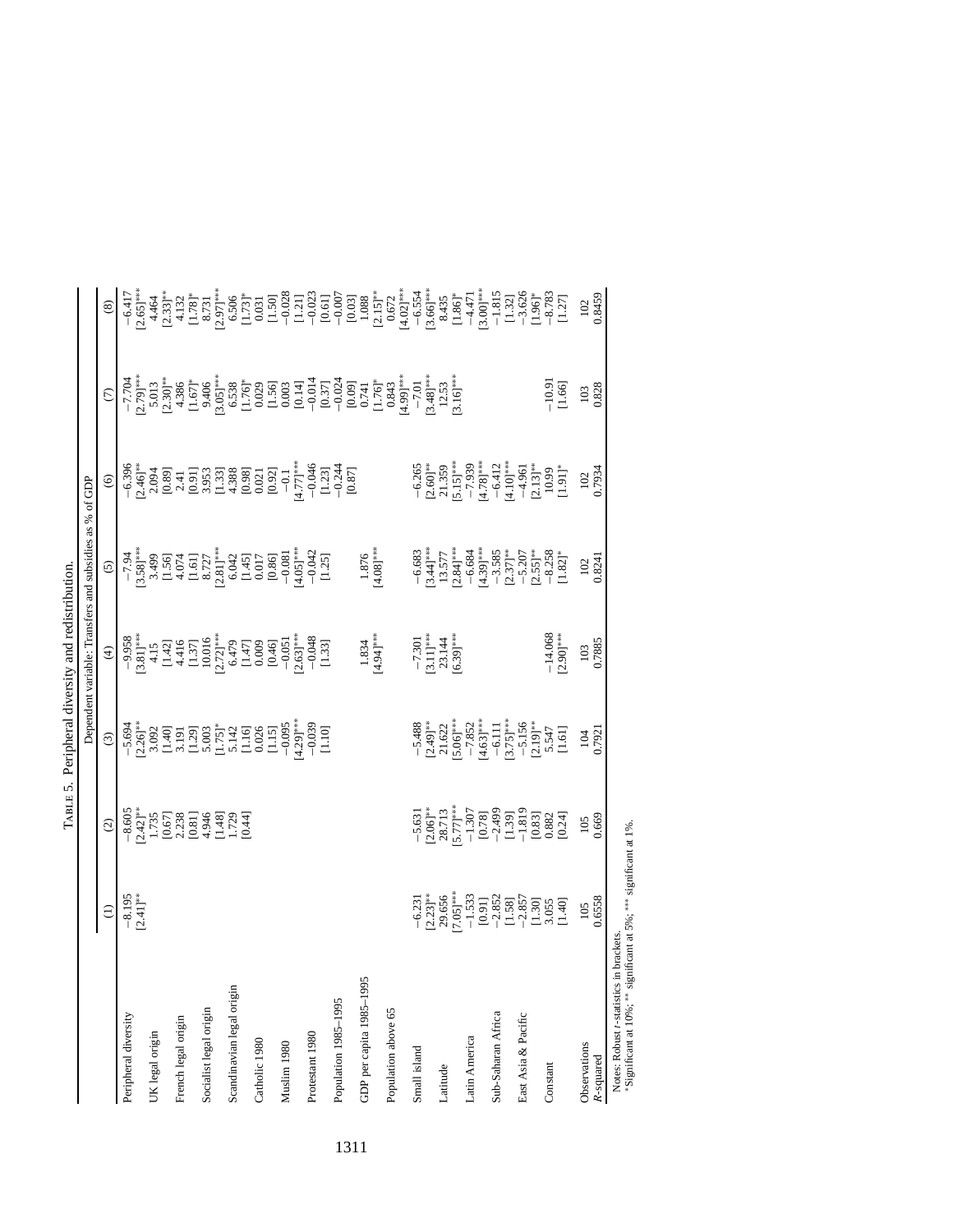## **7. Concluding Remarks**

This paper has studied the effect of ethnolinguistic diversity on redistribution in a cross-section of countries. The main focus has been on the explicit introduction of linguistic distances into the measure of diversity. Our empirical investigation shows that when we control for distances, the effect of diversity on redistribution becomes highly significant, both statistically and economically. At the same time, ignoring distances typically leads to insignificant effects. Although the focus of this paper has been on diversity, we have also studied alternative measures of social tension, such as polarization and peripheral heterogeneity, and again, the crucial element that determines the significance of the results is whether linguistic distances are taken into account or not. The type of analysis conducted in this paper could be applied to study the effect of ethnolinguistic diversity (or polarization) on other economic variables, such as economic growth, the quality of government, civil conflicts, or the degree of decentralization. This is left for future research.

## **Appendix A: Description of the Data**

- Languages spoken in each country and language trees. *Source: Ethnologue: Languages of the World, 15th Edition, SIL International, 2005, <www.ethnologue.com>.*
- Transfers and subsidies as percent of GDP: Average for 1985, 1990, and 1995. *Source: Economic Freedom Data Network.*
- GDP 1985–1995: Log GDP per capita (in constant 1995 dollars), average for the years between 1985 and 1995. *Source: World Bank*.
- Population 1985–1995: Log total population, average for the years between 1985 and 1995. *Source: World Bank*.
- Legal origin: Identifies the legal origin of the company law or the commercial code for each country. There are five possible origins: (1) English common law; (2) French commercial code; (3) German commercial code; (4) Scandinavian commercial code; and (5) Socialist/communist laws. *Source: La Porta et al. (1999)*.
- Catholic 1980: The percentage of the population that is Catholic in 1980. *Source: La Porta et al. (1999)*.
- Muslim 1980: The percentage of the population that is Muslim in 1980. *Source: La Porta et al. (1999)*.
- Protestant 1980: The percentage of the population that is Protestant in 1980. *Source: La Porta et al. (1999)*.
- Latitude: The absolute value of the latitude of the country, scaled to be between 0 and 1. *Source: La Porta et al. (1999)*.
- Population above 65: Percentage of the population above 65. *Source: World Bank*.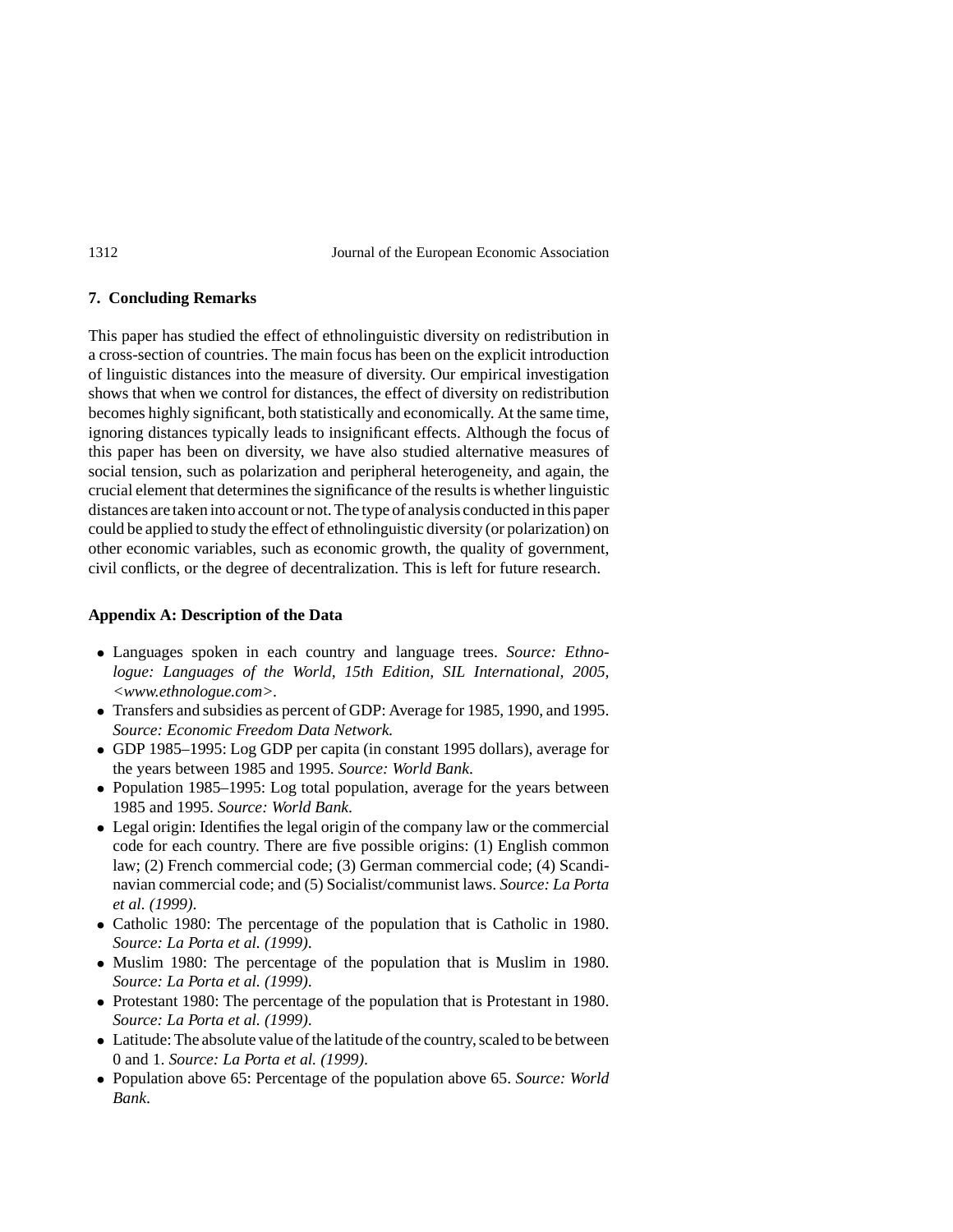• Small island dummy: Islands with a population of less than 0.5 million in 1990.

## **Appendix B: Indices of Diversity and Redistribution**

|                          | Country                     | GI    | <b>ELF</b> | ER    | <b>RQ</b> | PH    | Diff GI-ELF |
|--------------------------|-----------------------------|-------|------------|-------|-----------|-------|-------------|
| $\mathbf{1}$             | Bolivia                     | 0.650 | 0.680      | 0.201 | 0.207     | 0.463 | 54          |
| $\sqrt{2}$               | Belize                      | 0.624 | 0.693      | 0.172 | 0.188     | 0.433 | 51          |
| 3                        | <b>United Arab Emirates</b> | 0.623 | 0.777      | 0.117 | 0.143     | 0.382 | 34          |
| $\overline{\mathcal{L}}$ | Papua New Guinea            | 0.598 | 0.990      | 0.005 | 0.009     | 0.038 | $-4$        |
| 5                        | Suriname                    | 0.595 | 0.788      | 0.114 | 0.158     | 0.301 | 29          |
| 6                        | Chad                        | 0.591 | 0.950      | 0.029 | 0.045     | 0.177 | $-1$        |
| 7                        | Mauritius                   | 0.564 | 0.641      | 0.184 | 0.195     | 0.499 | 57          |
| 8                        | Oatar                       | 0.545 | 0.608      | 0.203 | 0.217     | 0.500 | 59          |
| 9                        | New Caledonia               | 0.542 | 0.834      | 0.100 | 0.116     | 0.462 | 18          |
| 10                       | East Timor                  | 0.540 | 0.897      | 0.055 | 0.091     | 0.119 | 7           |
| 11                       | Niger                       | 0.540 | 0.646      | 0.157 | 0.183     | 0.420 | 51          |
| 12                       | Malaysia                    | 0.525 | 0.758      | 0.101 | 0.143     | 0.341 | 28          |
| 13                       | Kazakhstan                  | 0.521 | 0.701      | 0.152 | 0.187     | 0.369 | 36          |
| 14                       | Guatemala                   | 0.518 | 0.691      | 0.153 | 0.166     | 0.500 | 39          |
| 15                       | Singapore                   | 0.515 | 0.748      | 0.102 | 0.157     | 0.298 | 30          |
| 16                       | Iran                        | 0.512 | 0.797      | 0.107 | 0.143     | 0.403 | 16          |
| 17                       | Congo                       | 0.511 | 0.820      | 0.103 | 0.117     | 0.465 | 11          |
| 18                       | Cayman Islands              | 0.505 | 0.547      | 0.228 | 0.239     | 0.499 | 65          |
| 19                       | Fiji                        | 0.503 | 0.607      | 0.198 | 0.221     | 0.493 | 49          |
| 20                       | Gibraltar                   | 0.498 | 0.498      | 0.249 | 0.249     | 0.498 | 72          |
| 21                       | Namibia                     | 0.488 | 0.808      | 0.081 | 0.134     | 0.239 | 9           |
| 22                       | Trinidad and Tobago         | 0.487 | 0.696      | 0.125 | 0.178     | 0.338 | 28          |
| 23                       | Kyrgyzstan                  | 0.481 | 0.670      | 0.144 | 0.193     | 0.349 | 33          |
| 24                       | Kenya                       | 0.472 | 0.901      | 0.043 | 0.084     | 0.135 | $-10$       |
| 25                       | Bahrain                     | 0.467 | 0.663      | 0.108 | 0.175     | 0.314 | 34          |
| 26                       | Laos                        | 0.466 | 0.678      | 0.102 | 0.149     | 0.336 | 29          |
| 27                       | Nigeria                     | 0.463 | 0.870      | 0.061 | 0.104     | 0.137 | $-8$        |
| 28                       | Uganda                      | 0.461 | 0.928      | 0.029 | 0.064     | 0.119 | $-18$       |
| 29                       | Guam                        | 0.458 | 0.640      | 0.139 | 0.204     | 0.317 | 36          |
| 30                       | Estonia                     | 0.457 | 0.476      | 0.214 | 0.217     | 0.451 | 71          |
| 31                       | Sudan                       | 0.457 | 0.587      | 0.129 | 0.153     | 0.393 | 44          |
| 32                       | Georgia                     | 0.453 | 0.576      | 0.130 | 0.165     | 0.366 | 45          |
| 33                       | Bhutan                      | 0.442 | 0.846      | 0.073 | 0.123     | 0.335 | $-8$        |
| 34                       | Mayotte                     | 0.433 | 0.459      | 0.197 | 0.207     | 0.410 | 69          |
| 35                       | India                       | 0.427 | 0.930      | 0.027 | 0.061     | 0.111 | $-27$       |
| 36                       | Israel                      | 0.407 | 0.665      | 0.094 | 0.158     | 0.296 | 22          |
| 37                       | South Africa                | 0.394 | 0.869      | 0.048 | 0.109     | 0.118 | $-17$       |
| 38                       | French Polynesia            | 0.385 | 0.596      | 0.112 | 0.176     | 0.284 | 32          |
| 39                       | Central African Republic    | 0.385 | 0.960      | 0.017 | 0.038     | 0.183 | $-35$       |
| 40                       | Dem Rep of Congo            | 0.376 | 0.948      | 0.021 | 0.046     | 0.077 | $-34$       |
| 41                       | Cyprus                      | 0.361 | 0.366      | 0.178 | 0.180     | 0.358 | 79          |
| 42                       | Tajikistan                  | 0.360 | 0.482      | 0.138 | 0.177     | 0.320 | 57          |
| 43                       | Aruba                       | 0.359 | 0.387      | 0.153 | 0.156     | 0.355 | 71          |
| 44                       | Peru                        | 0.350 | 0.376      | 0.137 | 0.138     | 0.336 | 74          |
| 45                       | Azerbaijan                  | 0.349 | 0.373      | 0.142 | 0.147     | 0.332 | 74          |

TABLE B.1. Indices of diversity and polarization.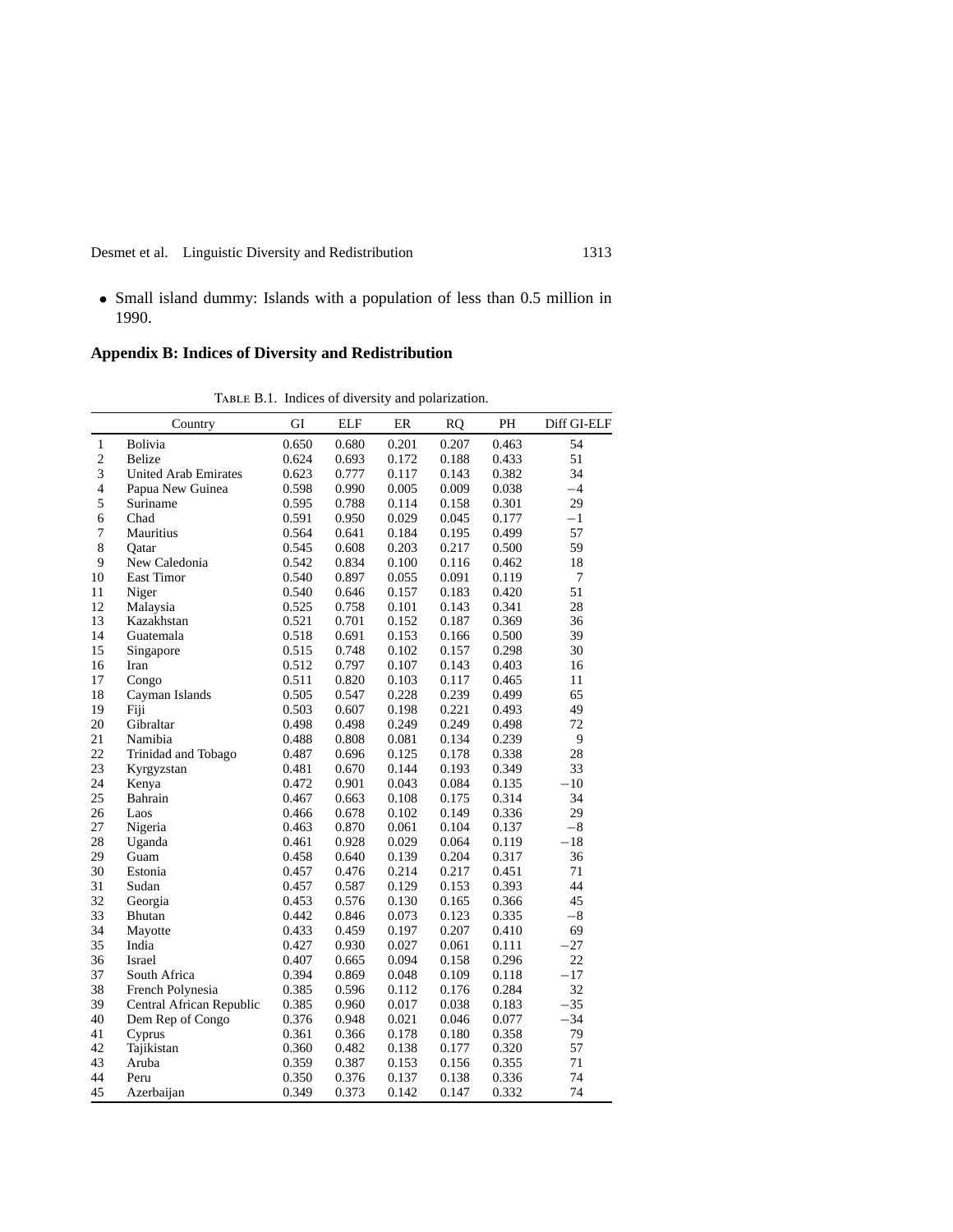Table B.1. (*Continued*)

|    | Country                       | GI    | <b>ELF</b> | ER    | RQ    | PH    | Diff GI-ELF    |
|----|-------------------------------|-------|------------|-------|-------|-------|----------------|
| 46 | Northern Mariana Islands      | 0.341 | 0.642      | 0.102 | 0.196 | 0.234 | 17             |
| 47 | Nepal                         | 0.333 | 0.742      | 0.057 | 0.144 | 0.201 | $-1$           |
| 48 | Iraq                          | 0.328 | 0.666      | 0.079 | 0.187 | 0.205 | 9              |
| 49 | Afghanistan                   | 0.325 | 0.732      | 0.064 | 0.160 | 0.186 | $-1$           |
| 50 | Paraguay                      | 0.322 | 0.347      | 0.137 | 0.141 | 0.314 | 74             |
| 51 | Panama                        | 0.322 | 0.324      | 0.136 | 0.136 | 0.303 | 78             |
| 52 | U.S. Virgin Islands           | 0.319 | 0.339      | 0.144 | 0.147 | 0.316 | 74             |
| 53 | Sao Tome e Principe           | 0.311 | 0.389      | 0.128 | 0.161 | 0.282 | 59             |
| 54 | Dominica                      | 0.308 | 0.313      | 0.153 | 0.155 | 0.306 | 76             |
| 55 | Sri Lanka                     | 0.306 | 0.313      | 0.150 | 0.153 | 0.303 | 77             |
| 56 | French Guiana                 | 0.304 | 0.480      | 0.095 | 0.162 | 0.244 | 44             |
| 57 | Mali                          | 0.303 | 0.876      | 0.027 | 0.095 | 0.113 | $-39$          |
| 58 | Solomon Islands               | 0.297 | 0.965      | 0.011 | 0.033 | 0.033 | $-56$          |
| 59 | <b>Bahamas</b>                | 0.295 | 0.386      | 0.128 | 0.166 | 0.272 | 56             |
| 60 | Guinea-Bissau                 | 0.278 | 0.853      | 0.039 | 0.119 | 0.090 | $-38$          |
| 61 | Oman                          | 0.269 | 0.693      | 0.056 | 0.184 | 0.149 | $-10$          |
| 62 | <b>Brunei</b>                 | 0.265 | 0.456      | 0.085 | 0.152 | 0.221 | 42             |
| 63 | Uzbekistan                    | 0.263 | 0.428      | 0.093 | 0.150 | 0.228 | 45             |
| 64 | Turkey                        | 0.258 | 0.289      | 0.108 | 0.119 | 0.245 | 70             |
| 65 | Thailand                      | 0.254 | 0.753      | 0.040 | 0.168 | 0.111 | $-24$          |
| 66 | Myanmar                       | 0.254 | 0.521      | 0.072 | 0.155 | 0.196 | 22             |
| 67 | Nauru                         | 0.254 | 0.596      | 0.066 | 0.182 | 0.172 | $\overline{c}$ |
| 68 | Cameroon                      | 0.248 | 0.942      | 0.009 | 0.049 | 0.062 | $-61$          |
| 69 | Sierra Leone                  | 0.245 | 0.817      | 0.038 | 0.135 | 0.101 | $-40$          |
| 70 | Ecuador                       | 0.243 | 0.264      | 0.109 | 0.115 | 0.238 | 68             |
| 71 | Greenland                     | 0.242 | 0.242      | 0.121 | 0.121 | 0.242 | 70             |
| 72 | Vanuatu                       | 0.238 | 0.972      | 0.008 | 0.027 | 0.016 | $-71$          |
| 73 | Turkmenistan                  | 0.221 | 0.386      | 0.082 | 0.146 | 0.194 | 43             |
| 74 | Macedonia                     | 0.212 | 0.566      | 0.064 | 0.203 | 0.152 | 5              |
| 75 | Syria                         | 0.203 | 0.503      | 0.062 | 0.172 | 0.157 | 16             |
| 76 | Slovakia                      | 0.196 | 0.307      | 0.084 | 0.130 | 0.180 | 57             |
| 77 | Saudi Arabia                  | 0.191 | 0.609      | 0.047 | 0.215 | 0.111 | $-11$          |
| 78 | Russia                        | 0.183 | 0.283      | 0.071 | 0.112 | 0.165 | 57             |
| 79 | Bulgaria                      | 0.178 | 0.224      | 0.083 | 0.103 | 0.172 | 65             |
| 80 | Eritrea                       | 0.178 | 0.749      | 0.030 | 0.164 | 0.088 | $-38$          |
| 81 | Mauritania                    | 0.170 | 0.172      | 0.079 | 0.079 | 0.167 | 72             |
| 82 | <b>British Virgin Islands</b> | 0.167 | 0.167      | 0.084 | 0.084 | 0.167 | 74             |
| 83 | Viet Nam                      | 0.161 | 0.234      | 0.067 | 0.097 | 0.150 | 59             |
| 84 | Hungary                       | 0.153 | 0.158      | 0.071 | 0.071 | 0.153 | 74             |
| 85 | Tanzania                      | 0.149 | 0.965      | 0.004 | 0.033 | 0.022 | $-82$          |
| 86 | Turks and Caicos Islands      | 0.145 | 0.145      | 0.073 | 0.073 | 0.145 | 74             |
| 87 | Lebanon                       | 0.144 | 0.161      | 0.068 | 0.075 | 0.142 | 70             |
| 88 | Liberia                       | 0.142 | 0.912      | 0.011 | 0.076 | 0.043 | $-75$          |
| 89 | Anguilla                      | 0.140 | 0.140      | 0.070 | 0.070 | 0.140 | 72             |
| 90 | Indonesia                     | 0.138 | 0.846      | 0.015 | 0.110 | 0.064 | $-66$          |
| 91 | Netherlands                   | 0.137 | 0.389      | 0.045 | 0.142 | 0.113 | 22             |
| 92 | Gabon                         | 0.137 | 0.919      | 0.010 | 0.070 | 0.032 | $-81$          |
| 93 | Romania                       | 0.134 | 0.168      | 0.063 | 0.079 | 0.130 | 61             |
| 94 | Canada                        | 0.129 | 0.549      | 0.038 | 0.193 | 0.097 | $-12$          |
| 95 | Argentina                     | 0.127 | 0.213      | 0.054 | 0.093 | 0.118 | 51             |
| 96 | Mexico                        | 0.127 | 0.135      | 0.057 | 0.061 | 0.123 | 69             |
| 97 | Micronesia                    | 0.124 | 0.792      | 0.017 | 0.146 | 0.049 | $-64$          |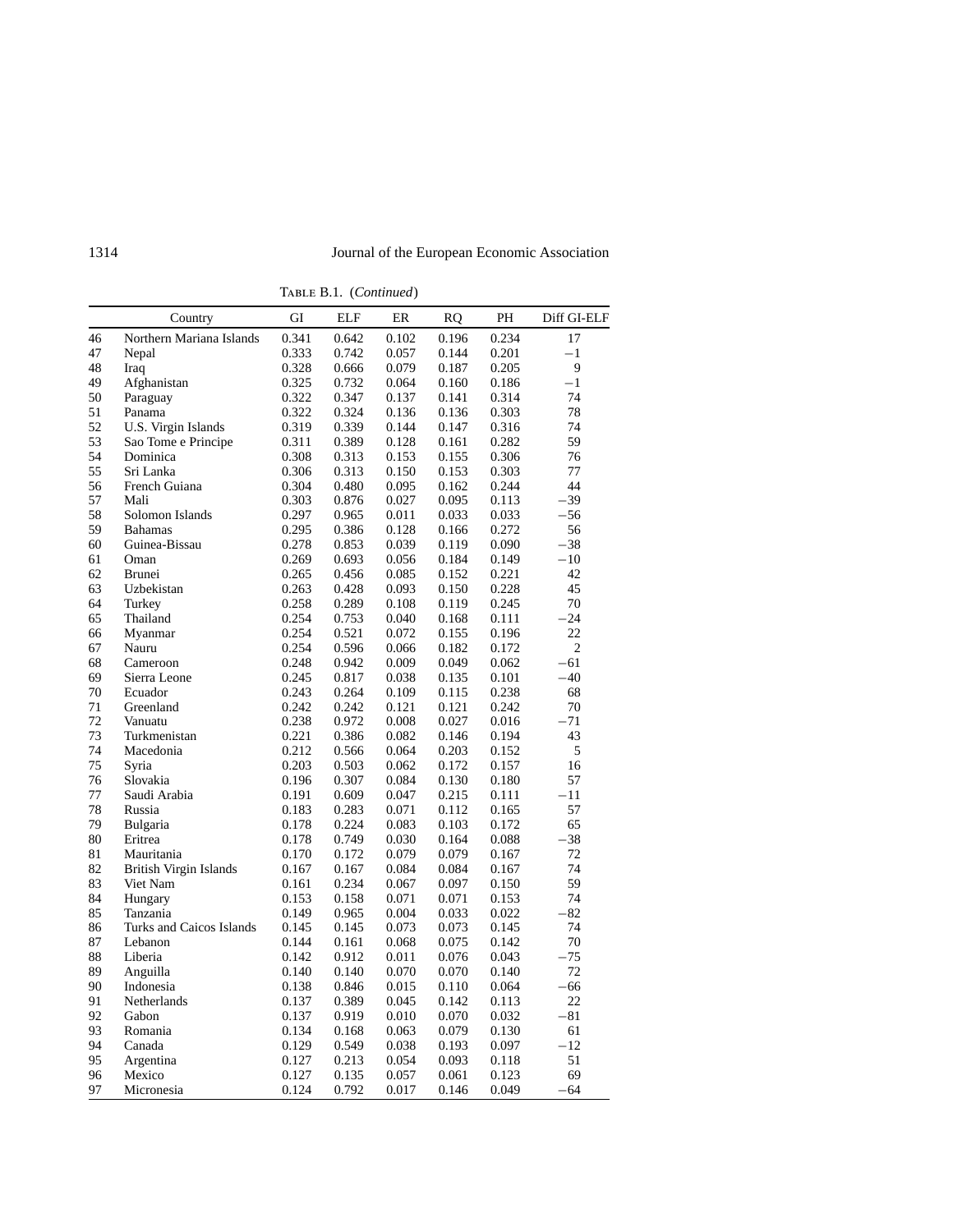|     | Country                     | GI    | ELF   | ER    | RQ    | PH    | Diff GI-ELF |
|-----|-----------------------------|-------|-------|-------|-------|-------|-------------|
| 98  | Moldova                     | 0.122 | 0.589 | 0.034 | 0.183 | 0.091 | $-24$       |
| 99  | Finland                     | 0.121 | 0.140 | 0.059 | 0.067 | 0.120 | 63          |
| 100 | <b>Equatorial Guinea</b>    | 0.112 | 0.453 | 0.034 | 0.159 | 0.086 | 5           |
| 101 | Serbia and Montenegro       | 0.112 | 0.359 | 0.042 | 0.150 | 0.096 | 21          |
| 102 | Belgium                     | 0.110 | 0.734 | 0.024 | 0.177 | 0.065 | $-55$       |
| 103 | Ethiopia                    | 0.109 | 0.843 | 0.014 | 0.116 | 0.057 | $-77$       |
| 104 | China                       | 0.107 | 0.491 | 0.031 | 0.155 | 0.083 | $-8$        |
| 105 | Djibouti                    | 0.099 | 0.592 | 0.030 | 0.228 | 0.064 | $-32$       |
| 106 | France                      | 0.097 | 0.272 | 0.038 | 0.109 | 0.087 | 30          |
| 107 | <b>Netherlands Antilles</b> | 0.097 | 0.266 | 0.039 | 0.115 | 0.088 | 30          |
| 108 | Armenia                     | 0.096 | 0.174 | 0.043 | 0.079 | 0.091 | 43          |
| 109 | New Zealand                 | 0.095 | 0.102 | 0.045 | 0.048 | 0.094 | 61          |
| 110 | Cambodia                    | 0.094 | 0.157 | 0.042 | 0.072 | 0.090 | 49          |
| 111 | Gambia                      | 0.094 | 0.748 | 0.021 | 0.167 | 0.064 | $-68$       |
| 112 | <b>USA</b>                  | 0.092 | 0.353 | 0.033 | 0.136 | 0.078 | 11          |
| 113 | Burkina Faso                | 0.091 | 0.773 | 0.014 | 0.133 | 0.051 | $-76$       |
| 114 | Pakistan                    | 0.091 | 0.762 | 0.015 | 0.148 | 0.051 | $-75$       |
| 115 | <b>Barbados</b>             | 0.091 | 0.091 | 0.046 | 0.046 | 0.091 | 57          |
| 116 | Philippines                 | 0.090 | 0.849 | 0.011 | 0.116 | 0.036 | $-93$       |
| 117 | American Samoa              | 0.088 | 0.116 | 0.041 | 0.055 | 0.086 | 52          |
| 118 | Sweden                      | 0.088 | 0.167 | 0.039 | 0.074 | 0.083 | 37          |
| 119 | Cote d'Ivoire               | 0.085 | 0.917 | 0.006 | 0.069 | 0.029 | $-107$      |
| 120 | Nicaragua                   | 0.081 | 0.081 | 0.040 | 0.040 | 0.081 | 55          |
| 121 | Switzerland                 | 0.079 | 0.547 | 0.026 | 0.182 | 0.067 | $-37$       |
| 122 | Saint Pierre and Miquelon   | 0.078 | 0.134 | 0.037 | 0.063 | 0.076 | 44          |
| 123 | Guinea                      | 0.078 | 0.748 | 0.019 | 0.170 | 0.058 | $-79$       |
| 124 | Guyana                      | 0.077 | 0.078 | 0.037 | 0.037 | 0.076 | 52          |
| 125 | Latvia                      | 0.077 | 0.595 | 0.027 | 0.211 | 0.065 | $-54$       |
| 126 | <b>Botswana</b>             | 0.076 | 0.444 | 0.023 | 0.154 | 0.059 | $-20$       |
| 127 | Taiwan                      | 0.076 | 0.488 | 0.026 | 0.189 | 0.062 | $-30$       |
| 128 | Senegal                     | 0.076 | 0.772 | 0.013 | 0.156 | 0.039 | $-90$       |
| 129 | Benin                       | 0.075 | 0.901 | 0.006 | 0.079 | 0.029 | $-114$      |
| 130 | Niue                        | 0.071 | 0.071 | 0.036 | 0.036 | 0.071 | 48          |
| 131 | Cape Verde Islands          | 0.070 | 0.070 | 0.035 | 0.035 | 0.070 | 48          |
| 132 | Luxembourg                  | 0.069 | 0.498 | 0.026 | 0.190 | 0.061 | $-39$       |
| 133 | Germany                     | 0.067 | 0.189 | 0.029 | 0.082 | 0.063 | 15          |
| 134 | Malawi                      | 0.067 | 0.519 | 0.018 | 0.167 | 0.048 | $-45$       |
| 135 | Seychelles                  | 0.066 | 0.067 | 0.033 | 0.033 | 0.066 | 46          |
| 136 | Reunion                     | 0.066 | 0.066 | 0.032 | 0.032 | 0.065 | 46          |
| 137 | Ukraine                     | 0.066 | 0.492 | 0.022 | 0.194 | 0.053 | $-42$       |
| 138 | Yemen                       | 0.065 | 0.579 | 0.020 | 0.229 | 0.044 | $-62$       |
| 139 | Cook Islands                | 0.064 | 0.379 | 0.022 | 0.150 | 0.052 | $-22$       |
| 140 | Morocco                     | 0.062 | 0.466 | 0.023 | 0.172 | 0.057 | $-38$       |
| 141 | Zimbabwe                    | 0.060 | 0.526 | 0.016 | 0.165 | 0.043 | $-55$       |
| 142 | Togo                        | 0.060 | 0.897 | 0.006 | 0.086 | 0.023 | $-126$      |
| 143 | Antigua and Barbuda         | 0.057 | 0.057 | 0.028 | 0.028 | 0.056 | 42          |
| 144 | Mongolia                    | 0.054 | 0.331 | 0.020 | 0.133 | 0.047 | $-16$       |
| 145 | Tokelau                     | 0.054 | 0.054 | 0.027 | 0.027 | 0.054 | 42          |
| 146 | Bosnia and Herzegovina      | 0.053 | 0.416 | 0.018 | 0.158 | 0.044 | $-37$       |
| 147 | Dominican Republic          | 0.051 | 0.053 | 0.025 | 0.026 | 0.051 | 41          |
| 148 | Jordan                      | 0.051 | 0.484 | 0.016 | 0.175 | 0.040 | $-50$       |
| 149 | Madagascar                  | 0.051 | 0.656 | 0.011 | 0.164 | 0.035 | $-88$       |

Table B.1. (*Continued*)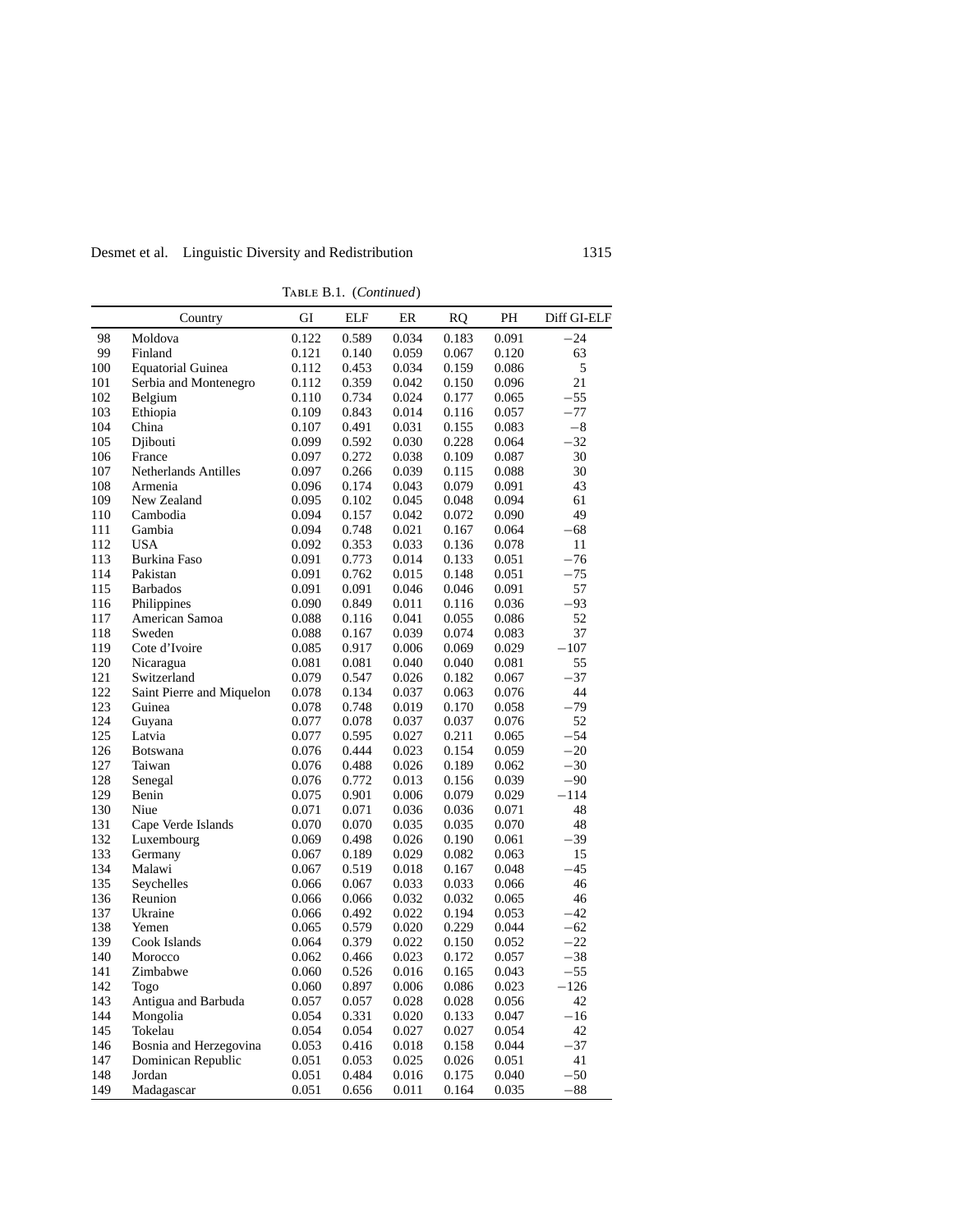Table B.1. (*Continued*)

|     | Country                          | GI    | ELF   | ER    | RQ    | PH    | Diff GI-ELF |
|-----|----------------------------------|-------|-------|-------|-------|-------|-------------|
| 150 | Ghana                            | 0.050 | 0.805 | 0.007 | 0.123 | 0.029 | $-119$      |
| 151 | Costa Rica                       | 0.049 | 0.050 | 0.024 | 0.024 | 0.049 | 39          |
| 152 | Egypt                            | 0.048 | 0.509 | 0.016 | 0.205 | 0.038 | $-62$       |
| 153 | Spain                            | 0.046 | 0.438 | 0.015 | 0.174 | 0.037 | $-46$       |
| 154 | Honduras                         | 0.046 | 0.056 | 0.022 | 0.027 | 0.046 | 32          |
| 155 | Algeria                          | 0.046 | 0.313 | 0.019 | 0.133 | 0.043 | $-24$       |
| 156 | Lithuania                        | 0.044 | 0.339 | 0.018 | 0.140 | 0.042 | $-31$       |
| 157 | <b>United Kingdom</b>            | 0.044 | 0.139 | 0.020 | 0.063 | 0.042 | 6           |
| 158 | Martinique                       | 0.043 | 0.043 | 0.021 | 0.021 | 0.043 | 34          |
| 159 | Austria                          | 0.042 | 0.540 | 0.016 | 0.239 | 0.033 | $-74$       |
| 160 | Greece                           | 0.041 | 0.175 | 0.018 | 0.078 | 0.039 | $-10$       |
| 161 | Australia                        | 0.039 | 0.126 | 0.018 | 0.058 | 0.038 | 7           |
| 162 | Italy                            | 0.039 | 0.593 | 0.011 | 0.167 | 0.031 | $-90$       |
| 163 | Angola                           | 0.038 | 0.785 | 0.006 | 0.147 | 0.019 | $-128$      |
| 164 | Libya                            | 0.038 | 0.362 | 0.015 | 0.163 | 0.033 | $-43$       |
| 165 | Guadeloupe                       | 0.038 | 0.084 | 0.018 | 0.041 | 0.037 | 9           |
| 166 | <b>Belarus</b>                   | 0.037 | 0.397 | 0.014 | 0.156 | 0.033 | $-55$       |
| 167 | Zambia                           | 0.035 | 0.855 | 0.004 | 0.110 | 0.015 | $-146$      |
| 168 | Bangladesh                       | 0.034 | 0.332 | 0.013 | 0.140 | 0.030 | $-41$       |
| 169 | San Marino                       | 0.032 | 0.494 | 0.016 | 0.247 | 0.032 | $-75$       |
| 170 | Kuwait                           | 0.031 | 0.556 | 0.011 | 0.201 | 0.026 | $-90$       |
| 171 | Chile                            | 0.030 | 0.034 | 0.015 | 0.017 | 0.030 | 22          |
| 172 | Mozambique                       | 0.029 | 0.929 | 0.002 | 0.064 | 0.008 | $-163$      |
| 173 | Ireland                          | 0.028 | 0.223 | 0.013 | 0.103 | 0.027 | $-28$       |
| 174 | Albania                          | 0.028 | 0.257 | 0.012 | 0.113 | 0.026 | $-34$       |
| 175 | Marshall Islands                 | 0.027 | 0.027 | 0.013 | 0.013 | 0.027 | 23          |
| 176 | Colombia                         | 0.026 | 0.030 | 0.013 | 0.015 | 0.026 | 20          |
| 177 | Montserrat                       | 0.026 | 0.026 | 0.013 | 0.013 | 0.026 | 23          |
| 178 | Somalia                          | 0.025 | 0.179 | 0.011 | 0.083 | 0.023 | $-29$       |
| 179 | Venezuela                        | 0.024 | 0.026 | 0.012 | 0.013 | 0.024 | 20          |
| 180 | Andorra                          | 0.024 | 0.574 | 0.009 | 0.227 | 0.020 | $-102$      |
| 181 | Grenada                          | 0.022 | 0.064 | 0.011 | 0.032 | 0.022 | 2           |
| 182 | Wallis and Futuna                | 0.022 | 0.407 | 0.008 | 0.198 | 0.017 | $-72$       |
| 183 | Comoros                          | 0.022 | 0.551 | 0.007 | 0.236 | 0.016 | $-102$      |
| 184 | Monaco                           | 0.022 | 0.521 | 0.008 | 0.200 | 0.019 | $-97$       |
| 185 | Slovenia                         | 0.021 | 0.174 | 0.009 | 0.084 | 0.020 | $-33$       |
| 186 | Saint Lucia                      | 0.020 | 0.020 | 0.010 | 0.010 | 0.020 | 16          |
| 187 | Denmark                          | 0.018 | 0.051 | 0.009 | 0.025 | 0.017 | 2           |
| 188 | Kiribati                         | 0.017 | 0.033 | 0.008 | 0.016 | 0.017 | 6           |
| 189 | Malta                            | 0.016 | 0.016 | 0.008 | 0.008 | 0.016 | 15          |
| 190 | Palestinian West Bank and Gaza   | 0.015 | 0.208 | 0.007 | 0.102 | 0.015 | $-43$       |
| 191 | Japan                            | 0.014 | 0.028 | 0.007 | 0.014 | 0.014 | 6           |
| 192 | Portugal                         | 0.011 | 0.022 | 0.006 | 0.011 | 0.011 | 9           |
| 193 | Jamaica                          | 0.011 | 0.011 | 0.006 | 0.006 | 0.011 | 14          |
| 194 | <b>Brazil</b>                    | 0.011 | 0.032 | 0.005 | 0.016 | 0.011 | 1           |
| 195 | Croatia                          | 0.010 | 0.087 | 0.005 | 0.042 | 0.010 | $-22$       |
| 196 | Saint Kitts and Nevis            | 0.010 | 0.010 | 0.005 | 0.005 | 0.010 | 12          |
| 197 | Liechtenstein                    | 0.010 | 0.128 | 0.005 | 0.061 | 0.010 | $-30$       |
| 198 | Saint Vincent and the Grenadines | 0.009 | 0.009 | 0.004 | 0.004 | 0.009 | 12          |
| 199 | Czech Republic                   | 0.008 | 0.069 | 0.004 | 0.033 | 0.008 | $-19$       |
| 200 | Palau                            | 0.007 | 0.077 | 0.004 | 0.039 | 0.007 | $-23$       |
| 201 | Uruguay                          | 0.007 | 0.092 | 0.003 | 0.044 | 0.007 | $-30$       |
| 202 | Lesotho                          | 0.007 | 0.260 | 0.003 | 0.121 | 0.006 | $-63$       |
|     |                                  |       |       |       |       |       |             |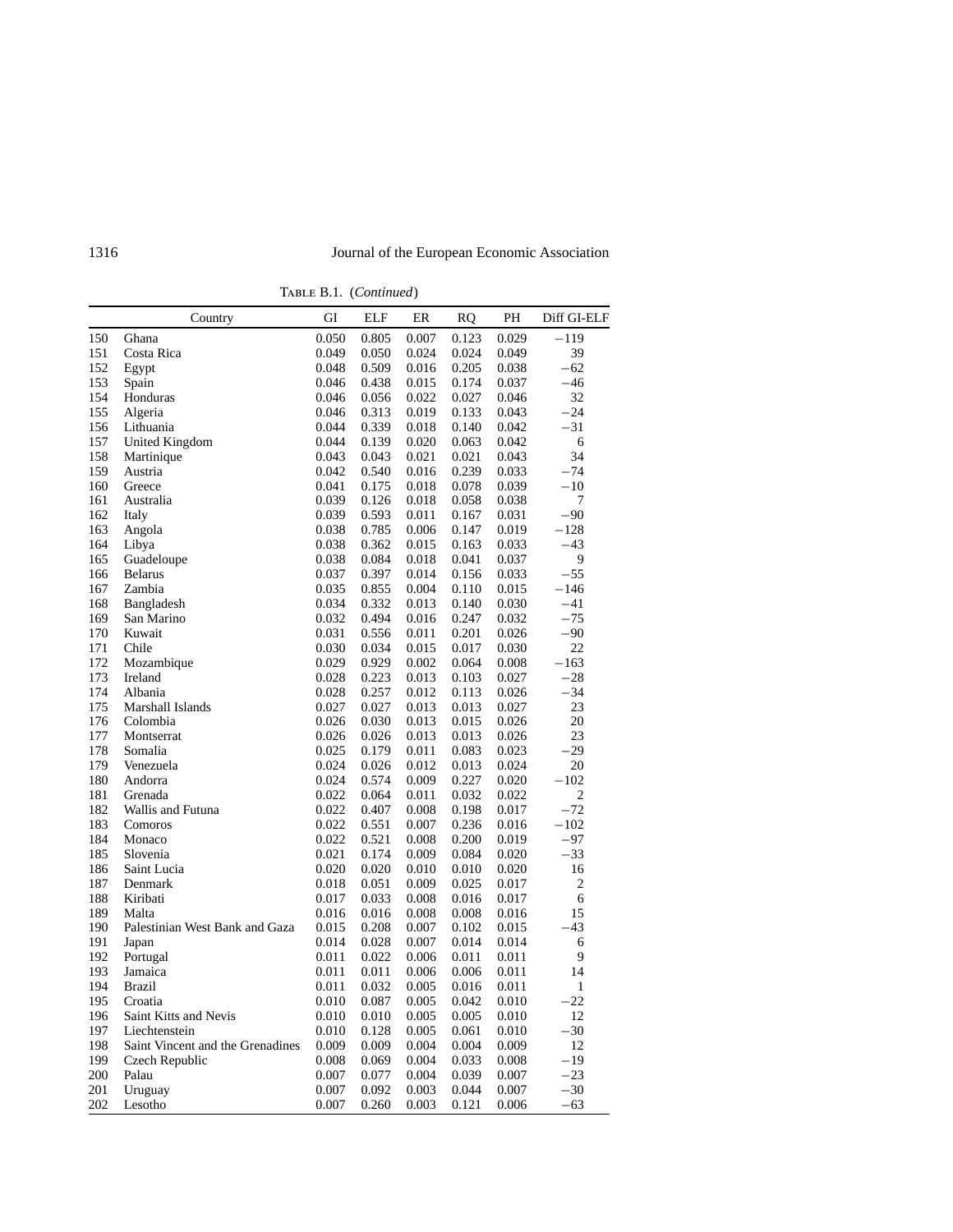|     | Country                        | GI    | ELF   | ER    | RQ    | PH    | Diff GI-ELF      |
|-----|--------------------------------|-------|-------|-------|-------|-------|------------------|
| 203 | Puerto Rico                    | 0.006 | 0.049 | 0.003 | 0.024 | 0.006 | $-12$            |
| 204 | Tuvalu                         | 0.006 | 0.139 | 0.003 | 0.070 | 0.006 | $-40$            |
| 205 | Poland                         | 0.006 | 0.060 | 0.003 | 0.029 | 0.006 | $-21$            |
| 206 | Tunisia                        | 0.005 | 0.012 | 0.003 | 0.006 | 0.005 | $\overline{0}$   |
| 207 | Swaziland                      | 0.005 | 0.228 | 0.002 | 0.107 | 0.005 | $-64$            |
| 208 | El Salvador                    | 0.004 | 0.004 | 0.002 | 0.002 | 0.004 | 3                |
| 209 | Korea, South                   | 0.003 | 0.003 | 0.002 | 0.002 | 0.003 | 5                |
| 210 | Samoa                          | 0.002 | 0.002 | 0.001 | 0.001 | 0.002 | 5                |
| 211 | Iceland                        | 0.001 | 0.019 | 0.001 | 0.010 | 0.001 | $^{-8}$          |
| 212 | Burundi                        | 0.001 | 0.004 | 0.001 | 0.002 | 0.001 | $\overline{0}$   |
| 213 | Rwanda                         | 0.001 | 0.004 | 0.000 | 0.002 | 0.001 | $\overline{0}$   |
| 214 | Maldives                       | 0.001 | 0.010 | 0.000 | 0.005 | 0.001 | $-5$             |
| 215 | Tonga                          | 0.000 | 0.015 | 0.000 | 0.008 | 0.000 | $-10$            |
| 216 | Haiti                          | 0.000 | 0.000 | 0.000 | 0.000 | 0.000 | 1                |
| 217 | Cuba                           | 0.000 | 0.001 | 0.000 | 0.000 | 0.000 | $-1$             |
| 218 | Bermuda                        | 0.000 | 0.000 | 0.000 | 0.000 | 0.000 | $\boldsymbol{0}$ |
| 219 | British Indian Ocean Territory | 0.000 | 0.000 | 0.000 | 0.000 | 0.000 | $\boldsymbol{0}$ |
| 220 | Falkland Islands               | 0.000 | 0.000 | 0.000 | 0.000 | 0.000 | $\boldsymbol{0}$ |
| 221 | Korea, North                   | 0.000 | 0.000 | 0.000 | 0.000 | 0.000 | $\boldsymbol{0}$ |
| 222 | Norfolk Island                 | 0.000 | 0.000 | 0.000 | 0.000 | 0.000 | $\boldsymbol{0}$ |
| 223 | Pitcairn                       | 0.000 | 0.000 | 0.000 | 0.000 | 0.000 | $\boldsymbol{0}$ |
| 224 | Saint Helena                   | 0.000 | 0.000 | 0.000 | 0.000 | 0.000 | $\boldsymbol{0}$ |
| 225 | Vatican State                  | 0.000 | 0.000 | 0.000 | 0.000 | 0.000 | $\mathbf{0}$     |

Table B.1. (*Continued*)

### **References**

- Alesina, Alberto, Reza Baqir, and William Easterly (1999). "Public Goods and Ethnic Divisions." *Quarterly Journal of Economics*, 114, 1243–1284.
- Alesina, Alberto, Arnaud Devleeschauwer, William Easterly, Sergio Kurlat, and Romain Wacziarg (2003). "Fractionalization." *Journal of Economic Growth*, 8(2), 155–194.
- Alesina, Alberto, Edward Glaeser, and Bruce Sacerdote (2001). "Why Doesn't the US Have a European Style Welfare System?" *Brookings Papers on Economic Activity*, Fall, 187–278.
- Alesina, Alberto, and Eliana La Ferrara (2005)."Ethnic Diversity and Economic Performance." *Journal of Economic Literature*, 43(3), 762–800.
- Alesina, Alberto, and Romain Wacziarg (1998). "Openness, Country Size and Government." *Journal of Public Economics*, 69, 305–321.
- Atlas Narodov Mira (1964). Moscow: Miklukho-Maklai Ethnological Institute at the Department of Geodesy and Cartography of the State Geological Committee of the Soviet Union.
- Becker, Gary (1957). *The Economics of Discrimination*. University of Chicago Press.
- Bossert, Walter, Conchita D'Ambrosio, and Eliana La Ferrara (2006). "A Generalized Index of Ethno-Linguistic Fractionalization." Working Paper No. 313, IGIER, Università Bocconi.
- Caselli, Francesco, and Wilbur John Coleman II (2006). "On the Theory of Ethnic Conflict." NBER Working Paper No. 12125.
- Desmet, Klaus, Ignacio Ortuño-Ortín, and Shlomo Weber (2005). "Peripheral Diversity and Redistribution." CEPR Discussion Paper No. 5112.
- Duclos, Jean-Yves, Joan Maria Esteban, and Debraj Ray (2004). " Polarization: Concepts, Measurement, Estimation." *Econometrica*, 72, 1737–1772.
- Dyen, Isidore, Joseph B. Kruskal, and Paul Black (1992). "An Indo-European Classification: A Lexicostatistical Experiment." *Transactions of the American Philosophical Society*, 82(5).